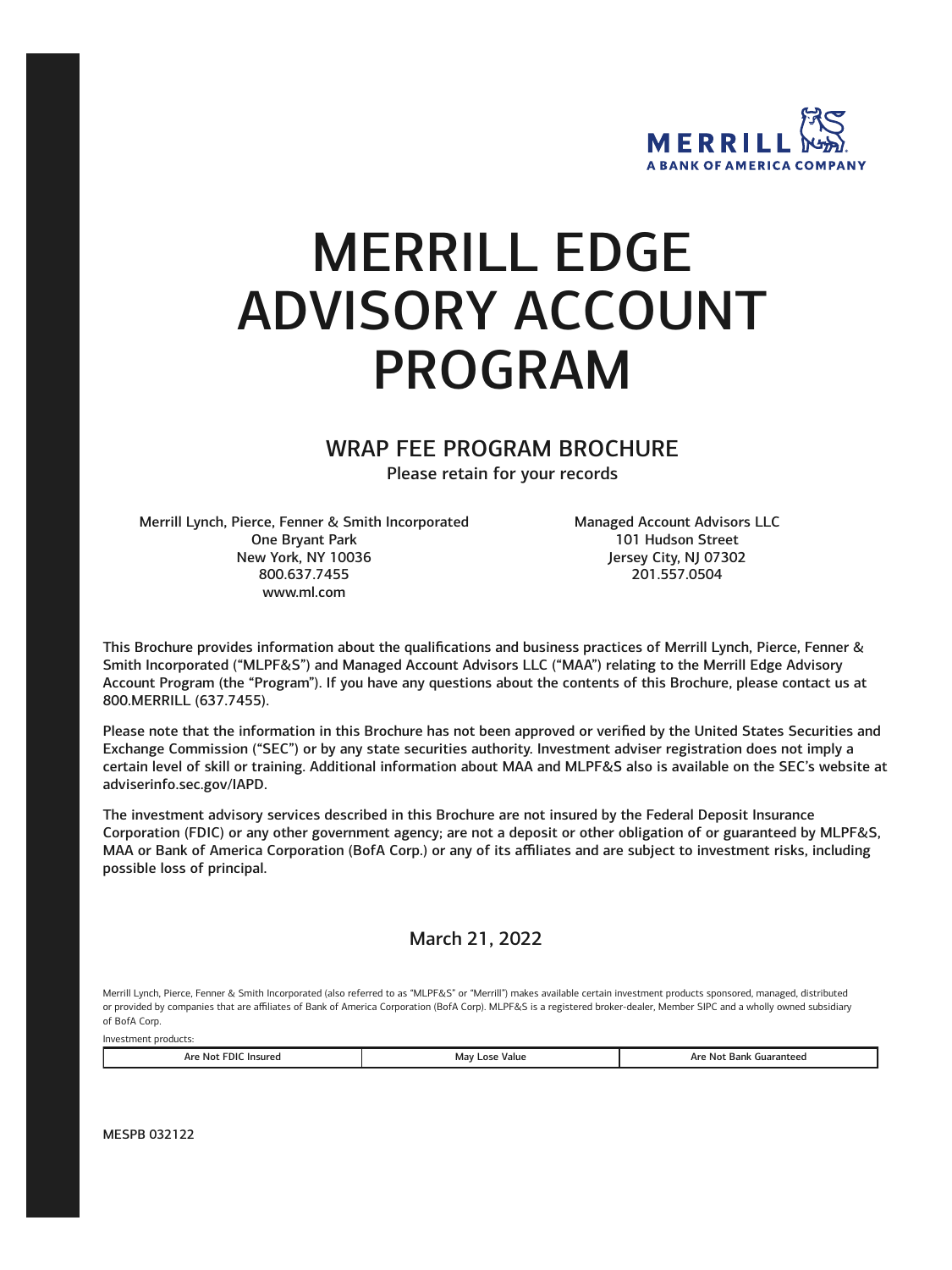# Item 2. Material Changes

On March 22, 2021, MLPF&S and MAA each filed its last annual update for its Merrill Edge Advisory Account program brochure ("Brochure"). The summary of material changes is designed to make clients aware of information that has changed since the Brochure's last annual update and that may be important to them. The enhancements summarized below were also incorporated within this Brochure.

# **MATERIAL CHANGES MADE AS PART OF THIS UPDATE**

There were no material changes made as part this annual update.

## **ENHANCED DISCLOSURES MADE AS PART OF THIS ANNUAL UPDATE**

As part of this annual update, we have made enhancements to the disclosures about the Program, its Services and other information throughout the Brochure, including the following:

**Merrill Financial Solutions Advisors and their Role in the Program.** 

We have enhanced disclosures throughout the Brochure to delineate the role of those Merrill representatives that we have designated as "Merrill Financial Solutions Advisors" ("MFSAs") and their ability to offer the Program to clients. In this Brochure, Financial Solutions Advisors and MFSAs are collectively referred to as "Program Advisors" except where otherwise indicated.

**Sub-Accounting Services**. The description of the fees paid to us in connection with providing sub-accounting services has been updated to reflect a change in the fees we charge for such services, which were reduced. See Item 9 at the section "Compensation, Conflicts of Interest and Material Relationships."

**Investment Risks**. Item 6 has been updated to include enhanced disclosures regarding certain investment risks, including, but not limited to, COVID-19, ESG investment strategies, and LIBOR transition to other reference indices. See Item 6 at the section "Investment Strategies and Risk of Loss."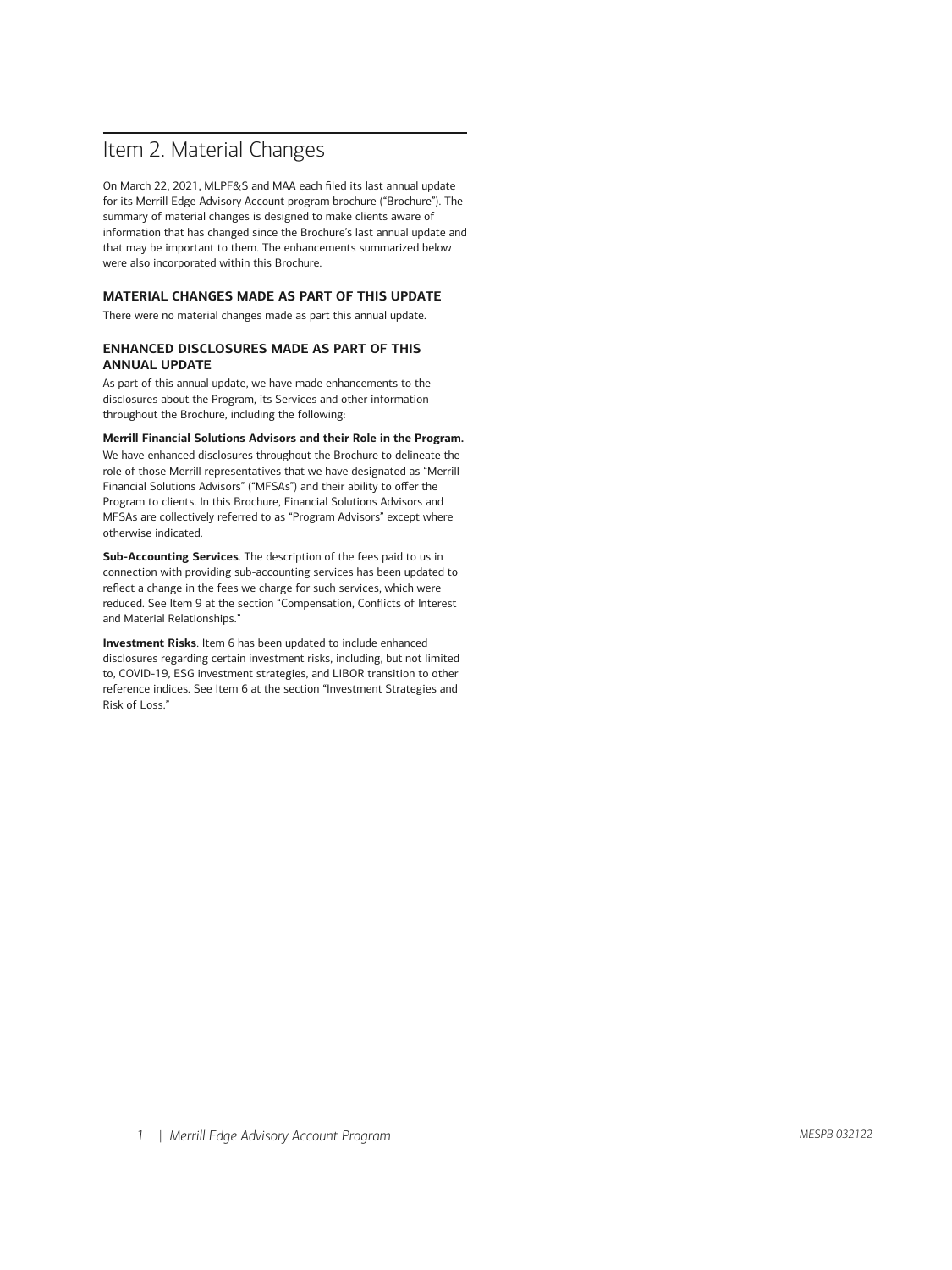# Item 3. Table of Contents

| ITEM 4. SERVICES, FEES AND COMPENSATION                            | 3  |
|--------------------------------------------------------------------|----|
| About Us and The Program                                           | 3  |
| <b>Advice and Guidance</b>                                         | 3  |
| Profiling and Creating a Target Asset Allocation                   | 3  |
| Target Asset Allocation Categories and Monitoring                  | 4  |
| Multi-Account Portfolios                                           | 4  |
| <b>Investment Strategy Services</b>                                | 4  |
| Selecting a Strategy                                               | 4  |
| Replacing a Strategy or Fund in a Strategy                         | 5  |
| Registered Fund Prospectus Delivery                                | 5  |
| Role of MAA and Investment and Trading Authority for Strategies    | 5  |
| Authority for Rebalancing of Strategies                            | 6  |
| <b>Reasonable Investment Restrictions</b>                          | 6  |
| <b>Brokerage and Custody Services</b>                              | 6  |
| <b>Brokerage Services Generally</b>                                | 6  |
| Custodial Arrangements                                             | 7  |
| <b>Proxy Voting</b>                                                | 7  |
| <b>Account Preferences</b>                                         | 7  |
| General                                                            | 7  |
| Frequency of Trade Confirmation Statements                         | 8  |
| Delivery of Certain Materials                                      | 8  |
| <b>Electronic Delivery</b>                                         | 8  |
| Program Fee and Other Charges                                      | 8  |
| Calculation of Fees                                                | 8  |
| Deduction of Program Fees from Your Account                        | 8  |
| Services Covered by the Program Fee                                | 9  |
| Fees and Expenses Not Covered by the Program Fee                   | 9  |
| Assets on Which the Program Fee is Charged                         | 9  |
| Ability to Obtain Certain Services Separately                      |    |
| and for Different Fees                                             | 10 |
| <b>Funding and Operation of Accounts</b>                           | 10 |
| Opening a Program Account                                          | 10 |
| <b>Funding Your Account</b>                                        | 10 |
| Special Note about Funding Your Account with Mutual Fund Shares 10 |    |
| Contributions and Withdrawals of Assets                            | 11 |
| Service Changes or Additions                                       | 11 |
| Closing an Account and/or Terminating the Client Agreement         | 11 |
| Cash Balances and the Cash Sweep Feature                           | 12 |
| Legal Matters and Related Notifications                            | 12 |
| Tax Matters                                                        | 12 |
| ITEM 5. ACCOUNT REQUIREMENTS AND TYPES OF CLIENTS                  | 13 |
| <b>Client Eligibility</b>                                          | 13 |
| Program Minimum                                                    | 13 |
| <b>Retirement Accounts</b>                                         | 13 |
| ITEM 6. PORTFOLIO MANAGER SELECTION AND EVALUATION                 | 13 |
| Review and Selection of Strategies and Funds                       |    |
| Available in the Program                                           | 13 |
| General                                                            | 13 |
| <b>Strategy Construction</b>                                       | 13 |
| <b>CIO Review Process</b>                                          | 14 |
| Information Available Regarding Strategies and Strategy Profiles   | 14 |
| Advisory Services Provided by Merrill and Certain Affiliates       | 15 |
| <b>Tailored Investment Advice</b>                                  | 15 |
| <b>Performance-Based Fees</b>                                      | 15 |
| <b>Method of Analysis</b>                                          | 15 |
|                                                                    |    |

| <b>Voting Client Securities</b>                                         | 15 |
|-------------------------------------------------------------------------|----|
| Investment Strategies and Risk of Loss                                  | 15 |
| General Risks of Investing                                              | 15 |
| Coronavirus and Public Health Emergencies                               | 16 |
| Target Asset Allocation and Monitoring                                  | 16 |
| Using Your Account as Collateral                                        | 16 |
| Use of Strategies Where Merrill Is the Manager                          | 16 |
| Role of a Program Advisor in the Program                                | 16 |
| Information and Cyber Security Risks                                    | 16 |
| ESG themed Strategies or Funds                                          | 16 |
| Holdings of Securities that are linked to LIBOR                         | 16 |
| Particular Risks about Mutual Funds and Non-Traditional Funds           | 17 |
| Particular Risks about FTFs                                             | 17 |
| ITEM 7. CLIENT INFORMATION PROVIDED TO                                  |    |
| PORTFOLIO MANAGERS                                                      | 18 |
| ITEM 8. CLIENT CONTACT WITH PORTFOLIO MANAGERS                          |    |
|                                                                         | 18 |
| <b>ITEM 9. ADDITIONAL INFORMATION</b>                                   | 18 |
| <b>Disciplinary Information</b>                                         | 18 |
| Other Financial Industry Activities and Affiliations                    | 19 |
| Conflicts of Interest and Information Walls                             | 19 |
| <b>Code of Ethics</b>                                                   | 19 |
| Compensation, Conflicts of Interest and Material Relationships          | 19 |
| Benefits from Your Enrollment in the Program                            | 19 |
| Compensation Approach for FSAs and MFSAs                                | 20 |
| Variable Compensation by Product and Service                            | 20 |
| Sub-accounting Services and Affiliate Compensation                      | 20 |
|                                                                         |    |
| Arrangements relating to Mutual Funds                                   | 21 |
| <b>Compensation Received by Us and Our Affiliates</b>                   | 21 |
| <b>Affiliated Products</b>                                              | 21 |
| Principal Trading and Agency Cross Transactions                         | 21 |
| Cash Sweep Program                                                      | 22 |
| Relationship With Asset Managers and Sponsors                           | 22 |
| Third-Party Firm Business Relationships                                 | 22 |
| Third-Party Firms' Cost Sharing for Training Events and                 |    |
| Other Meetings                                                          | 22 |
| Gifts, Meals & Entertainment; Third-Party Firm Office Access            | 23 |
| Offering of Investments or Programs Managed<br>by Us or Our Affiliates  | 23 |
| Provision of Diversified Financial Services by Us and our Affiliates 23 |    |
| Participation or Interest in Client Transactions and                    |    |
| <b>Conflicts of Interest</b>                                            | 23 |
| Cash Balances and Cash Sweep Program                                    | 23 |
| Participation in Affiliate Lending Programs and Margin                  | 24 |
| Activity by Merrill, its Personnel and Affiliates                       | 24 |
| <b>Trade Execution</b>                                                  | 24 |
| <b>Principal Trading</b>                                                | 24 |
| Agency-Cross and Other Cross Transactions                               | 25 |
| Order Flow, Order Routing and Rebates                                   | 25 |
| Covered Entities under the Volcker Rule                                 | 25 |
| <b>Account Reviews and Reporting</b>                                    | 25 |
| <b>Client Referrals and other Arrangements</b>                          | 25 |
| <b>Financial Information</b>                                            | 25 |
| <b>GLOSSARY</b>                                                         | 25 |

*Brochure or in the Glossary.* 

*Merrill Edge Advisory Account Program | 2*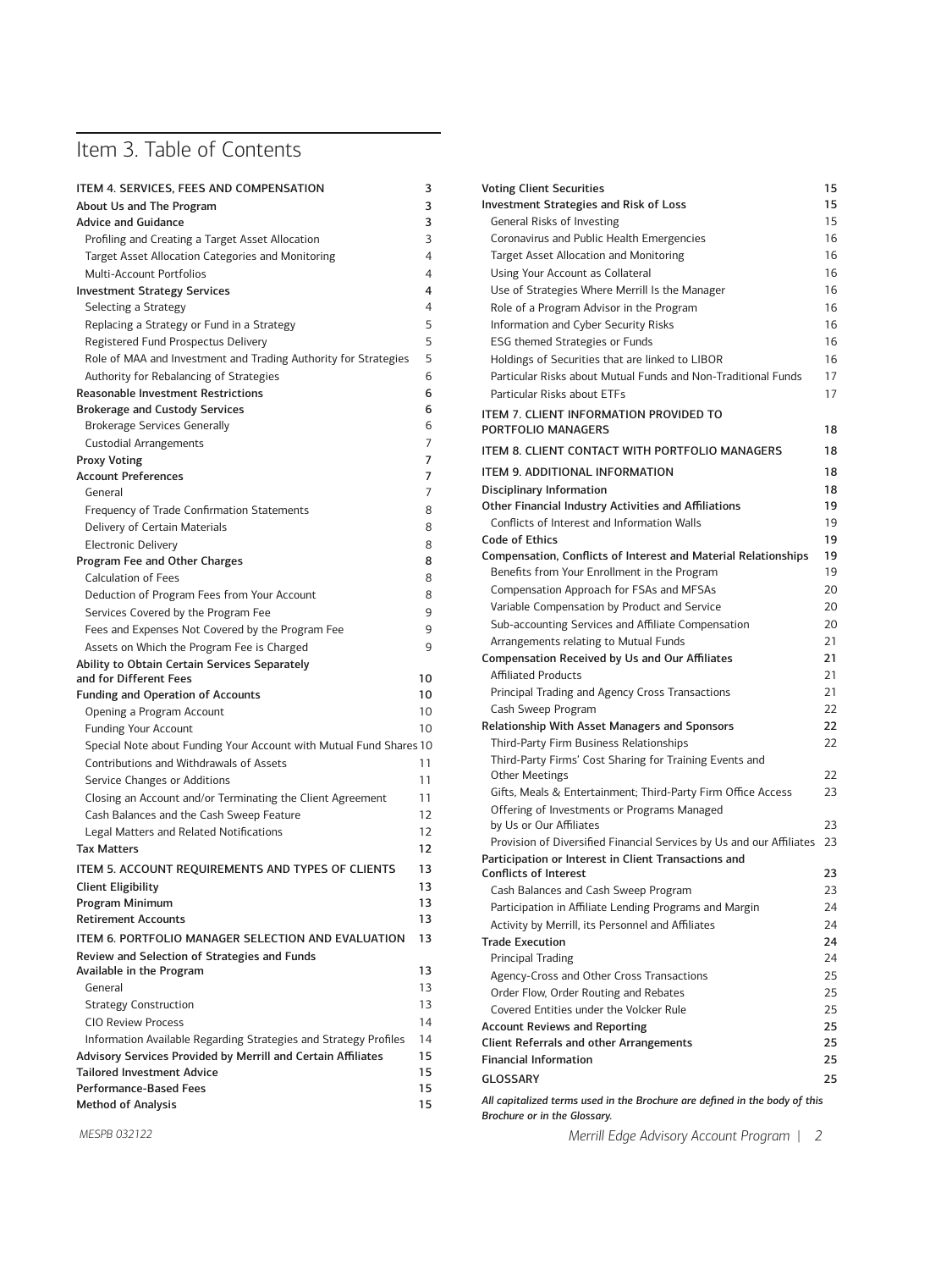# Item 4. Services, Fees and Compensation

# **ABOUT US AND THE PROGRAM**

This Brochure describes the Merrill Edge Advisory Account Program (the "Program"). Both Merrill Lynch, Pierce, Fenner & Smith Incorporated ("MLPF&S") and its affiliate, Managed Account Advisors LLC ("MAA"), offer investment advisory services under the Program as discussed in this Form ADV brochure ("Brochure"). Both MLPF&S and MAA are registered with the U.S. Securities and Exchange Commission ("SEC") as investment advisers and MLPF&S is registered as a broker dealer. Our parent company, Bank of America Corporation ("BofA Corp.") through Bank of America, N.A. ("BANA"), BofA Securities, Inc. ("BofAS") and other Affiliates, provides integrated investment services and is a leading banking institution for consumers, corporations and institutions.

When we use the terms "Merrill", "we", "our" or "us" in this Brochure, we are generally referring to MLPF&S. In certain aspects of the Program, MLPF&S and MAA perform certain of the Program services jointly and therefore certain of the statements and disclosures referencing "Merrill", "we", "our" or "us" also apply to both MLPF&S and MAA. We also indicate where certain services are provided by MAA in its separate capacity. The terms "you" or "your" means each person who has agreed to the terms of the Client Agreement as defined below and who is an account owner or account holder.

This Brochure describes the advisory services that we provide, the fees you will pay, our role and that of our personnel, our other business activities and financial industry affiliations and the economic and other benefits and arrangements we have that create conflicts of interest in certain situations.

**Our Services as an Investment Adviser and Relationship with You under the Program**. The Program is designed to help you pursue your investment goals by providing you with investment advice and guidance and access to a select set of investment solutions.

As our client, depending on how you want to work with us, you can choose to work with:

- a team of Merrill representatives who have the title or designation "Financial Solutions Advisor" ("FSA") and who are available to you through our call and wealth management centers or
- a dedicated Merrill representative you select with the title or designation "Merrill Financial Solutions Advisor" ("MFSA").

In this Brochure, the term "Program Advisor" refers to an FSA and an MFSA except where otherwise indicated. Your Program Advisor is required to provide you with a disclosure document called the "Form ADV Part 2B – Brochure Supplement," which describes information about the Program Advisor and the role and the services the Program Advisor can provide, among other things. You will work with the Program Advisor to establish your goal and objective for your enrolled Account, to select an aligned investment strategy available in the Program and to receive the other services described in this Brochure ("Services").

Merrill can help fulfill your wealth management needs in our capacity as an investment adviser, as a broker-dealer, or as both. Investment advisory and brokerage services are separate and distinct and each is governed by different laws and separate contractual arrangements that we may have with you. Our relationship, legal duties and capacities to you under federal securities laws are subject to a number of important differences which are described in our Client Relationship Summary on Form CRS ("Form CRS") and in the "Summary of Programs and Services." Both of these documents are available at [merrilledge.com/relationships](https://merrilledge.com/relationships)  or upon request.

We offer other investment advisory programs. You can review a general description of these programs in the Form CRS and in the "Summary of Programs and Services" at [merrilledge.com/relationships.](https://merrilledge.com/relationships) Our investment advisory programs, Merrill Guided Investing ("MGI"), Merrill Guided Investing with Advisor ("MGI with Advisor") and Merrill Lynch Investment Advisory Program ("IAP"), provide access to certain investment strategies that are the same as or similar to those offered in the Program but have different services and/or fees. Please refer to Item 4 at "Ability to Obtain Certain Services Separately and for Different Fees."

Both Merrill and MAA provide Services under the Program in our capacity as a registered investment adviser under the Investment Advisers Act of 1940, as amended (the "Advisers Act"). To obtain the Services available through the Program, you must first enter into a written agreement with us (the "Client Agreement") that expressly acknowledges our investment advisory relationship with you and describes our obligations to you under the Program. The Client Agreement will cover each separate Account you choose to enroll in the Program. The scope of our investment advisory relationship is defined in the Client Agreement.

In the Client Agreement we agree to act as your investment adviser and agent and to provide the Services described in this Brochure and you grant to us the investment discretion and trading authority necessary to deliver the Services you select and agree to the terms and conditions of the Program. After you are enrolled in the Program, you will generally be able to enroll new Accounts in the Program and select or change most Services with verbal instructions to a Program Advisor; however, in certain circumstances we may ask you to sign a separate Client Agreement or complete additional documentation.

Termination of your Agreement will end that investment advisory fiduciary relationship and will cause your account to be converted to, and designated as, a Merrill brokerage account. Brokerage services and activities in the brokerage account could be limited.

**Under the Program, we are a fiduciary to you**. Merrill and MAA each have certain fiduciary obligations to you in providing you the Services under the Program. As a fiduciary, we will act in your best interest and will endeavor to ensure that you are informed about and have access to material facts and information relating to the Program Services. This Brochure is a key element in meeting this disclosure obligation.

The fiduciary standards we aim to follow are established under the Advisers Act and state laws, where applicable. In addition, for Retirement Accounts, we provide these Program services as a "fiduciary" under Section 3(21) of the Employee Retirement Income Security Act of 1974 ("ERISA") and under the Internal Revenue Code of 1986 (the "Code"). For Retirement Accounts subject to ERISA, we provide the relevant Services as an "investment manager" under Section 3(38) of ERISA.

Generally, the Program is designed for clients who are comfortable with the investment choice of a limited set of investment strategies complementary to their investment profile. The Program is generally not for clients who have more complex needs or desire access to a larger offering of investment solutions and strategies. The Program is substantially similar to the MGI with Advisor program, which provides enrolled clients with the ability to work with a Program Advisor through an interactive website.

## **ADVICE AND GUIDANCE**

#### **Profiling and Creating a Target Asset Allocation**

A Program Advisor will work with you to establish a goal and select a recommended target asset allocation described below. To do so, a Program Advisor will gather from you, or confirm with you, important financial and personal information that will be used as a basis for our advice and guidance about your Account.

*3 | Merrill Edge Advisory Account Program*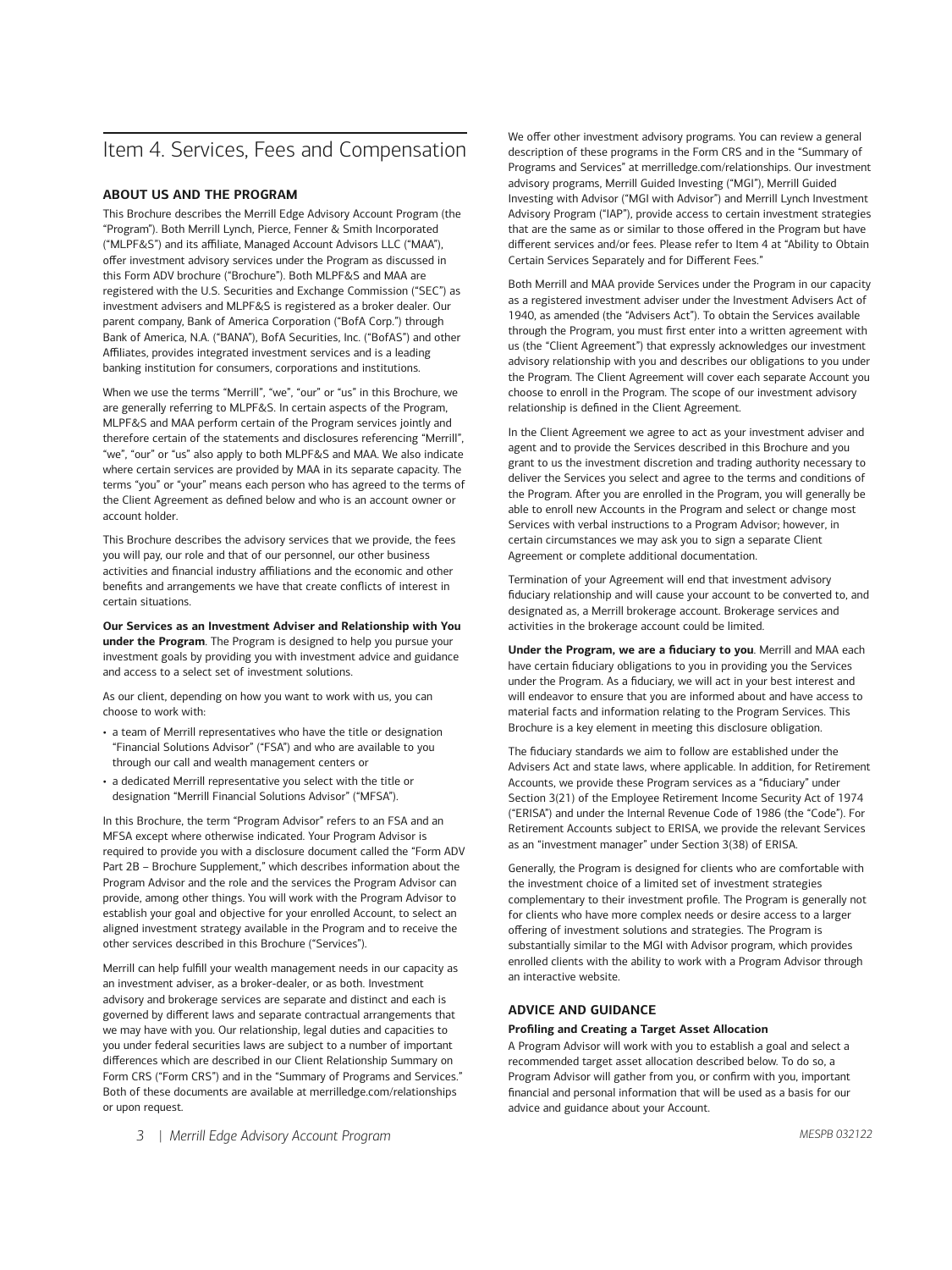Based on information you provide, your Program Advisor will recommend an allocation of your assets across one or more asset classes (the "Target Asset Allocation") for each of your Accounts, taking into account: (1) your risk tolerance for the Account (*i.e.*, your ability and willingness to incur financial loss for some or all the assets in your Account in exchange for greater potential returns) and (2) the time horizon (determined by how long you expect to invest in order to achieve your investment goal). For an Account with a retirement focus, the time horizon is based on a combination of your stated retirement age and how long you intend to use the assets in your Account after retirement. Any changes to your risk tolerance or time horizon for your Account may lead to a different recommended Target Asset Allocation and potential changes to the strategy for an Account. Your Program Advisor will use your risk tolerance and time horizon, along with other information about you, including your investment objectives, goals, and preferences, to determine the strategies to recommend to you for your Account.

It is your responsibility to ensure that the information you provide to a Program Advisor is complete and accurate and to notify a Program Advisor if any information we have about you is inaccurate or becomes inaccurate. By providing accurate and complete information, a Program Advisor will be better able to make suitable recommendations for you and your assets. This information helps determine whether this Program is, and continues to be, appropriate in light of your preferences and objectives. Your continued enrollment in the Program indicates your willingness and preferences to receive ongoing investment advice and guidance with respect to your Account, continued access to investment solutions, ongoing investment monitoring and other fiduciary services under the Program.

#### **Target Asset Allocation Categories and Monitoring**

In general, the Target Asset Allocation categories, which have associated asset class allocation ranges are: (1) Conservative, (2) Moderately Conservative, (3) Moderate, (4) Moderately Aggressive and (5) Aggressive. A description of each of these categories is in the Glossary under the term "Target Asset Allocation." There may be additional Target Asset Allocation categories added by us from time to time. The associated allocation ranges and our method of monitoring activity may change from time to time and without prior notice to you. Our more conservative Target Asset Allocations typically recommend a greater percentage of your assets be allocated to the fixed income and cash asset classes, rather than to the equity asset class. Our more aggressive Target Asset Allocations typically recommend a greater percentage of your assets be allocated to the equity and alternative investment asset classes, rather than to the fixed income and cash asset classes.

You may choose a Target Asset Allocation that is more conservative than our recommendation by speaking with a Program Advisor. If you would like a more aggressive Target Asset Allocation, you must discuss with a Program Advisor whether certain information that we have about your Account accurately reflects how you want your assets managed, and a Program Advisor may recommend that you adjust your Account risk tolerance and/or time horizon to reflect your preference for a more aggressive Target Asset Allocation.

We will use your Target Asset Allocation, along with certain other information provided by you, to assist in recommending an investment strategy for your Account. The Account will be managed according to the investment strategy that you select. We make available in the Program a select set of investment strategies (the "Strategies") that are managed by Merrill through its Chief Investment Office (the "CIO"). The Strategies consist of diversified portfolios of exchange-traded funds ("ETFs"), mutual funds and a cash allocation that are designed to meet a particular Target Asset Allocation. The Strategy recommendations provided for each Account are intended to align with the specified Target Asset Allocation for the Account.

*MESPB 032122* 

The Strategy chosen for your Account and the assets comprising the Strategy in the aggregate should be aligned to the designated Target Asset Allocation for the Account. At times your Account's actual asset allocation may become misaligned with the Strategy allocation due to market movements or, additions and withdrawals of assets from your Account, among other reasons.

On a periodic basis, we will monitor the assets in each Account for alignment with the applicable Target Asset Allocation within certain parameters. Because your Account's Target Asset Allocation is based on your Account risk tolerance and your Account time horizon, changes to these factors may result in a different recommended Target Asset Allocation and/or Strategy. In addition, keep in mind that the time horizon for your Account will change (become smaller) as time passes, and the Target Asset Allocation will change over time (except if your Account already has a recommended Target Asset Allocation of Conservative).

If there is a prolonged misalignment, we will ask you to take action in order to remain in the Program, including updating your risk tolerance or time horizon, so that the Account meets the Program guidelines. If you decide not to take the requested action, we reserve the right to terminate your Account from the Program, which converts the Account to a brokerage account type.

We have established certain guidelines relating to the management of assets in the Program. The Program guidelines may change at our discretion or may be waived under certain circumstances for certain clients. You will be notified if your investment activity or holdings deviate from these internal guidelines and action may be required to comply with these guidelines.

Our supervision and monitoring does not substitute for your own continued review of your assets and the performance of your investments. You are responsible for reviewing the Program letters and reports, performance reports, trade confirmations, monthly account statements, and other information we send to you. If you identify any discrepancies, you should promptly report them to a Program Advisor.

In most instances it is solely your responsibility to determine whether you follow our recommendations. If you choose to invest your assets in a manner that differs materially from our recommendations, you may assume additional risks that result from your decisions. We may also, at our discretion, terminate an Account if it does not align with the applicable Program guidelines.

#### **Multi-Account Portfolios**

In our discretion, you will have the flexibility to direct us to manage multiple Accounts, each with a different Strategy, in a single portfolio ("Portfolio"). Your Portfolio assets in the aggregate should be aligned to the applicable Target Asset Allocation for the Portfolio. The Portfolio Target Asset Allocation applies to the assets held in the Portfolio.

Because the Target Asset Allocation is determined at the Portfolio level, you should understand that each Account and the Funds held in each particular Account, must be evaluated in the context of the overall Portfolio. The Accounts, Funds and other investment solutions that comprise a Portfolio will not necessarily be consistent with your Portfolio's designated risk tolerance and/or time horizon if they are evaluated on an Account-level basis. Monitoring activity may change from time to time and without prior notice to you.

# **INVESTMENT STRATEGY SERVICES**

#### **Selecting a Strategy**

After we help you establish a Target Asset Allocation for your Account, a Program Advisor will recommend to you one or more Strategies available in the Program. There may be more than one Strategy that is suitable for *Merrill Edge Advisory Account Program | 4*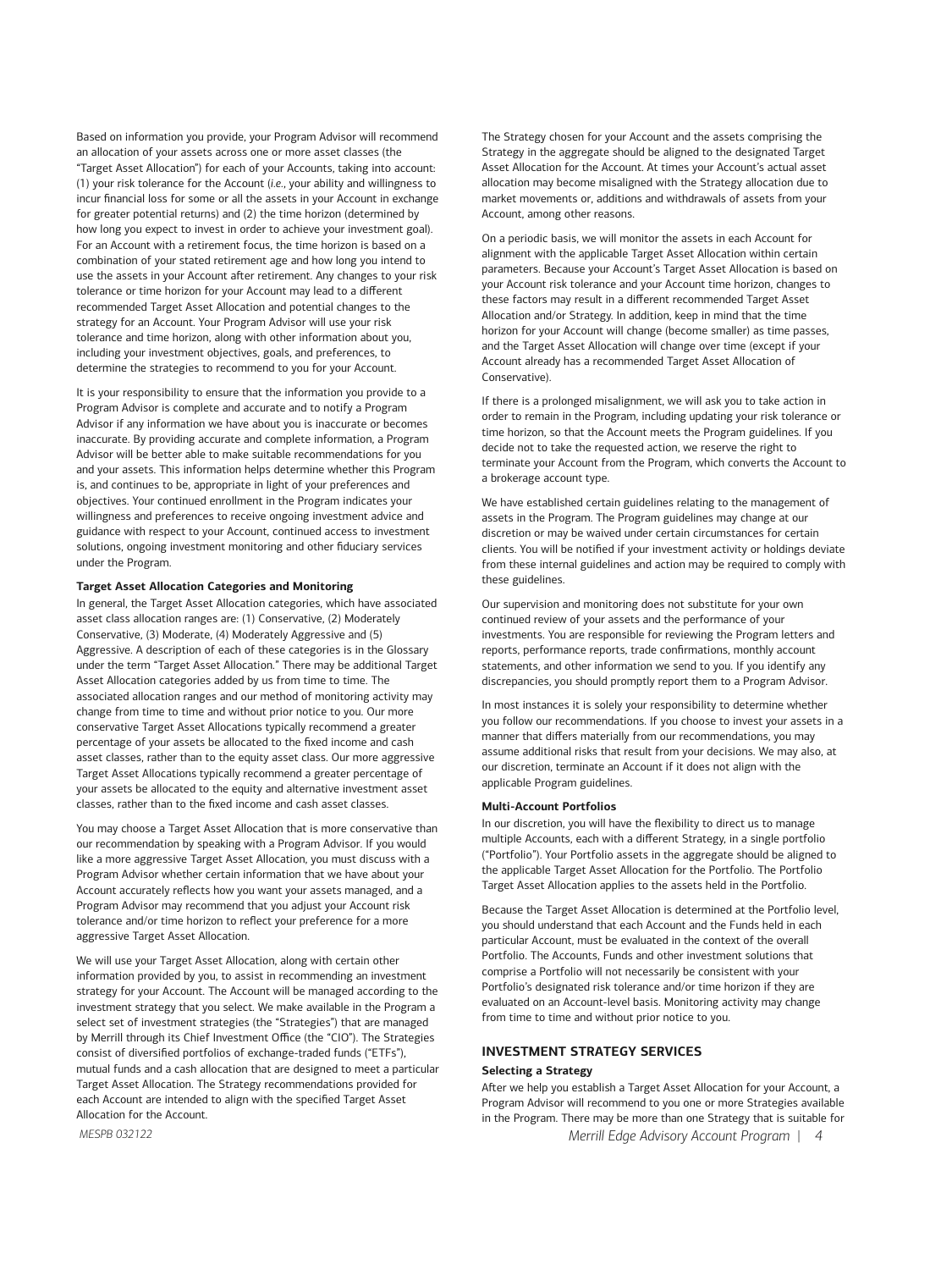your investment needs. Our recommendation will be based on the information you provide and what we believe will meet your investment needs and investment preferences for the management of your assets. The recommendation is limited by the stated and agreed-upon Target Asset Allocation for the Account, the Account Strategy, other applicable factors such as the type of Account you establish and any Account restrictions.

The Strategies used in the Program are designed to obtain exposure to the various asset classes of the Target Asset Allocations. A Strategy is constructed and/or implemented by Merrill in a single Account. The Strategies available in the Program are model portfolios of securities managed by the CIO to achieve one or more investment styles or disciplines. The Strategies are also rebalanced as needed based on CIO recommendations. See "Item 6 Portfolio Manager Selection and Evaluation."

The Strategies consist of ETFs and mutual funds as well as a cash asset class allocation. In addition to determining asset class-level allocations and rebalancing frequencies, the CIO determines the ETFs and mutual funds for the equity and fixed income asset class exposures. For exposure to the cash asset class, the CIO determines whether to hold cash as a cash balance (which is then swept in accordance with the Account's cash sweep program) and/or to invest in money market funds. In certain circumstances, including periods of volatile or uncertain market conditions, the CIO may determine that the allocation to the cash asset class comprise all or a substantial portion of a particular Strategy's model portfolio for defensive purposes. Some portion of your Account assets will be held as cash for operational considerations. For more information, see the section "Funding and Operation of Accounts—Cash Balances and the Cash Sweep Feature." As described in more detail below in the section "Program Fee," your cash in all Program Accounts will be subject to the Program Fee.

We make available information about each Strategy in a document known as a "Profile." The Profile describes the relevant objectives, styles and risks of the particular Strategy. The Strategy in which your Account is invested will be reflected in the Portfolio Summary that we will deliver to you upon enrollment. We may reference the Strategy or use the term "Managed Strategy" as a caption name or reference in the Portfolio Summary.

The Strategies we currently offer are with Client Discretion. This means that any change from one Strategy to another Strategy will require your consent, because you retain Authority to select and implement any changes between Strategies. However, as we describe in detail below in the section "Role of MAA and Investment and Trading Authority for Strategies," we will have full investment discretion and trading authority to implement the Strategy selected.

In certain circumstances, the same or similar investment solution offered in the Program may be offered through other investment advisory programs or services sponsored by Merrill or our Affiliate channels, at a lower or higher than, or same cost as, the investment solution offered in a Strategy in this Program. The services that you receive by investing in such a solution through a different program, may or may not be similar to the services you receive through the Program. You should discuss with a Program Advisor the investment solutions, services and Strategies available to determine which may be most appropriate. Please refer to the section "Ability to Obtain Certain Services Separately and for Different Fees."

#### **Replacing a Strategy or Fund in a Strategy**

Merrill determines which Strategies are included in the Program and when they will no longer be offered. As a general matter, we make these decisions based on a variety of factors, including client needs, available investment styles, platform capacity, client demand and the outcome of

*5 | Merrill Edge Advisory Account Program* 

due diligence and evaluations reviews including with the assistance of the CIO. Merrill also has the authority to select the Funds in the Strategies and to change the included Funds without notice to you.

Occasionally, we may decide to discontinue offering certain Strategies, to replace certain Strategies, to close a Strategy to new investments and/or additional contributions from existing participants in the Strategy. Our actions may include: (1) replacing the Strategy with another Strategy; (2) investing new contributions from, or the sale or redemption proceeds held by, existing investors in the Strategy in a replacement Strategy selected by us; and (3) leaving any such contributions or sale or redemption proceeds in cash in the Account until a replacement is chosen by us or we are directed to invest in an alternative Strategy by you. MAA is responsible for implementing our decisions and related actions.

We generally will provide you with prior written notice of any discontinuation, closing or replacement event. Depending on the circumstances and our view of the nature of the event, we may provide you with notice after we have already taken action. This flexibility to act quickly helps enable us to take action where we believe the replacement and its timing are in clients' best interest. If we determine to replace a Strategy with another Strategy, we will endeavor to replace it with one that has an investment objective consistent with that of the Strategy being replaced. This replacement Strategy may be subject to higher Fund expenses than you had been paying. After such replacement is made, if you do not instruct us to select a different replacement or no replacement at all, your continued participation in the Program after the termination of the Strategy will be your consent to the replacement. If your Account is not eligible for the replacement, we may terminate your Account.

#### **Registered Fund Prospectus Delivery**

When a fund that is registered under the Investment Company Act (a "Registered Fund") is purchased for an Account that has selected the Strategy, in light of the discretionary authority you have granted to us in connection with managing your Account, we are authorized to receive the Registered Fund prospectus in lieu of it being automatically delivered to you. If you would like a copy of the Registered Fund prospectus, you may obtain one by contacting a Program Advisor who will arrange for it to be sent to you free of charge. Notwithstanding the foregoing, Merrill may continue to send the Registered Fund prospectus to you in its sole discretion.

#### **Role of MAA and Investment and Trading Authority for Strategies**

The investment decisions for the Strategies in the Program will generally be implemented by MAA in accordance with the investment recommendations and instructions provided to it by the CIO as manager of the Strategies through model portfolios or other investment guidelines or instructions. All Strategies will be implemented by MAA with full investment and trading discretion. MAA will generally implement the CIO's model portfolio recommendations for a Strategy without change, subject to your Reasonable Investment Restrictions, discussed below, cash commitments and certain operational and investment considerations. MAA may determine, in its sole discretion, in light of operational or investment considerations, to deviate from the model portfolio on a limited basis (*i.e.*, to select another security or increase the cash allocation within a model portfolio).

By your choosing a Strategy for an Account as provided in the Client Agreement, you have granted MAA investment and trading discretion for investments occurring in the Strategy. Through that discretion, we will have complete and full trading authority over the assets in the Strategy you select for your Account and may invest, reinvest, purchase, sell, exchange, convert and otherwise trade assets in your Account without prior notice. This authority will remain in full force and effect until we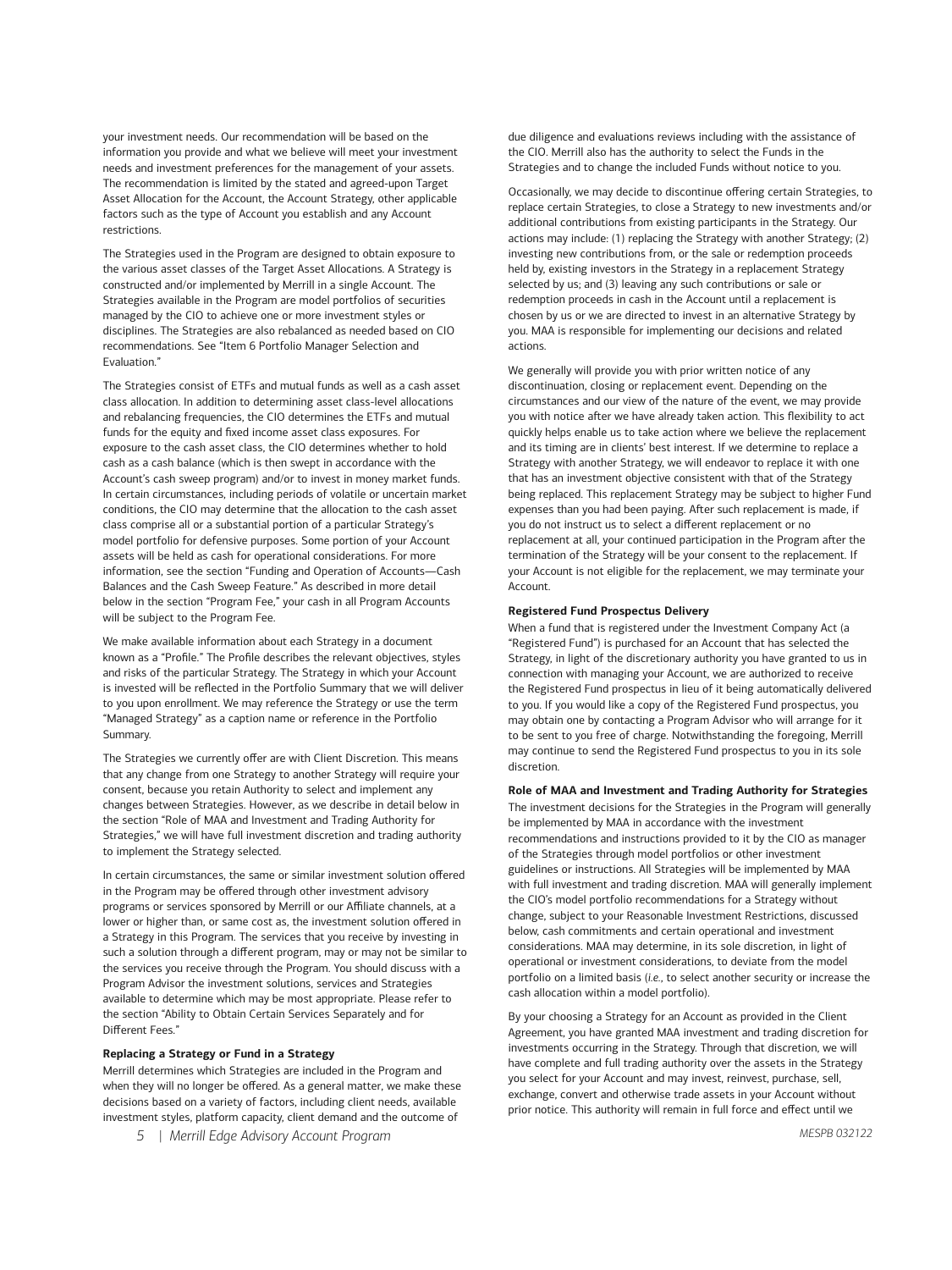have either received or accepted instructions from you to either change the Strategy or terminate your Account.

As described above, MAA, as opposed to you, will have authority to make certain investment and trading decisions in your Account including:

- Implementing the CIO's recommendations for the Strategy's model portfolio.
- Investing the initial and any subsequent cash and securities deposited in the Account.
- Processing all contributions, withdrawal requests and Account terminations.
- Periodically reviewing the Account for rebalancing, if applicable.
- Implementing your Reasonable Investment Restrictions, if any.
- Implementing your tax-selling instructions, if any.

In connection with certain of these activities, MAA may utilize the services of Affiliates, in its discretion and subject to legal requirements, for investment and administrative support.

# **Authority for Rebalancing of Strategies**

MAA actively manages your Account's investments and may rebalance these investments to the Strategy's allocations at any time in its sole discretion. MAA monitors your Account daily for contributions or withdrawals of assets and rebalances your Account when it deems it appropriate. Other flows of assets into or out of your Account such as dividends, interest, or the payment of the Program Fee may also prompt MAA to review your Account to determine if rebalancing is warranted. When the CIO updates your selected Strategy's allocations, these changes may result in all, a portion of, or none of the assets in your Account being traded. MAA periodically monitors your Account for drift from the Strategy's target allocations and may rebalance all or a portion of your Account's assets to the Strategy allocation.

MAA may apply tolerance parameters or other criteria when rebalancing your Account to focus on the Fund investments causing deviation from the Strategy's allocations. At times rebalancing may be targeted at specific Fund investments. The frequency and parameters MAA uses to rebalance your Account in a selected Strategy may change at any time and may be different from the parameters used in other types of investment strategies or investment advisory programs sponsored by Merrill.

MAA may at times consider the tax implications of certain transactions for certain types of accounts. MAA's implementation of rebalancing may be delayed or otherwise impacted by market events and conditions and/or operational constraints. MAA reserves the right not to rebalance your Account if we believe it is not in your best interest to implement the rebalancing of your Account to the Strategy's allocations.

## **REASONABLE INVESTMENT RESTRICTIONS**

In the Program, you may request through a Program Advisor that we impose certain investment restrictions on the management of your Program assets relating to the purchase of a specific Fund in the Strategy. For a restriction to be acceptable under the Program, it must first be determined to be "reasonable" by us (a "Reasonable Investment Restriction"). Please note that Reasonable Investment Restrictions will not apply to securities that are part of a Fund in the Strategy.

MAA will determine whether a restriction request is reasonable and how to allocate investments based on a Reasonable Investment Restriction. MAA will generally allocate the assets that would have been invested in the security impacted by the Reasonable Investment Restriction in one of the following ways: (1) pro-rata across other investments held in the Account; (2) by using one or more replacement securities, which could include ETFs and/or (3) by remaining uninvested in cash.

We reserve the right to modify our practices regarding investment restrictions in our sole discretion at any time without notice. Further, we reserve the right to deem any requested investment restriction to be unreasonable and to not accept the requested investment restriction. If one or more investment restrictions are determined to be unreasonable, the restriction will not be applied and you should consider whether to remain in the Program or consider other more appropriate Strategies in the Program.

If you elect to impose Reasonable Investment Restrictions, you accept any effect such restrictions may have on the investment performance and diversification of the Strategy or your Account. The performance of Accounts with Reasonable Investment Restrictions will differ from and may be lower than the performance of Accounts without such restrictions. In addition, your decision to impose a Reasonable Restriction that alters the allocation of a Strategy or that results in a replacement security may result in exposure to additional (and potentially unforeseeable) risks that are inconsistent with the objective of your investment strategy. In addition, investment restrictions or any other limitations provided by you will not apply to the securities or other interests held in the portfolio of any Fund in your Accounts, even if the Fund provides public disclosure of the holdings within its portfolio; consequently, your ability to restrict investments in the Program will be limited.

If accepted, the Reasonable Investment Restriction will be included in periodic Program communications and will be applied to your Account until such restriction is changed, withdrawn or waived by you or we determine that it is no longer a Reasonable Investment Restriction. You may request to have different investment restrictions applicable to each of your Accounts.

# **BROKERAGE AND CUSTODY SERVICES**

You are required to maintain a securities (brokerage) account with us through MLPF&S. The Program Fee (defined below) you pay generally covers the custody of your assets and the execution of transactions in the Program. Certain brokerage, banking or other features of your securities (brokerage) account will not be available to you for your Account while enrolled in the Program. Certain transaction fees are not covered by the Program Fee, including those described in the section "The Program Fee and Other Charges" and certain fees unrelated to investment activity, like fees for cash management activities and account service fees. Please see the underlying brokerage documents relating to brokerage services and related transactions and account fees for your Merrill account.

#### **Brokerage Services Generally**

In your Client Agreement, you appoint us to act as your agent and attorney-in-fact with such discretionary power and authority to buy, sell or otherwise effect transactions in securities or other property, in whole or in part and in your name for your Accounts. You also authorize and direct us to cause all transactions to be effected through MLPF&S or our Affiliates acting as agent, or as permitted by law, as principal. Principal transactions are only effected in accordance with Program guidelines and applicable regulations. In effecting transactions for your assets in the Program, we or our Affiliates will be acting exclusively as a broker-dealer.

Trades will be handled by MLPF&S as broker-dealer and MAA as an investment adviser consistent with their regulatory and best execution obligations. Even in meeting these obligations, it is possible that you may be able to obtain better prices for transactions, if such trades were executed with other broker-dealers or third parties, including having smaller spreads (the difference between the bid and the offer price) or at more favorable net prices.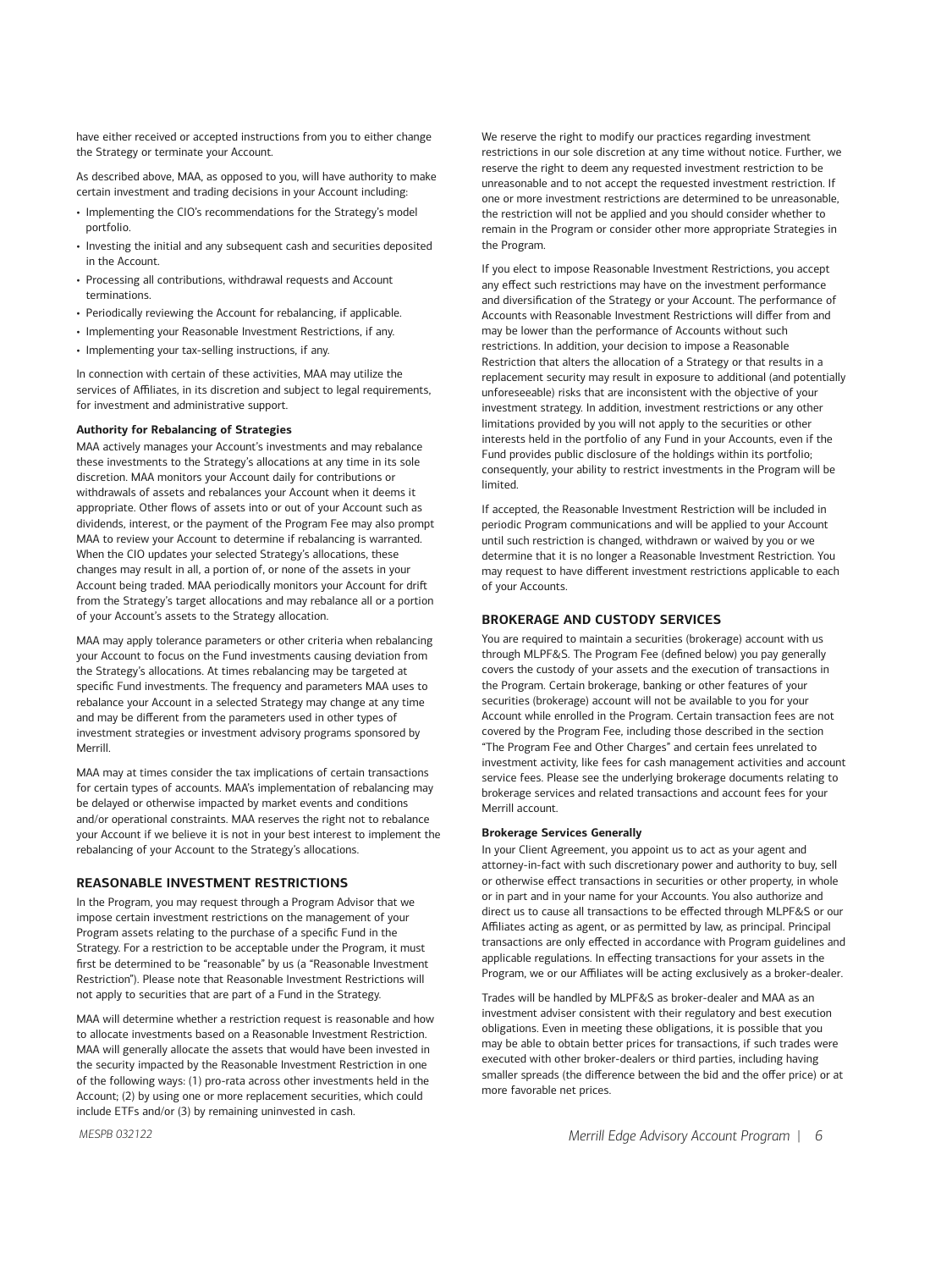If we or one of our Affiliates cannot effect a transaction on your behalf, we will effect the transaction through an Unaffiliated Investment Firm that is chosen by us at the time. In making that determination, we will take into account various factors, such as the nature and quantity of the securities involved, the markets involved, the reputation and perceived soundness of the firm, the firm's clearance and settlement capabilities and other factors relevant to the selection of a broker-dealer for the execution of client securities transactions. You, and not we, will bear the cost of markups or markdowns that are not covered by the Program Fees and that are payable to Unaffiliated Investment Firms (including on fixedincome or over-the-counter transactions in which MLPF&S and its Affiliates act as agent).

We may, but are not required to, aggregate orders for the sale or purchase of securities for your Strategies with orders for the same security for our other clients, proprietary accounts or the accounts of our employees (including a Program Advisor) and/or related persons, without your prior authorization. Where order aggregation is employed, each account in the aggregated transaction will be charged or credited with the average price and, when applicable, its pro-rata share of any fees.

To the extent MLPF&S provides similar investment recommendations or trade orders for a particular Strategy to MAA for implementation, MAA's ability to implement those recommendations may be affected by the liquidity of the security, market volatility, and any price limits that may be imposed by MLPF&S. This may in turn have a negative impact on the performance of a Strategy.

We seek to effect transactions correctly, promptly and in the best interests of clients. In the event an error occurs in our handling of client transactions, we seek to identify and correct any errors as promptly as possible without disadvantaging you. Depending on the circumstances, corrective actions may include canceling the trade, adjusting an allocation, and/or reimbursing you. In general, in instances where we are responsible for effecting the transaction, we may: (i) reimburse you for any losses directly resulting from trade errors; (ii) credit to you any profits directly resulting from such trade errors that are corrected after the settlement of the transaction; or (iii) retain for ourselves any profits directly resulting from such trade errors that are corrected prior to the settlement of the transaction.

As a broker-dealer, MLPF&S is responsible for compliance with federal margin rules. Accounts in this Program are cash Accounts. With a cash Account, there is a risk that your Account could become restricted for 90 days if securities are sold before payment for their purchase has settled, a practice known as "freeriding." Freeriding is prohibited, and could result in an Account being "frozen." This means that while purchases of securities would be permitted, they must be fully paid for on the date of the trade. Imposition of such a freeze could have a negative effect on your ability to attain your investment objectives, and may cause your Account to perform differently than other accounts pursuing similar objectives.

Another factor that can increase the risk of a free-riding violation is changing Strategies, which may result in the sale of securities held and the purchase of new securities for your Account. Periodic rebalancing of your investments and changes in investment models used in certain investment strategies also can cause an increase in purchases and sales of securities over a short period of time, which will increase the risk of a freeriding violation. Client requests to withdraw cash from an Account also can cause a transaction to violate the freeriding prohibition.

#### **Custodial Arrangements**

MLPF&S will act as the custodian for the assets held in the Program. Your assets will be maintained in one or more central asset accounts established at MLPF&S through the applicable securities account. In the

Client Agreement, you agreed to open any necessary securities accounts and execute the applicable MLPF&S securities account agreements. If you already have an existing MLPF&S securities account ("existing account") and instruct us to open a similar type of account for the Program ("new account"), the Client Agreement and related documentation for your existing account will apply to your new account.

From time to time, MLPF&S (doing business as Merrill Edge) may offer to clients or potential clients certain promotions or rewards in connection with opening, maintaining or adding assets to an MLPF&S securities account. Such promotions or rewards may include, by way of example, the payment of a cash reward. The promotions may require a client to request to receive or participate in the promotion or reward, and/or require a client to meet various eligibility criteria. While these promotions or rewards may extend to a client's MLPF&S securities account that holds assets in the Program, participation in the Program is not a condition for these promotions or rewards.

Any assets held in the Program must be and remain free from any lien, charge or other encumbrance (other than a lien, charge or other encumbrance in favor of us or our Affiliates), unless we agree otherwise. You must notify us in writing prior to effecting loans secured by securities in the Program (including loans by our Affiliates) (commonly referred to as "collateralizing"). We will not provide advice on or oversee any of your collateral arrangements. Unless we otherwise agree, in the event of any conflict between the terms of the Client Agreement and your collateral arrangements, the terms of the Client Agreement will prevail. You must also disclose to any lender the terms of the Client Agreement. No specific securities in your Account should be held as collateral to secure your loan. There are adverse effects of collateralizing an Account, including, but not limited to, the fact that the lending institution may require additional collateral or liquidation of securities to meet a call, as well as the related tax consequences. You must promptly notify us of any default or similar event under your collateral arrangements as defined in the respective collateral arrangements.

#### **PROXY VOTING**

You have the right to vote proxies for securities held in your Account and you will retain proxy voting authority for your Account. You cannot delegate to us and we do not accept any proxy voting authority for securities held in your Account. Since you retain proxy voting authority, we will promptly send you proxy ballots and related shareholder communications that we receive, as well as any other information intended for distribution to you. You are responsible for taking any actions.

If your Account is an ERISA Plan, you represent that plan documents and applicable law authorize voting authority to be reserved to the trustee(s) either in the discretion of the trustee(s) or pursuant to the discretion of a named fiduciary. If we do not receive voting instructions from you, we will comply with the rules of the SEC and applicable self-regulatory organizations relating to such matters, as required by law.

As a broker dealer, MLPF&S uses a third party service provider for certain proxy-related functions, including processing and forwarding proxy and other issuer related materials, and receives amounts collected by the vendor for the costs of these services as permitted by applicable securities regulations.

# **ACCOUNT PREFERENCES**

#### **General**

You are able to set certain "Account Preferences" for each of your Accounts in the Program, including Frequency of Trade Confirmation Statements; Electronic Delivery of Certain Materials; and Reasonable Investment Restrictions. You should discuss these Account Preferences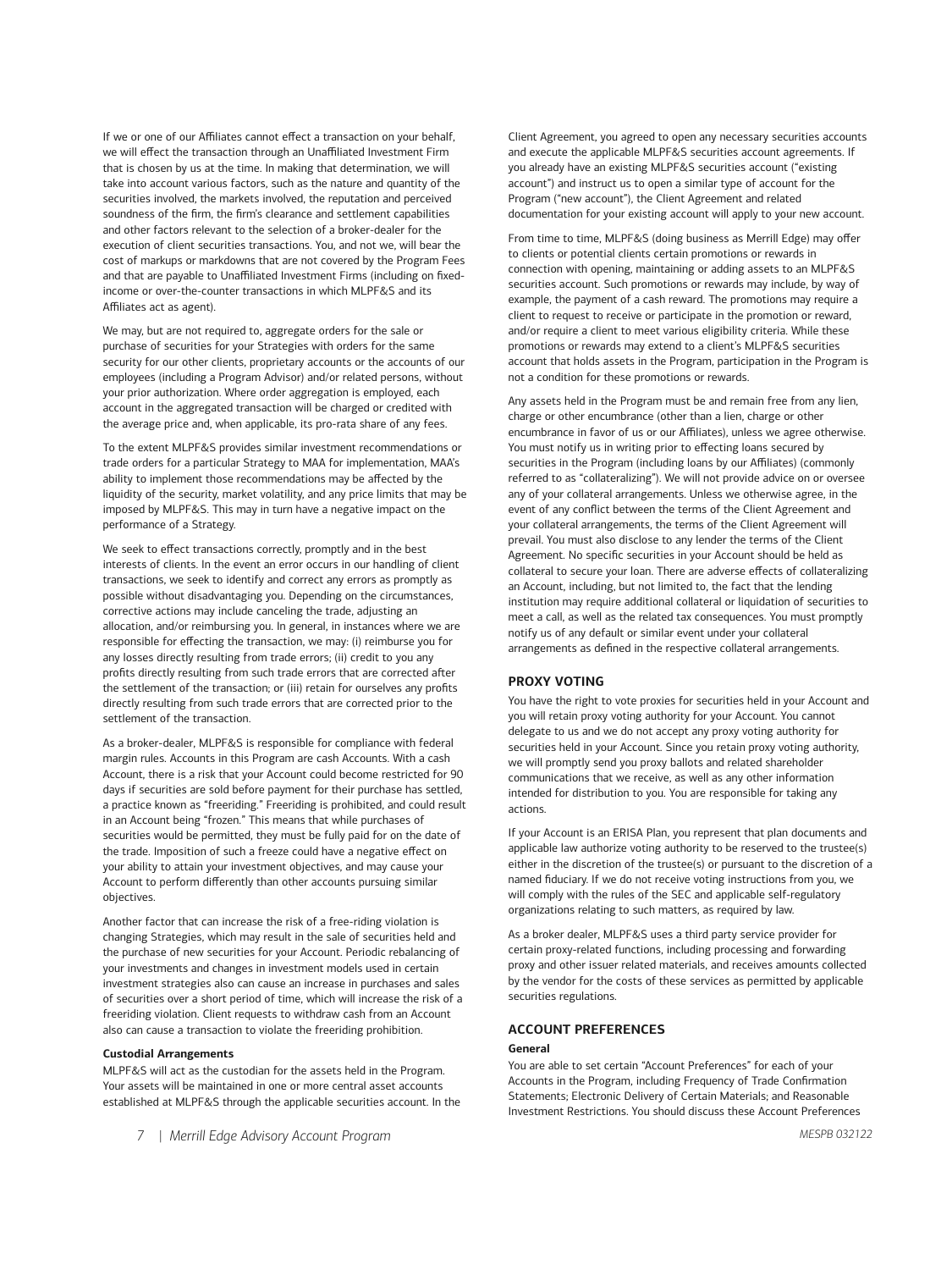with a Program Advisor. You may be asked to complete additional documentation.

## **Frequency of Trade Confirmation Statements**

You will receive trade-by-trade confirmation for transactions in your Accounts; however, you may elect to receive transaction information on a periodic basis, which will be no less than quarterly. Your initial instruction in the Account Preferences section in your Client Agreement regarding receipt of trade-by-trade confirmations will apply to your applicable Accounts until such instruction is changed. Your election regarding receipt of trade confirmation statements will be reflected in your Portfolio Summary.

If you elect to receive trade information on a periodic basis, you understand the following:

- We will send copies of trade-by-trade confirmation information to you, as applicable, and MAA, in accordance with applicable law.
- You will not pay a different fee if you elect to receive periodic confirmation statements. You can rescind this instruction in writing at any time.
- Electing periodic confirmations is not a condition for entering into or continuing to participate in a Strategy or the Program.
- You may request to receive, at no additional cost, trade-by-trade confirmations for transactions effected for your Account for up to one year after we send the last periodic statement reflecting those transactions.
- You may receive interim updates and further details concerning any transaction effected between periodic statements either online (if you're enrolled) or by calling a Program Advisor.

#### **Delivery of Certain Materials**

When you enrolled in the Program, you acknowledged in the Client Agreement that you had received certain Program materials such as this Brochure, a Program Advisor's and any other Merrill Brochure Supplements, any Profiles, any applicable Fund materials, and, for Retirement Accounts, the Retirement Account Addendum. Additional copies may be requested from a Program Advisor at any time and will be provided without charge. For your reference and convenience, we have posted this Brochure and other information at [merrilledge.com/advisory-account-program-brochure.](https://merrilledge.com/advisory-account-program-brochure)

Certain of our materials, including this Brochure, are compatible with various types of assistive devices, such as screen readers. Other Program materials have varying degrees of compatibility with different assistive devices. If you experience difficulty in accessing a Program document with an assistive device, please inform a Program Advisor and request that the document be made accessible.

#### **Electronic Delivery**

You may also separately arrange for the electronic delivery of certain Program materials, including the Brochure, any Account specific documents (and any changes or amendments) as well as other Program notices and materials, by signing up for electronic delivery via our internet website at [merrilledge.com.](https://www.merrilledge.com) If you consent to electronic delivery at that website, you will generally authorize us to deliver Program documents, disclosures and notices to you electronically. Electronic delivery through this process may not be available for all Program related communications, and in that case, we will send paper copies to you.

There are separate procedures for enrollment and unenrollment through [merrilledge.com.](https://www.merrilledge.com) You may revoke your consent to electronic delivery of the Program Brochure and receive paper copies of that document by contacting a Program Advisor. From time to time, we may deliver paper copies of documents relating to your Account notwithstanding your Account preference.

# **PROGRAM FEE AND OTHER CHARGES**

You agree to pay to us a non-negotiable annual asset-based fee ("Program Fee") for the Services provided in the Program under the Client Agreement. The Program Fee is payable monthly in advance and is based upon an annual Program Fee rate of 0.85%. The Program Fee does not include all of the charges that may apply to your Account. Please see the section "Fees and Expenses Not Covered by the Program Fee" in this section for a list of other fees and expenses that you may be charged and are not included in the Program Fee.

The Program Fee rate will be set forth in the fee schedule section of your initial Portfolio Summary provided to you upon enrollment. Upon your request, and at no charge, we will provide to you additional detailed information regarding your Program Fee. Please contact a Program Advisor if you would like to receive this more detailed Program Fee information.

You may be eligible for benefits such as Program Fee discounts, rebates or credits under certain promotional programs ("Bank programs") that BANA offers from time to time for its banking product clients who also use the products or services of its Affiliates, including Merrill. In general, you must be a banking client of BANA, elect to participate in these Bank programs, and meet certain eligibility criteria of the Bank programs in order to receive the benefits available to clients of Merrill under these Bank programs. For additional information on these Bank programs, please contact us at 855-488-5249.

#### **Calculation of Fees**

The Program Fee is calculated monthly as follows:

- For each calendar month, the Program Fee rate that will be applied to your Account will be one twelfth of the annual Program Fee rate. In certain instances and in our discretion, we may waive or reduce your Account's Program Fee for a particular month.
- In calculating the value of the assets in your Account, as described below, Merrill will use a variety of pricing sources. These pricing sources include Affiliates of Merrill.

When you enroll a new Account in the Program, an initial Program Fee will be assessed during the week following the date on which you have contributed the required minimum level of assets to the Account for the Strategy selected by you. The initial Program Fee will be calculated and paid to Merrill based on: (1) the value of the assets in your Account as of the earlier to occur of the last business day of the week or the last business day of the month following required funding; and (2) one twelfth of the annual Program Fee rate applicable to such value, and prorated based on the number of days remaining in the month from the date of required funding.

After the initial Program Fee, the Program Fee is typically charged to your Account during the first week of the current calendar month; and the Program Fee will be calculated and paid to Merrill based on: (1) the value of the assets in your Account as of the last business day of the previous calendar month; and (2) one twelfth of the annual Program Fee Rate applicable to such value.

If you or we terminate your Account we will refund to you a pro-rata portion of the Program Fee based on the number of calendar days remaining in the month. The refund, if any, will be applied to your Account typically during the week following Account termination. See the section "Closing an Account and/or Terminating the Client Agreement" for further information.

#### **Deduction of Program Fees from Your Account**

You have agreed in the Client Agreement as follows: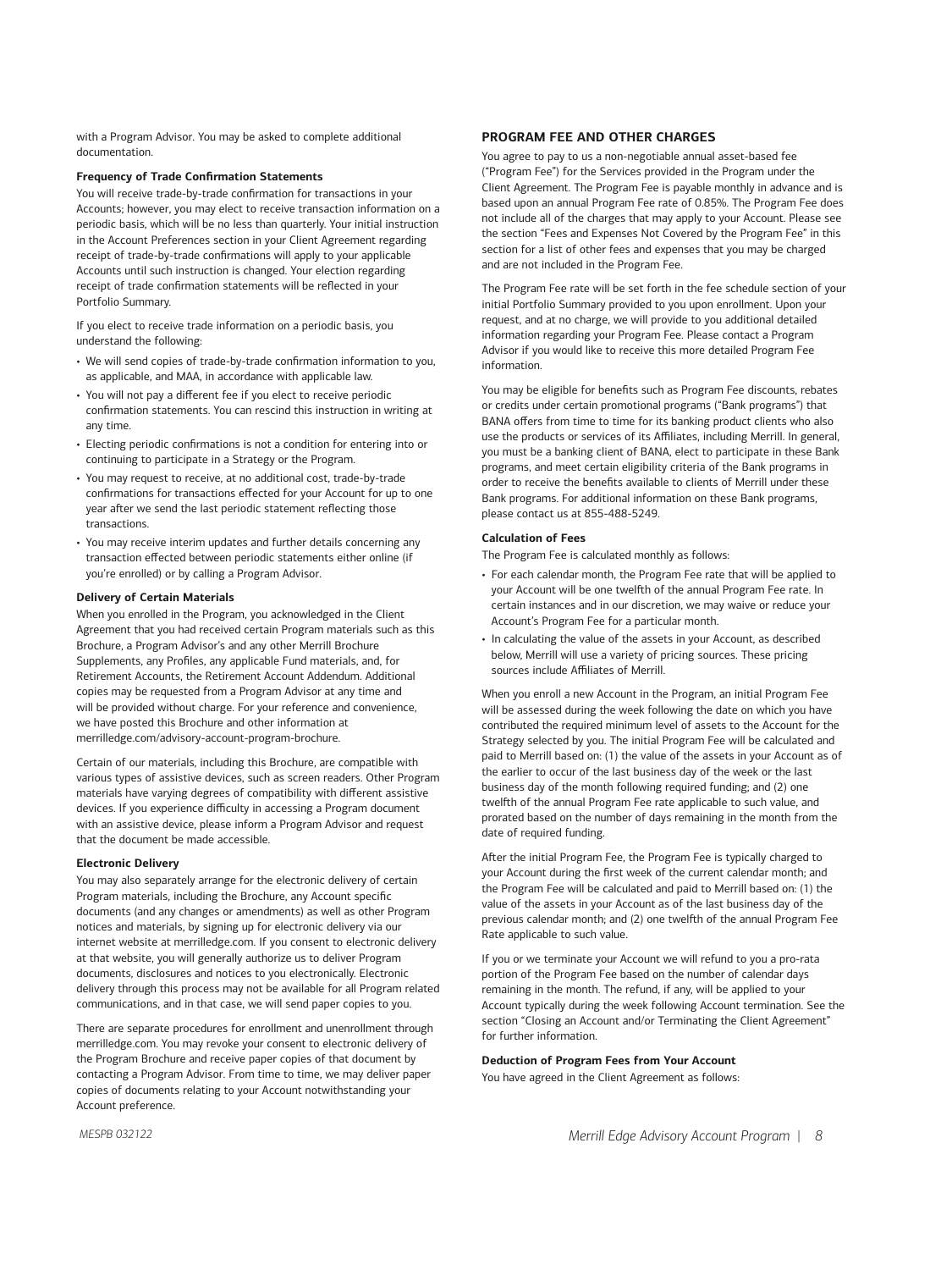- Unless otherwise agreed to between you and MLPF&S in writing, the Program Fee (and any other fees payable under the Client Agreement) will be deducted directly from your Account. You may be able to pay the Program Fee from assets held outside of your Program Account. You should contact a Program Advisor for additional information. MLPF&S is authorized to deduct the Program Fee (and any other fees payable) from the assets held in your Account, to the extent permitted by law, if full payment of such fees has not been timely received or, if earlier, at the time the Account is terminated.
- The Program Fee and any other fees for your Account will be payable, unless otherwise indicated, first from the liquidation or withdrawal by MLPF&S of your shares of any money market funds or balances in any money market or bank deposit account(s), as you authorize in the Client Agreement or other document, and second from free credit or cash balances, if any, in your Account.
- You will make timely payment of all amounts due to MLPF&S under the Client Agreement, and any unpaid Program Fees may result in the termination of your Account(s).

To the extent permitted by law, all assets in your Account or otherwise held by MLPF&S or its Affiliates for you will be subject to a lien for the discharge of your obligation to make timely payment to MLPF&S of the Program Fee (and any other fees payable under the Client Agreement), and MLPF&S may sell assets in your Account to satisfy this lien. If free credit or cash balances within the alternate account you have designated for your Program Fees to be deducted from are not available in that alternative account, the Program Fee will be deducted from your Program Account.

#### **Services Covered by the Program Fee**

The primary purpose of the Program is to provide you with ongoing fiduciary investment advice and guidance for your Account. The Program Fee you pay covers the Program's Services, including investment advisory services described in this Brochure also covers our brokerage services, including clearance and settlement of transactions and custody of assets. The Program Fee covers a range of services, as described above, that are intended to be supplemental and enhance the investment advisory services you receive.

There are certain investments (such as investments in mutual funds) for which you do not incur brokerage commissions or other transaction charges when those securities are purchased through your Program Account. Accordingly, although you may be charged a Program Fee that covers charges for brokerage execution, you should be aware that transactions involving these investments are not subject to separate charges for brokerage execution. However, by purchasing such securities through an Account enrolled in the Program, you will be able to purchase different share classes typically with lower expense ratios than what you would be able to purchase in your brokerage account. The full amount of the Program Fee payable under the Client Agreement will be charged in accordance with its terms, regardless of your use of any of the services offered or of the amount of transactions effected in your Account.

Certain of these services are not available in all types of securities accounts, Strategies and/or the jurisdiction in which you reside. Please speak with a Program Advisor about the availability of these services.

#### **Fees and Expenses Not Covered by the Program Fee**

The Program Fee does not cover:

- Mark-ups/mark-downs and dealer spreads by executing broker-dealers or other over the-counter transactions in which Merrill or its Affiliate acts as agent.
- Dealer spreads, underwriting fees or selling concessions with respect to any principal transaction effected by us or our Affiliate.
- Fees, expenses and charges of Funds or Fund managers with respect to Fund investments.
- Exchange or similar fees charged by third parties, including issuers, and fees required by the SEC.
- Transfer taxes.
- Alternative trading system fees.
- Electronic fund, wire and other Account transfer fees, including wire transfer fees charged for wires to or from your Account, and any foreign currency costs and charges.
- Any other charges imposed by law or otherwise agreed to with regard to the Account, including those charges payable to Merrill and/or third parties as described in the Brochure.

When your Account invests in Funds, you generally will purchase shares that have no front-end sales load or contingent deferred sales charge, or for which such loads or charges are waived. However, as a Fund investor, you will bear your proportionate share of such Fund's fees and expenses including, but not limited to, management fees and performance-based compensation paid to the Fund's investment managers or their Affiliates, fees payable to the Fund's professional and other service providers, transaction costs and other operating costs. Any Fund redemption or other fees imposed by a Fund manager as a result of you redeeming the Fund to invest in a particular Program Strategy will be separate from the Program Fee. The Program Fee does not cover or offset any of the fees and expenses that any Fund may incur for transactions occurring within the Fund itself, including commissions and other transaction-related charges incurred by the Fund, even if we effect these transactions for the Fund. Except as otherwise provided for Retirement Accounts, the Program Fee will not be reduced even if MLPF&S or an Affiliate effects transactions for the Funds or otherwise provides services to the Funds for compensation.

The Program Fee does not include certain fees and charges relating to transfer and termination fees, cash management services, including banking, check-writing services and money transfers, wire transfers and foreign exchange conversion fees and costs and certain corporate action fees, where applicable. Certain of these costs are detailed on the [Merrill](https://mlaem.fs.ml.com/content/dam/ML/pdfs/me-advised-investing-fees.pdf)  [Advisory Center Schedule of Miscellaneous Account and Service Fees](https://mlaem.fs.ml.com/content/dam/ML/pdfs/me-advised-investing-fees.pdf) and the [Merrill Advisory Center Explanation of Fees](https://olui2.fs.ml.com/Publish/Content/application/pdf/GWMOL/ME-merrill-advisory-center-trading-fees.pdf) document, available at [merrilledge.com/relationships.](https://www.merrilledge.com/investing/making-informed-decisions) Please see the securities account agreement and account enrollment documents relating to brokerage services and related transactions and account fees for your Merrill account. If you have any questions about any charges or fees applicable to your Account, please consult with your Program Advisor.

#### **Assets on Which the Program Fee is Charged**

Except as noted, you will be charged the Program Fee on all assets in your Account, including cash. Generally, all Account values used to determine the Program Fees described above are based on the value of the assets in your Account, as determined by us. In calculating such Account values, we will use a variety of pricing sources, including our Affiliates.

Cash Assets. The Program Fee will be applied to any cash and cash alternatives held in your Account. This includes (1) money market funds; (2) cash that is treated as a cash balance which is automatically swept into a cash sweep vehicle in accordance with the cash sweep program for your Account as provided for in the Merrill brokerage account agreement ("Cash Sweep Program") and (3) cash in your Account due to your having chosen the "no sweep option" as provided for in the Merrill brokerage account agreement.

*You will experience negative performance on the cash asset allocation for your Account if the Program Fee charged for your*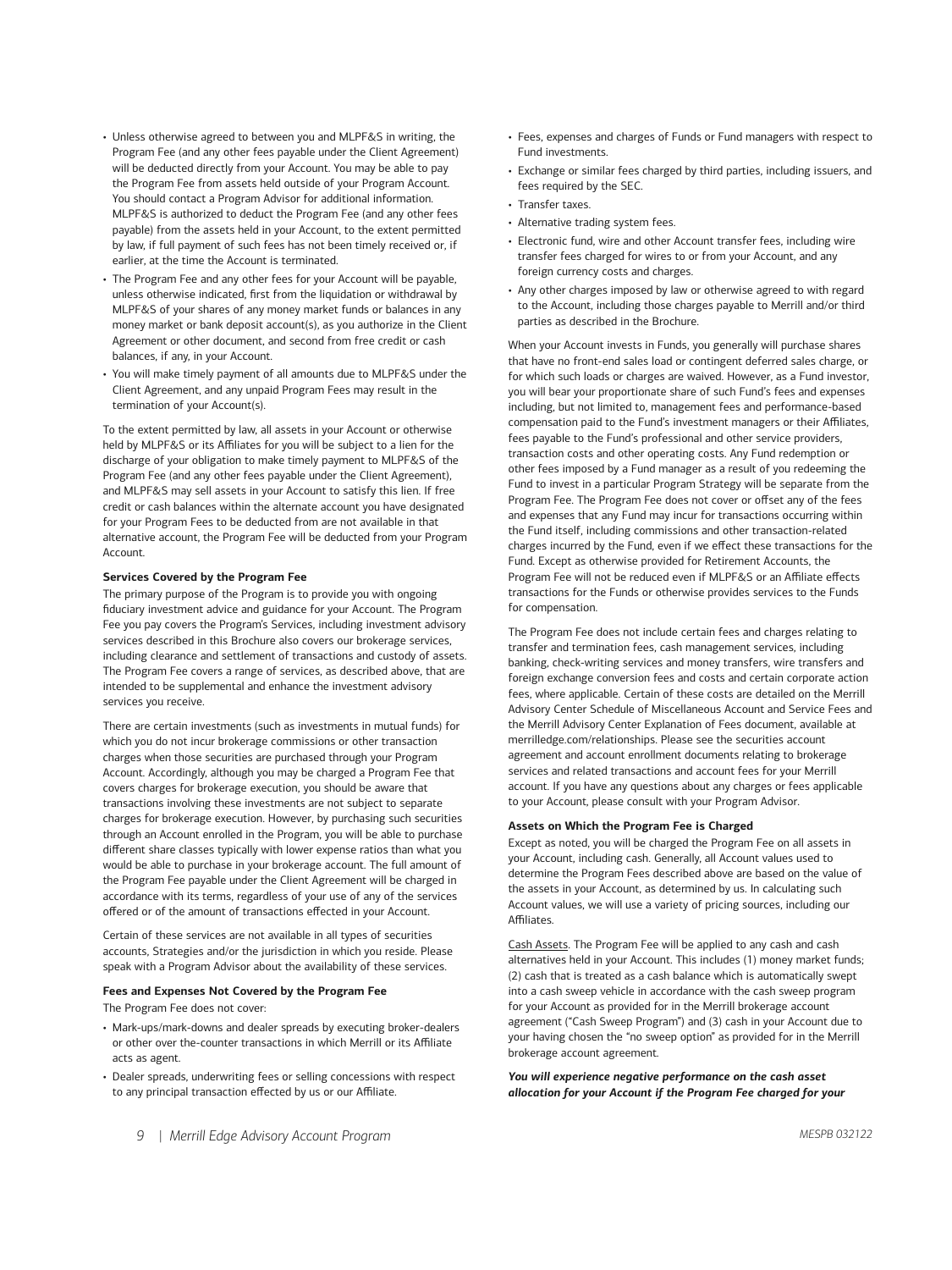#### *Account is higher than the return you receive on any cash asset holdings.*

The Program Fee is in addition to other compensation that Merrill and its Affiliates will earn on cash held for investment purposes and cash held as part of a cash asset allocation that is swept to a cash sweep vehicle in accordance with the Cash Sweep Program. For more information about the cash sweep program, including compensation and benefits we and our Affiliates receive, see "Funding and Operation of Accounts—Cash Balances and the Cash Sweep Feature" in Item 4 and "Participation or Interest in Client Transactions and Conflicts of Interest—Cash Balances and Cash Sweep Program" in Item 9.

# **ABILITY TO OBTAIN CERTAIN SERVICES SEPARATELY AND FOR DIFFERENT FEES**

You should discuss the brokerage and investment advisory services we make available with a Program Advisor to determine which may be most appropriate for you. You may be able to obtain some or all of the types of Services described herein from us without participating in the Program subject to certain restrictions, including the type of account for which you are seeking these types of Services. If you were to do so, your total cost may be lower or higher than the Program Fee.

We offer other investment advisory programs, including:

- Merrill Guided Investing ("MGI"), making available, through an online, self-guided interactive website, a selected list of investment strategies, including certain of those available in this Program, for an annual asset based fee of 0.45%.
- Merrill Guided Investing with Advisor ("MGI with Advisor"), offering a selected list of investment strategies, including certain of those available in this Program, and access to a Program Advisor for investment advice and guidance and an interactive website for an annual asset based fee of 0.85%.
- Merrill Lynch Investment Advisory Program ("IAP"), providing investment advice and guidance from a dedicated financial advisor and access to a comprehensive range of investment solutions, including certain of the Strategies available in this Program, for a negotiated annual asset based fee. A Program Advisor who is an MFSA can also work with clients in IAP. As described in IAP's brochure, MFSAs are limited by Merrill policies to offering only certain investment strategies, including certain of the Strategies available in this Program, to their clients at a fee rate that is specified by our internal policies. Through the Program or the MGI with Advisor program, clients can work with an MFSA at a lower annual asset based rate than they will pay in IAP. The Program and MGI with Advisor only offer certain strategies and not the fuller complement of strategies available in IAP.

There are important differences among this Program and these other programs to keep in mind. We have provided you with materials that help to explain the various platform and programs we offer, including the Form CRS and the "Summary of Programs and Services" at [merrilledge.com/relationships.](https://merrilledge.com/relationships) Additional copies of these materials are available from your Program Advisor upon request.

You may also be able to obtain some or all of these types of services from other firms, and if they are available, the fees associated with them may be lower or higher than the fees we charge. You should discuss the Services and Strategies we make available with a Program Advisor to determine which may be most appropriate for you. When you compare the Strategies, account types and programs and their relative costs, you should consider various factors, including, but not limited to:

- Your preference for an investment advisory or brokerage relationship.
- Your preference for a discretionary or a non-discretionary relationship.
- Your preference for a fee-based or commission-based relationship.
- *MESPB 032122*
- Your preference for access to a Program Advisor compared to an online-only relationship.
- Your preference to work with a Program Advisor by utilizing an online interactive website or not.
- The types of investment vehicles and solutions that are available in each Strategy, Merrill program or service.
- Whether a particular investment solution offered in one Strategy or service is available through another Strategy or Merrill program or service at a lower or higher cost.
- Whether you wish to invest in mutual funds or ETFs, and which mutual funds and ETFs (if any) are available in particular Strategies or programs.
- The frequency and type of client profiling reports, performance reporting and account reviews that are available in each program or service.

# **FUNDING AND OPERATION OF ACCOUNTS**

#### **Opening a Program Account**

The Client Agreement allows you the flexibility to open or enroll into the Program an Account and any subsequent Accounts in the same account ownership capacity with verbal, electronic or written instructions. You may need to sign a separate Client Agreement if you want to open an Account in any other account ownership capacity. Examples of different account ownership capacities include an individual, a joint ownership capacity, a trustee of a trust, a guardian for a minor, a business entity (e.g., corporation, partnership), and a non-IRA retirement plan.

The effective date of the Client Agreement for each of your Accounts will be the date of its acceptance by us and will be set forth in the Program Report. The Client Agreement will not apply to any Account that is not reflected in the applicable Portfolio Summary. Any preliminary discussions or recommendations provided to you before we accept the Client Agreement do not constitute investment advice under the Advisers Act and should not be relied on as such.

#### **Funding Your Account**

You may fund your Account by depositing cash and/or securities acceptable to us. We may determine in our sole discretion that certain assets, including securities or pending orders relating to securities, are ineligible for the Program or otherwise unacceptable. If we determine any contributed asset is not eligible or is unacceptable, the Client Agreement allows us to transfer this asset to a Merrill securities brokerage account or sell the asset as promptly as practicable, including on a principal basis, and charge you a commission for the sale of the asset. We also may request that you take action to transfer the ineligible assets out of an Account. Failure to comply with the request to transfer such assets out of an Account enrolled in the Program may result in that Account's termination from the Program.

As a general matter, we will sell any assets you may have in your Account in order to invest in accordance with the Strategy. If we determine not to sell the particular asset, are unable to sell the asset or if you specifically direct us in writing to not liquidate the asset (before it has been liquidated), we have the right to transfer the asset to a Merrill securities brokerage account or other account.

We will not act as a fiduciary or an investment adviser in connection with these sale transactions. You are responsible for all tax liabilities arising from any sale of such ineligible or unacceptable assets.

#### **Special Note about Funding Your Account with Mutual Fund Shares**

Before contributing mutual fund shares to the Program, you should consider the fact that you may have paid a front-end sales charge or may be obligated to pay a contingent deferred sales charge or redemption fee

*Merrill Edge Advisory Account Program | 10*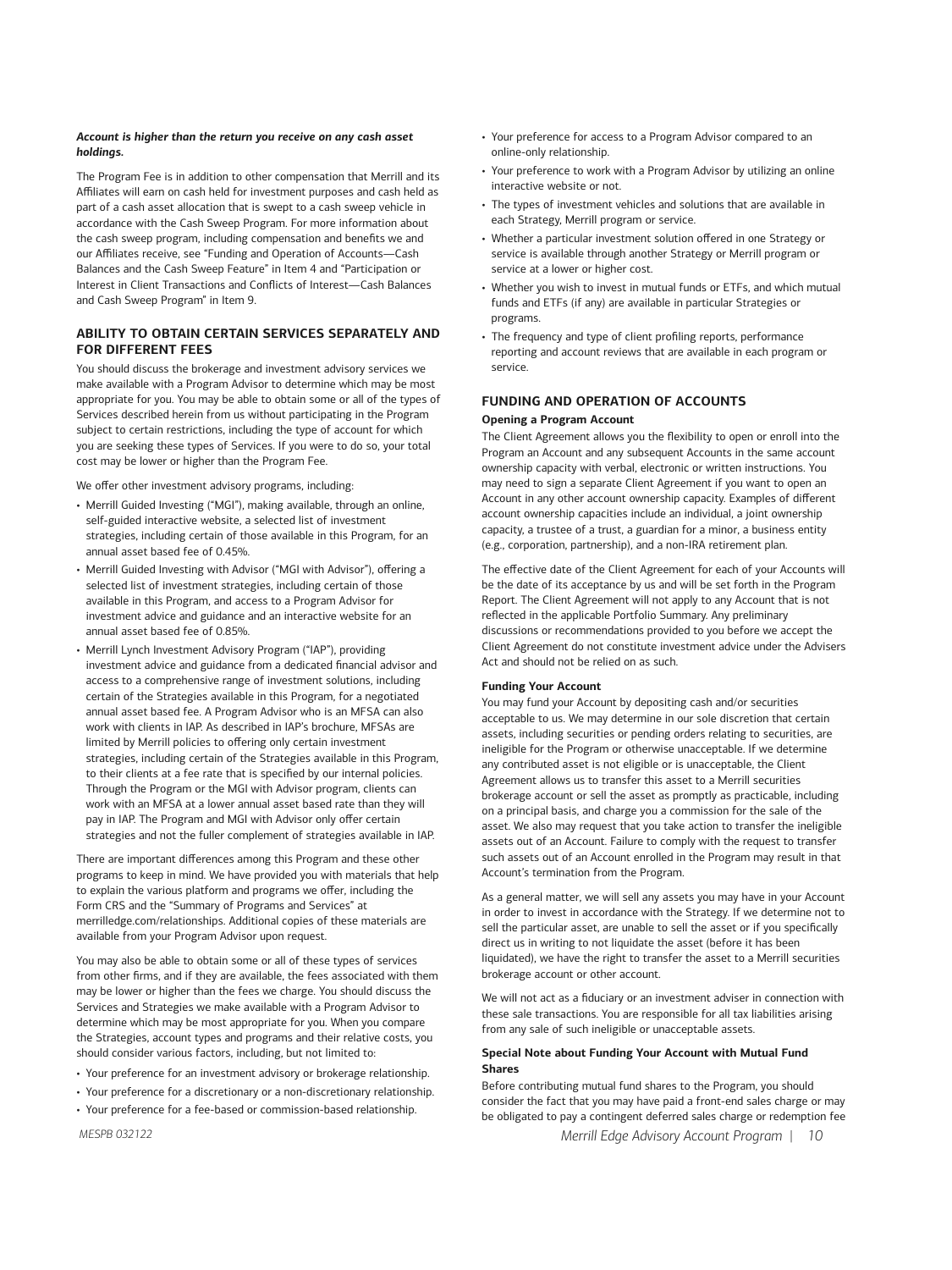if the mutual fund shares are redeemed by us in order to invest in the Strategy you have selected. These fees, where applicable, will remain your responsibility and will be in addition to the Program Fee.

Each mutual fund has its own system of mutual fund share classes for certain types of clients and accounts. The Program-eligible mutual fund share classes vary depending on the mutual fund, its roster of share classes and our agreements with the mutual funds. In general, the share classes that are eligible for the Program do not have any sales loads and annual asset-based fees (often referred to as "service fees" or "12b-1 fees"), although there are some mutual funds available in the Program that have such annual asset-based fees due to share class availability.

If you contribute or hold mutual fund shares that we deem to be ineligible for the Program but within a Strategy's holdings, we will either sell them and purchase the share class eligible for the Program or we will exchange them (under the authority provided to us under the Client Agreement, mutual fund prospectus rules and our own policies) into the Program eligible share class as promptly as practicable. We may also require you to remove them from the Account if not in a Strategy's holdings.

We may not elect to exchange particular share classes of a mutual fund if, for example, there is no equivalent class eligible for the Program or if other circumstances exist. Prior to contributing any mutual fund shares to your Account, you should discuss the impact of a sale or exchange of these shares with a Program Advisor. Depending on your Program Fee, by contributing mutual fund shares to your Account in the Program, you could be subject to higher expenses overall once the shares are exchanged into a class we deem to be eligible or if you held them in your brokerage account.

#### **Contributions and Withdrawals of Assets**

Contributions of cash and securities to your Account may be made at any time. There may be a delay between the date that funds or securities are contributed to an Account and the date that MAA invests such funds (or the potential liquidation of contributed securities occurs) in accordance with the applicable Strategy. We will not be liable for any lost opportunity profits that may result from a delay in investing or liquidating any contributed funds or securities in order to invest the proceeds into a Strategy.

For withdrawal requests, the liquidation of certain securities will be required. Withdrawal requests will be implemented as promptly as practicable, although implementation of the withdrawal may be delayed in certain instances, such as during periods of extreme market volatility. The following will apply to our handling of a withdrawal request:

- We require at least five business days, prior notice before you withdraw assets from an Account. In certain situations, it may take longer than five business days before you can access your requested funds. Our ability to liquidate may be impacted by market conditions and events or pending re-balancing or other actions being taken for the Account.
- Funds must be withdrawn from the Account by you as soon as practicable after settlement date, and if the requested funds are not withdrawn from the Account within five calendar (5) days after settlement, the funds may be subject to reinvestment without notifying to you.
- We reserve the right to terminate any Account that falls below the required minimum asset size as reflected in the applicable Profile.
- Your withdrawal request will be handled as promptly as practicable given other activities that may be occurring at the same time in an Account like changes to a Strategy, any rebalancing transactions in process and other activity affecting the Account.
- We also reserve the right to terminate any Account that falls below the required Program minimum as outlined in the Program Brochure.
- Merrill reserves the right to liquidate, redeem or exchange Funds and other securities that are transferred from an Account to a brokerage account.
- Taxable gains and losses may be realized as a result of your withdrawal instructions.
- Frequent withdrawals from your Account may affect the achievement of investment objectives for the Strategy you selected.

As a broker-dealer, Merrill Lynch is responsible for compliance with federal margin rules relating to an Account's trading activity, which may impact available funds for an Account. Please see the section "Brokerage and Custody Services—Brokerage Services" for additional information.

#### **Service Changes or Additions**

You may change or add a Service or add Accounts to your Portfolio, subject to approval by us, by contacting a Program Advisor. We will implement any approved changes that you select as soon as reasonably possible.

You will not be able to use Visa® cards or write checks on an Account while it is enrolled in the Program.

#### **Closing an Account and/or Terminating the Client Agreement**

The Client Agreement may be terminated at any time by either us or you, with verbal or written notice to the other party. The termination of the Client Agreement will terminate all Accounts. You may also terminate any Accounts subject to the Client Agreement by giving us notice of such termination. Your termination of a particular Account will not automatically terminate any of your other Accounts. Termination of the Client Agreement will not affect or preclude the consummation of any transaction initiated prior to termination. Termination of your Account will be effective following the completion of processes that may be required to terminate the Account, including any required liquidations. Liquidations or redemptions will generally be effected by the close of the next business day following termination, although the liquidation or redemption process may take longer.

Upon termination of an Account or the Client Agreement, a pro-rata adjustment to the Program Fees for the remainder of the billing period will be made, which may result in a refund of your Program Fee monthly payment. In addition, your Account will be converted to, and designated as, a brokerage account that will be subject solely to the Merrill securities brokerage account agreement. You (or the legal representative of your estate) will then have the sole responsibility for the investment of assets in your Account.

The termination of the employment of a Program Advisor or a change in the role of your Program Advisor who had been assisting you with your Account will not automatically terminate the Client Agreement. In the event that a particular Program Advisor is no longer able to service your Account, we will transfer that Account to a different Program Advisor.

Notwithstanding the foregoing, there are certain Funds and other securities that are not eligible to be held in an account that is not enrolled in the Program. Upon Account termination or termination of the Client Agreement or if you or we move or transfer the Fund shares from your Account to a brokerage account, we will automatically liquidate, redeem or exchange these shares into another appropriate share or unit class in accordance with applicable offering materials and our own policies, without providing prior notice. Additional fees and expenses may apply upon any such liquidation, redemption or exchange.

Brokerage share classes generally will have higher operating expenses than advisory share classes that are eligible for the Program and will charge sales loads and annual asset-based fees, which will be used to compensate Merrill or one of its Affiliates. An investor who holds a more expensive share class of a Fund will pay higher fees over time and earn

*11 | Merrill Edge Advisory Account Program*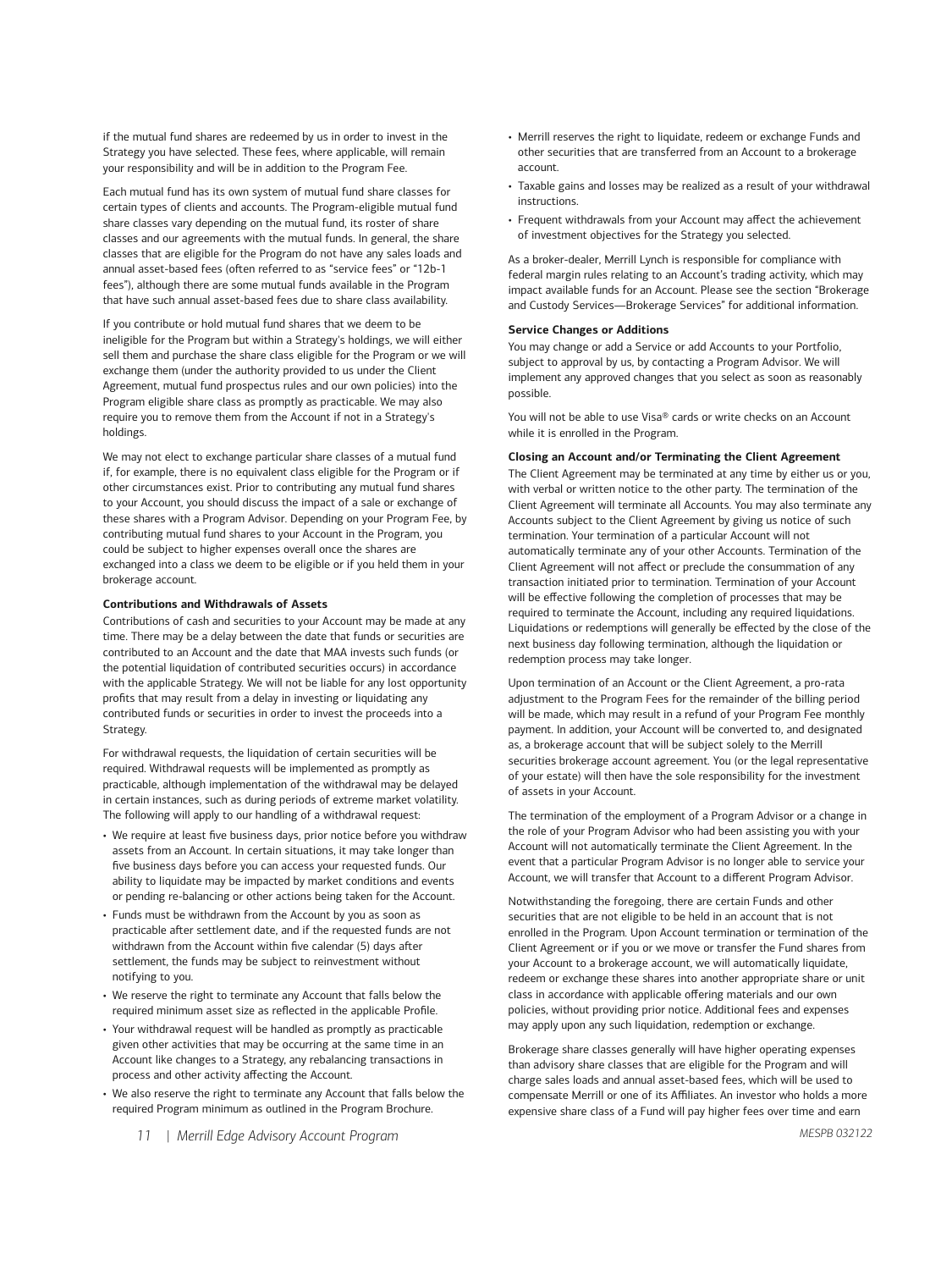lower investment returns than an investor who holds a less expensive share class of the same Fund. The total cost of purchasing and holding Funds through a Merrill Lynch brokerage account will be more or less than continuing to invest in Funds through the Program, depending on the amount of your Program fee and the specific Fund share class in which you invest.

# **Cash Balances and the Cash Sweep Feature**

At times, some portion of your Account will have an allocation to cash based on the Strategy's cash asset class allocation and/or for operational considerations for your Account, including transaction processing and Program Fee collection. In certain circumstances, including periods of volatile or uncertain market conditions, any such cash allocation may comprise all or a substantial portion of your Account assets invested in a particular Strategy based on, for example, concerns about the market, a decision to pursue a defensive investment strategy, or for cash management purposes.

Any cash balances will automatically be "swept" in accordance with the cash sweep vehicle available to you (or if more than one is available, as designated by you) as part of the underlying Merrill securities account agreement relating to your Account under the Cash Sweep Program. Under the Cash Sweep Program applicable to your account type, cash balances will be swept to (1) a bank deposit account at BANA and/or other banks affiliated with us (a "Bank Affiliate"); (2) a designated money market fund; or (3) to any other cash sweep options we make available from time to time.

Unless you have a certain type of Retirement Account (e.g., a Retirement Cash Management Account) in the Program, the only cash sweep vehicle currently available to you under the Cash Sweep Program is a bank deposit account at one of our Bank Affiliates. The applicable terms of the available sweep vehicles are described in the disclosures that you received in connection with your underlying Merrill securities account.

Current rates are available from a Program Advisor or online at the link labeled "Deposit Account & Money Fund Rates" in the footer of [www.merrilledge.com.](https://www.merrilledge.com)

If you have elected the "no sweep" option for the cash balances held in your underlying Merrill securities account, the cash balances in your Account will remain in your Account and will not be swept. If you make this selection, you will not earn interest or dividends on cash balances held in your Account. You will be charged the Program Fee on the cash held in your Account even though you are not earning any interest or dividends on that cash.

Cash balances swept to a bank deposit account at one or more of our Bank Affiliates will be placed in a bank deposit account bearing a reasonable rate of interest that has been established for, and in light of the features of, the Cash Sweep Program. The interest rate paid to you by BANA and other Bank Affiliates on the deposit account will likely be lower than the interest rates available on other deposit accounts at the Bank Affiliates or on comparable deposit accounts at other banks. Generally, the rate you will earn in the bank deposit account through the Cash Sweep Program will be lower than yields on cash alternatives, such as money market funds, that are available to you through us for investment outside of the Cash Sweep Program. The Bank Affiliates will benefit from their use of the deposits. We or our Affiliates will receive compensation from the Bank Affiliates for the services related to the Cash Sweep Program and this compensation will be in addition to, and will not reduce, your Program Fee, except as required by law. See Item 4 at the section "Program Fees—Assets on Which the Program Fee is Charged" and Item 9 at the section "Participation or Interest in Client Transaction and Conflicts of Interest—Cash Balances and Cash Sweep Program."

The Cash Sweep Program will not take effect and therefore your cash balance will not be swept into the Bank Affiliate deposit account or other applicable cash sweep vehicle until Merrill has on file a signed Merrill securities account agreement. We reserve the right to terminate you from the Program if we do not have a signed Merrill securities account agreement on file. The applicable terms of the available sweep vehicles are described in the disclosures that you received in connection with the underlying Merrill securities account; these terms and the current rates are available from a Program Advisor.

For certain types of Retirement Accounts (e.g., Retirement Cash Management Accounts), cash balances that are swept into a money market fund as part of the Cash Sweep Program are subject to such Fund's management, distribution, transfer agent, and other expenses. These fees and expenses are in addition to, and will not reduce, your Program Fee, except as required by law. We receive compensation in connection with any such money market fund holdings. See Item 9 at the section "Participation or Interest in Client Transactions and Conflicts of Interest."

# **Legal Matters and Related Notifications**

We will not advise or act for you with respect to any legal matters for securities held in your Account, including bankruptcies or class actions. In its role as a broker-dealer, MLPF&S will endeavor to send you any documents received with respect to such matters.

#### **TAX MATTERS**

You are responsible for all tax liabilities and tax-return filing obligations arising from the transactions in your Program Account. We are not responsible for attempting to obtain any tax credit or similar item or preparing and filing of any legal document on your behalf. You should review all disclosures you receive associated with the investments held in and transactions occurring within your Account with a qualified tax professional. We do not, and will not, offer tax advice to you and you need to rely on such qualified tax professional in all instances for tax advice.

You should be aware that tax consequences may arise when Strategy changes occur such as re-balancing, liquidations and redemptions. Except to the limited extent described in this section, we specifically disclaim any undertaking of tax management of your Account or investments and assume no responsibility for any resulting tax consequences. Additionally, if you direct us by contacting a Program Advisor to take certain actions for tax related reasons, there is no assurance that your desired tax effect will be realized.

For example, if you direct us to realize gains in your Account, when we resume normal trading activity in your Account, such activity could generate new taxable losses or gains, and the same or similar securities may be repurchased. Similarly, if you direct us to realize losses in your Account, when we resume normal trading activity in your Account, such activity could generate new taxable losses or gains. Upon your request to realize losses within an Account we will attempt to undertake the following: (1) restrict purchases of substantially identical securities in the Account for a minimum of thirty-one calendar days following the sale of securities at a loss in the Account; (2) restrict sales of substantially identical securities in the Account that are currently at a loss for a period of thirty-one calendar days following the purchase of securities in the Account; and (3) at our discretion, engage in strategies to invest the available proceeds for varying time periods in substitute securities, current holdings, and/or alternative securities such as ETFs.

We do not make any guarantee that these actions will be successful in recognizing these losses. We are not providing any tax advice with respect to the effects of these transactions including whether a loss has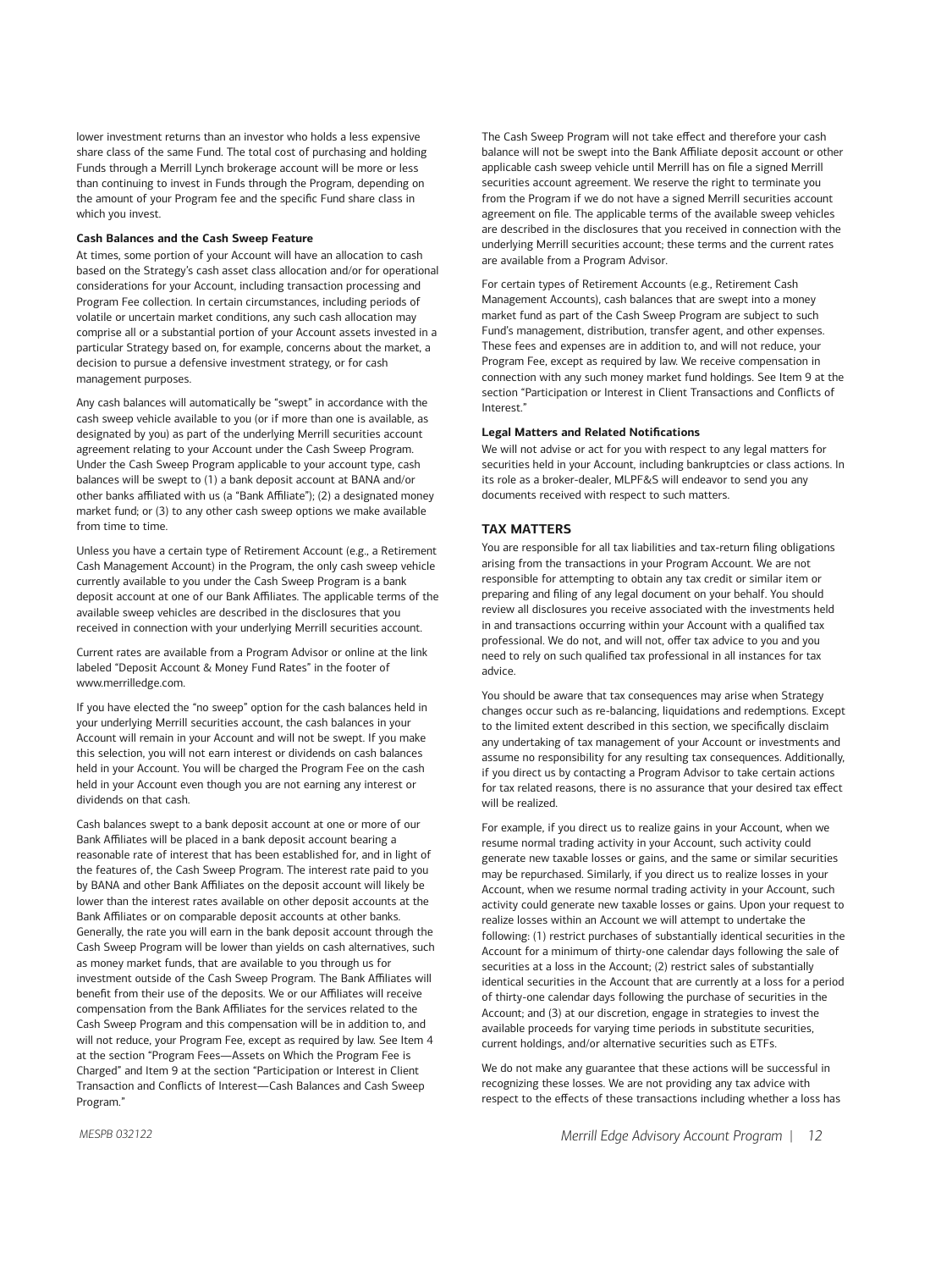been recognized under the wash sale rules under the Code. We do not take into account the trading activity in any of your other accounts, including your other Accounts in the Program or any accounts you have with Merrill or its Affiliates or third parties. You should consult your own professional tax advisor regarding the tax consequences of these transactions. You should be aware that as a result of these transactions, a higher than normal cash position may result for a period of time. In addition, this type of transactional activity may adversely affect Account performance and may increase the volatility of its results.

# Item 5. Account Requirements and Types of Clients

# **CLIENT ELIGIBILITY**

Investors generally eligible to participate in the Program include individuals, trusts, estates, corporations and virtually all other types of business as defined by us. Not all types of investors are eligible for each Strategy.

#### **PROGRAM MINIMUM**

There is a minimum asset requirement of \$20,000 to enroll into the Program. We may waive or alter this minimum at our discretion.

#### **RETIREMENT ACCOUNTS**

For a Retirement Account holding shares of a mutual fund, including a money market mutual fund, the sub-accounting service or distribution fees received by us or our Affiliate from the mutual fund or a fund service provider or its Affiliate, will be credited to the Retirement Account on a periodic basis.

In the future, your Retirement Account may invest in shares of mutual funds which are Related Funds that we may offer from time to time. If a Retirement Account invests in a mutual fund that is a Related Fund, then any advisory fee or other compensation paid to Merrill or our Affiliates that is incurred in connection with the investment in a Related Fund, will be credited to the Retirement Account on a periodic basis, to the extent required by law.

Retirement Account clients:

- Acknowledge receipt of the prospectus, offering materials or other required disclosure document, and agree to acknowledge receipt of such documents in the future, if applicable, for any Related Fund.
- Represent that the client is independent of, and unrelated to, Merrill.
- Approve the investment management and other fees paid by any Related Fund held in your Retirement Account in relation to the Account fees payable pursuant to the Client Agreement.

You may revoke or modify the approval reflected in the prior sentence at any time by notifying a Program Advisor. Such notice should include instructions regarding the disposition of the proceeds of the sale of shares of any Related Fund then held in the Retirement Account.

If you contribute to a Retirement Account or hold in a Retirement Account mutual fund shares that we deem to be ineligible for the Program, such shares will be converted into a class of shares of the same mutual fund we deem to be eligible, and will then be subject to the Program Fee. The timing of any such conversion is determined by us in our sole discretion. Prior to contributing any mutual fund shares to your Retirement Account, you should discuss the impact of a conversion of these shares with a Program Advisor and any economic impact.

# Item 6. Portfolio Manager Selection and Evaluation

#### **REVIEW AND SELECTION OF STRATEGIES AND FUNDS AVAILABLE IN THE PROGRAM General**

Through the Program, we make available strategies with various investment styles and corresponding risk levels. As a general matter, we identify the rationale for a particular investment management style based on a variety of factors, including client needs, investment styles available in the marketplace, platform capacity, client demand and the outcome of reviews conducted by or under our auspices, including through the CIO. The CIO is a Merrill business group providing investment solutions, portfolio construction advice and wealth management guidance to Program Advisors and clients, and it is separate from MAA and from the Merrill business group that administers the Program.

#### **Strategy Construction**

Through the Program, we, through the CIO, will construct the Strategies and select the Funds and the allocations or allocation ranges for each Strategy. Please refer to the Profile for additional information about the Strategy you select. In general, we develop the Strategies in an effort to strike a balance between current income and growth, unless otherwise noted in the Profile for the particular Strategy.

The CIO constructs Strategies based on risk profiles and corresponding asset allocations. It develops asset allocations for the Strategies based on its view of appropriate Strategic Asset Allocation in light of market conditions, expected trends and corresponding Tactical Asset Allocation adjustments (as these terms are described below). In developing its Strategic Asset Allocation, the CIO first forecasts long-term expected return, risk, and correlation assumptions for each asset class (referred to as "Capital Market Assumptions"). The methodology used for each asset class takes into account current valuations as well as historical relationships among asset classes. These Capital Market Assumptions are then used as an input in the development of long-term allocation guidelines (referred to as "Strategic Asset Allocations"), which are the foundation for each Strategy. We review the Strategic Asset Allocations on a periodic basis.

To develop our Tactical Asset Allocation positions, we then make tactical adjustments (referred to as "Tactical Asset Allocation") to the Strategic Asset Allocations based on our near-term market, economic, and asset class expectations. These tactical adjustments overweight or underweight specific asset classes, incorporating our investment views on how market dynamics, phases of the economic or business cycle, and particular investment themes may affect the Strategies. In order to determine Tactical Asset Allocations, we utilize internal as well as thirdparty research and data at both the macro and micro levels.

The CIO will select Funds to fulfill the Tactical Asset Allocation of the Strategies used in this Program. Only the Funds that have been covered under the CIO Review Process as described in this section are selected for inclusion in a Strategy. The CIO also considers whether a Fund has sufficient assets under management and meets minimum trading volume parameters. In addition, the Fund's share price or net asset value, along with the corresponding allocation weighting, taking into account the Strategy's investment minimum is evaluated.

Once the Strategies are constructed, the CIO regularly monitors and reviews them and makes adjustments based on asset allocation changes. The Funds used in the Strategies are also periodically reviewed to ensure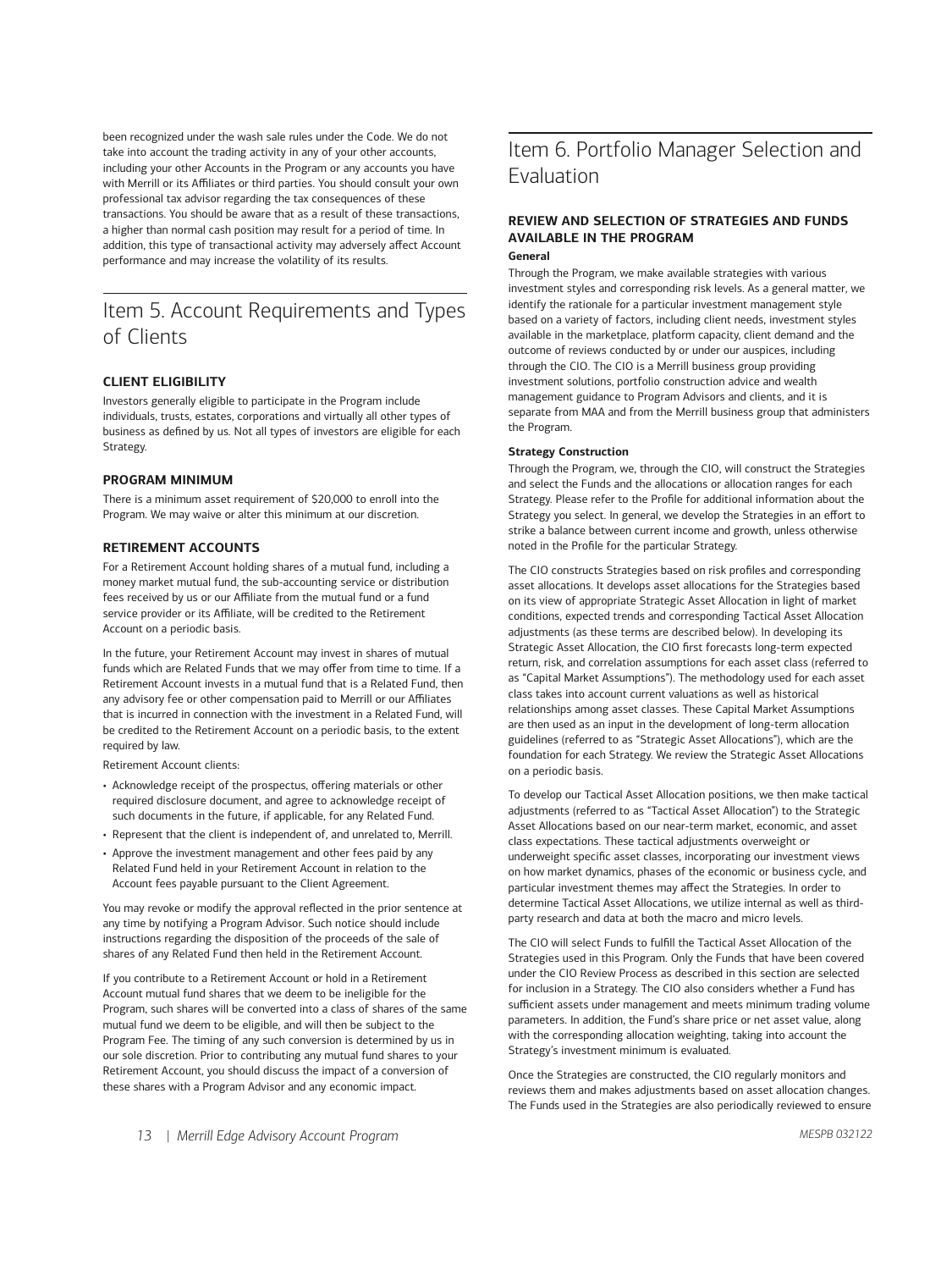they continue to meet the criteria for inclusion. The Strategies are also subject to internal governance and oversight processes on a periodic basis, which may include a review of Strategy performance against expectations as well as any applicable investment or regulatory restrictions.

Not all Funds are available for inclusion in a particular Strategy. With certain exceptions, the mutual funds (other than certain no-load funds only available in the Program) and ETFs that are available in the Program are generally the same mutual funds and ETFs available for your purchase in brokerage accounts.

The Program does not currently offer any Related Funds. However, to the extent any Related Funds become available, we may allow them to be available as Funds of a Strategy. In such case, in exercising its obligations under the Program, we may purchase any such Related Fund. The conflicts of interest and other considerations arising from the use of Strategies constructed, implemented and managed by Merrill or any of its Affiliates or Related Companies are discussed in Item 9 at "Compensation, Conflicts of Interest and Material Relationships."

#### **CIO Review Process**

The initial and periodic reviews of Strategies and Funds available in the Program are performed by our product teams through an internal business review. In addition, for the review of Funds, including those to be included in the Strategies constructed by the CIO, we have in place an investment review conducted by or under the auspices of personnel of the CIO, referred to as the "CIO Review Process." All constituent Funds included in the Strategies are subject to the CIO Review Process.

The CIO Review Process consists of proprietary processes, including those conducted by the CIO, or through those provided by third-party reviewers which we have engaged for this purpose. The services provided by third parties as part of the CIO Review Process are generally consistent with the multi-factor processes described below, but they are not identical. The third parties may use different factors in evaluating Funds, or may assign different weightings to the same factors. However, we, through the CIO, have reviewed such third party reviewers' processes and believe they are reasonable and appropriate in light of the objectives of the Program.

Once we identify a need for a particular investment management style, a multi-factor process is used to review and select appropriate Funds to meet this need. These factors may include, but are not limited to: organizational structure and stability of a Fund; adherence to investment style; evaluation of risk and volatility; investment professional and strategy resources; investment philosophy and process; portfolio construction; performance; and operating and administrative capability. In addition, for ETFs, in particular, we also examine index construction methodology and ETF portfolio management process, tracking error to the reference index, trading costs, liquidity and expenses.

Based on these factors and using the information collected, the CIO Review Process involves quantitative and qualitative analytical methods, some of which may be subjective. Different weightings may be assigned to each of the factors considered and generally no single factor will be determinative. There is no assurance that the CIO Review Process or our internal reviews will identify the best performing Funds.

Our reviews may involve in-person visits, telephone conference calls, reviews of performance, and updates of certain Fund documents and information. We may also conduct periodic analysis of composite performance to determine whether that performance generally appears to be consistent with that of the Funds. We do not perform audits of Funds to verify past performance information that the Funds provide to us.

For each Strategy, we will periodically evaluate factors related to the Strategy and Fund investments included in the Strategy that we deem appropriate. These reviews may occur as part of the CIO Review Process or otherwise. In addition, for each Fund available at Merrill, including those included in the Strategy, we will periodically evaluate factors related to the Fund investments that we deem appropriate. In addition, we may initiate reviews based on various factors determined by us and the CIO to be appropriate, including the level of assets in a Strategy or Funds in client accounts at Merrill or our Affiliate, the number or percentage of Merrill or Affiliate clients in a Strategy or its included Funds and the asset class involved. If we identify concerns regarding a Strategy or a Fund that we find significant or important, we may choose not to accept any new investments in that Strategy or the Fund. A drift or variation of the style of management of a particular Strategy or constituent Fund from the stated style does not require a removal from our Program offering.

We retain the decision-making authority to add or remove a Fund that may be included in a Strategy, regardless of or in light of the results of any review conducted, including the CIO Review Process.

BofAML Global Research publishes research reports and ratings ("Research Ratings") regarding a select universe of ETFs and other exchange-traded products (collectively, "ETPs"). Research Ratings on ETPs are intended to assess the potential for outperformance of ETP peers in the same coverage category. BofAML Global Research and other business units, including the CIO, apply different methodologies in their review of ETPs, and may arrive at different or inconsistent conclusions with respect to one or more ETPs. The CIO Review Process and our product team's internal business review will determine an ETP's availability for the Strategies and neither will rely on or otherwise use the ETP Research Ratings as an input or factor for an ETP's availability for the Strategies.

#### *Our review of the Strategies and Funds does not substitute for your ongoing monitoring of your Account and the performance of your investments.*

#### **Information Available Regarding Strategies and Strategy Profiles**

We make available additional guidance to Program Advisors through regular or ad hoc internal publications. This may include information that reflects our internal opinions and views with respect to a Fund, notices of a particular event that may lead to these being closed to new investments or terminated from a Strategy, or other information. You should discuss with a Program Advisor any questions you may have about our views with respect to a particular Strategy or Fund.

You will generally be provided with a Profile for each Strategy made available to you through the Program. You should carefully read the Profile provided and understand the relevant objectives, styles and risks. While the Profile provides general information, any past performance shown on the Profile is not indicative of future results. The Profile will also describe the role of MAA and any related Account requirements with respect to the Strategy. You should review any investment materials available from your Program Advisor about investments in your Account, including any prospectuses and other offering material produced by issuers and sponsors of investment products.

We make no claim that the Profile performance information has been calculated according to any industry standards. Please note that any past performance shown on the Profile is not indicative of future results and your investment performance for any Strategy in your Account may differ from the information presented in the Profile for that Strategy.

Account performance also may differ for a variety of other reasons, including differences in the types, availability and diversity of securities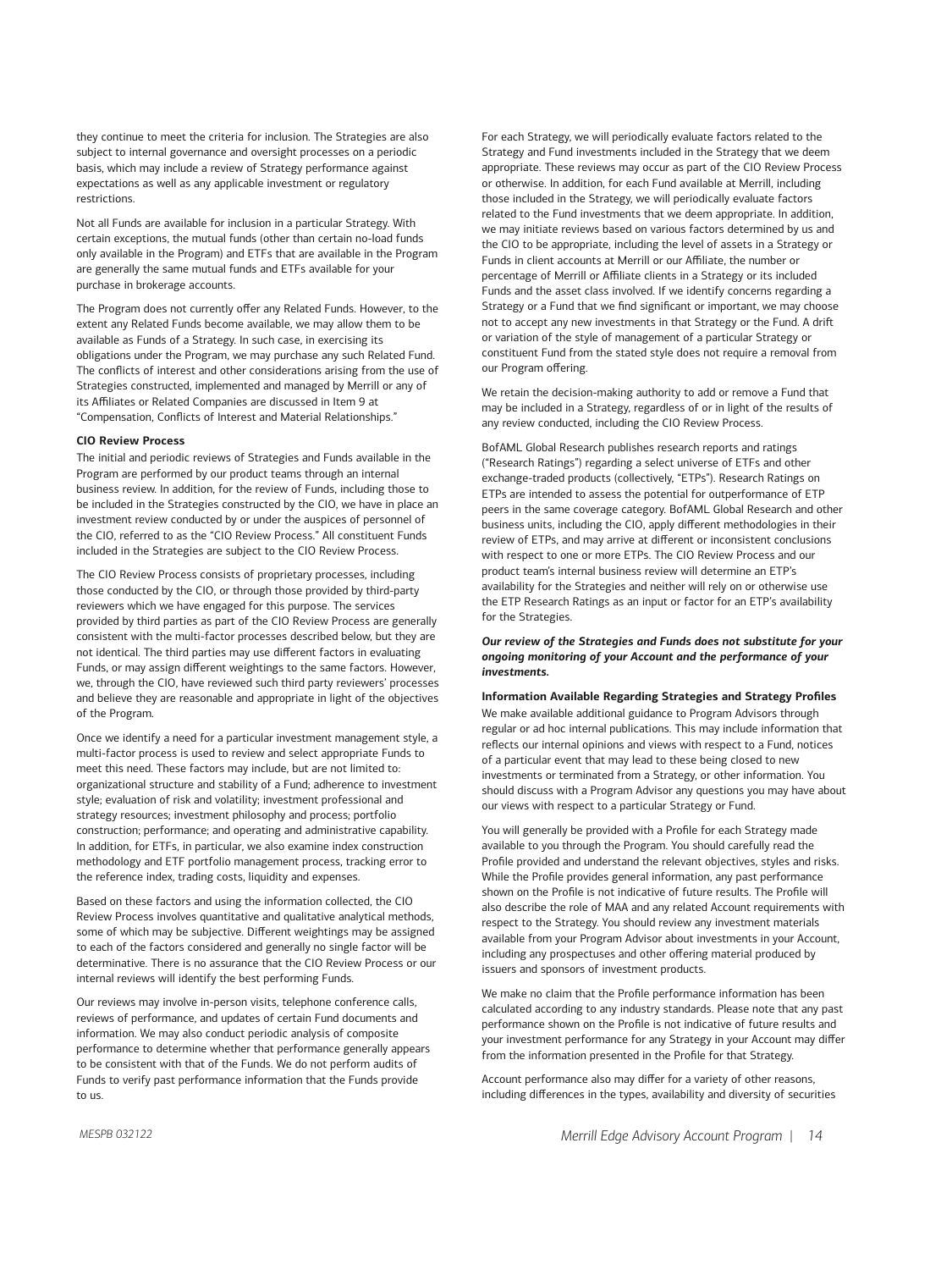that can be purchased, regulatory restrictions on the purchase of certain securities, economies of scale and other factors applicable to investments in large accounts, gains or losses caused by currency transactions and other considerations. After considering, among other factors, information and representations provided by the CIO as the manager of the Strategy model, we believe that the CIO's past performance is reasonably representative of the investment style as it will be implemented in the Program by MAA and is sufficiently relevant for consideration by a potential or existing client.

*Please note that any past performance shown on the Profile is not indicative of future results and your investment performance for any Strategy in your Account will differ from the information presented in the Profile for that Strategy.* 

# **ADVISORY SERVICES PROVIDED BY MERRILL AND CERTAIN AFFILIATES**

Merrill and MAA act as the portfolio manager for your Account as described in Item 4 at "Investment Strategy Services." We act as both the wrap fee program sponsor and portfolio manager for the Strategies offered through the Program and receive the Program Fee as described in this Brochure. Merrill receives the entire Program Fee as described in this Brochure. We also act as the portfolio manager in other wrap fee programs sponsored by us. We act as an investment adviser in certain investment advisory programs, such as MGI and MGI with Advisor, which provide investment advisory services that are similar to the Program Services but are not the same. Additional information is available in Item 4 at "Ability to Obtain Certain Services Separately and for Different Fees."

In addition, other BofA Corp. Affiliates or divisions, such as Bank of America N.A., offer their own managed products or wrap programs that are similar to this or other Merrill programs. Advice and/or recommendations provided to accounts in these programs will be different from or even conflict with the advice and guidance provided in connection with the Program, and recommendations provided to other Affiliates or other programs. This is due to, among other things, the differing nature of the Affiliate's investment advisory services and differing processes and criteria upon which determinations are made.

Further, although CIO releases information and analyses about a Fund to all Affiliates simultaneously and BofAML Global Research may make its research opinions and research reports available regarding securities and research strategies at the same time, it is possible that such Affiliates will act on that information before MLPF&S or MAA has had the chance to evaluate and act on those changes. Accounts participating in a Merrill program that commences trading after those of other Affiliates may be subject to price movements, particularly with large orders or where securities are thinly traded, that would cause them to receive prices that are less favorable than those obtained by Affiliates.

## **TAILORED INVESTMENT ADVICE**

As described above in Item 4 at the section "Advice and Guidance," we will recommend a Target Asset Allocation based on certain information provided by you, and you will be able to select a Strategy for your Account. You also may request that we impose Reasonable Investment **Restrictions** 

If you have an investment policy statement or other investment guidelines ("IPS"), it is your responsibility to ensure that the IPS is properly reflected in your responses inputted into your discussion with a Program Advisor, including any investment restrictions.

We do not have any responsibility to review, monitor or adhere to any IPS relating to your Account. Adherence to your IPS is solely your

responsibility. To the extent the terms of such IPS conflict with a Strategy you select under the Program, by signing the Client Agreement, you have agreed that the terms of such IPS were amended to incorporate by reference such investment or Strategy.

#### **PERFORMANCE-BASED FEES**

The Program does not charge performance-based fees. Certain mutual funds that may be included in the Strategy you select, however, may be subject to performance-based fees or varying Fund expense charges that are imposed by the Fund's manager, advisor or other party that are based on performance of the Fund.

# **METHOD OF ANALYSIS**

The implementation and management of any CIO Strategy will be dependent upon the CIO's investment expertise, philosophy and process and will be supplemented by the Program Advisor understanding the Strategies and providing advice and guidance to you. We have made available various resources to the Program Advisor, including: (1) investment guidance and management research and publications from the CIO covering macroeconomic and market events and Strategies and Funds and (2) information and assistance from other Merrill internal specialists and support teams. The use of such guidance and proprietary model portfolios does not assure or guarantee that investment performance will necessarily be profitable or consistent with the proprietary model portfolio.

## **VOTING CLIENT SECURITIES**

You have the right to vote proxies for securities held in your Account(s) and will retain proxy voting authority for such securities. You cannot delegate to us and we do not accept any proxy voting authority for securities held in your Account.

#### **INVESTMENT STRATEGIES AND RISK OF LOSS**

**General Risks of Investing**. All investments involve risk (the amount of which may vary significantly); investment performance can never be predicted or guaranteed; and the values of your assets will fluctuate due to market conditions and other factors. Investments made, and the actions taken, for your Program assets will be subject to various economic, geopolitical, and market conditions, such as changes in interest rates, availability of credit, inflation rates, global demand for particular products or resources, natural disasters, climate change, economic uncertainty, pandemics and epidemics (e.g. COVID-19), terrorism, social and political discord, debt crises and downgrades, regulatory events, governmental or quasi-governmental actions, changes in laws, and national and international political circumstances risks. Investments will not necessarily be profitable. You should review the offering materials and other disclosure available for each relevant Strategy and/or Fund to get an appreciation of its associated risks and fees.

You are assuming the risks involved with investing in the Strategies and the Funds. You could lose all or a portion of the amount held in the Program. There is no assurance that the performance results of any benchmark or index used in connection with a Strategy, including those shown in a Profile, can be attained. Market movements and other factors may result in significant differences between the performance of your Account, your Account's Target Asset Allocation and the Strategy selected for your Account. You should review any investment materials available from your Program Advisor about investments in your Account, including any prospectuses and other offering material produced by issuers and sponsors of investment products.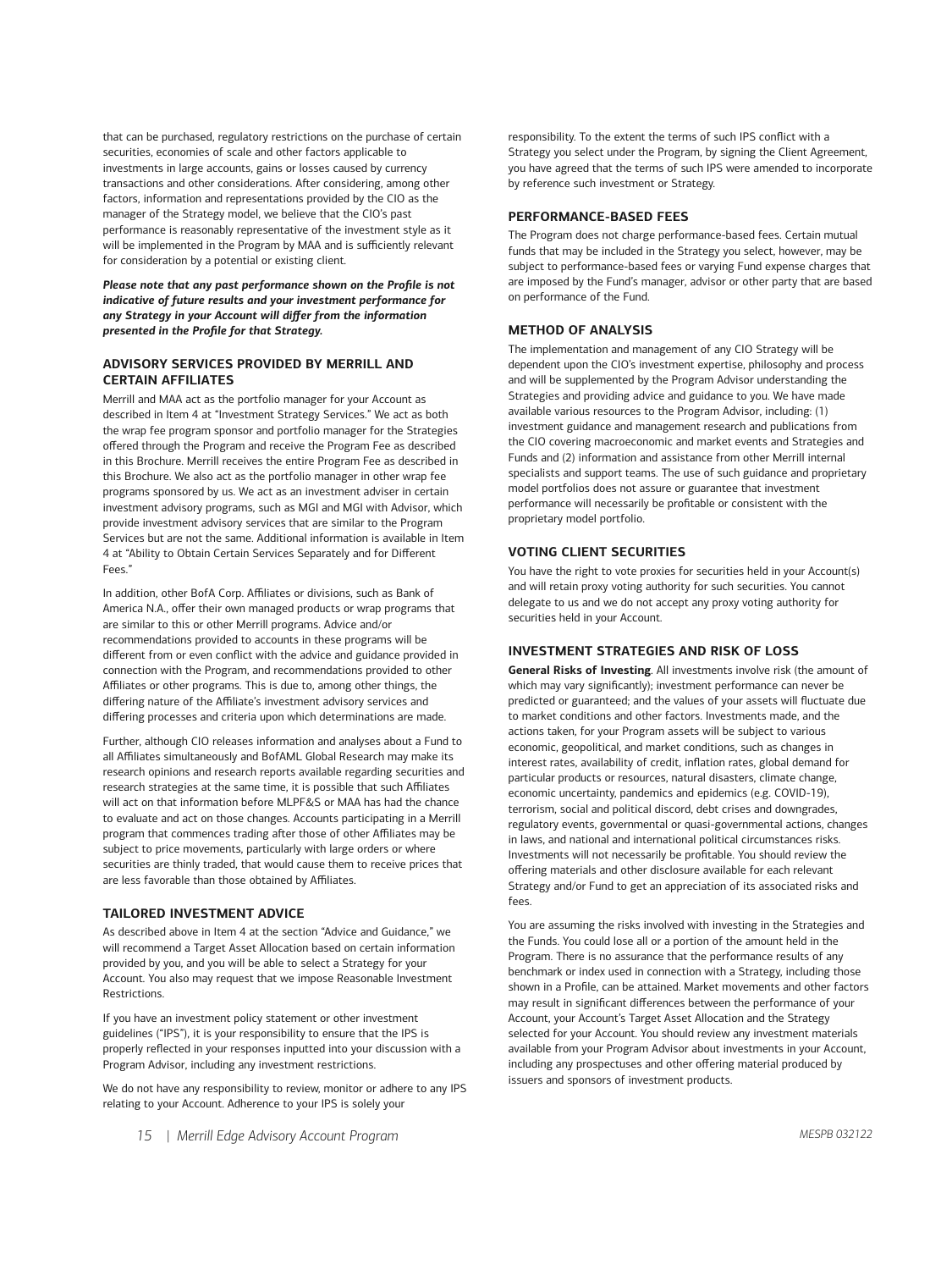**Coronavirus and Public Health Emergencies**. As of the date of this brochure, a novel and highly contagious form of coronavirus, SARS-CoV-2, and related respiratory disease as well as virus variations ("COVID-19") has occurred. COVID-19 has resulted in illness and deaths, adversely impact global commercial activity and contribute to significant volatility in certain equity, debt, derivatives and commodities markets. The outbreak is global and has resulted in the implementation of quarantines, prohibitions on travel, the closure of offices, businesses, schools, retail stores, restaurants, hotels, courts and other public venues, and other restrictive measures designed to help slow the spread of COVID-19. Such measures and the general uncertainty surrounding the dangers and impact of COVID-19 create significant disruption in supply chains and economic activity and have a particularly adverse impact on a number of industries. In addition, the operations of Merrill and MAA, as well as the issuers and fund managers of investments available in the Program may be significantly impacted, as a result of COVID-19.

**Target Asset Allocation and Monitoring**. Any target asset allocations (including your Target Asset Allocation) or benchmarks, as applicable, referred to in connection with your Strategy, Account or Portfolio are not intended to be an assurance or guarantee of the performance of any investments in the Strategy or the Strategy itself. In addition, you may impose guidelines or restrictions on your Account that may result in your Account being concentrated in one or a few sectors, industries or securities. Concentrated portfolios typically increase the risk and volatility of an Account and may result in a decrease in diversification. We may determine not to accept such guidelines and/or restrictions.

**Using Your Account as Collateral**. You may take action to make your Account assets "pledged" or used as collateral (if we consent) in connection with loans you obtain through certain Affiliated or unaffiliated loan programs, such as, but not limited to, the securities based lending Loan Management Account® and Mortgage 100®/Parent Power® mortgage programs ("Lending Programs"). Risks to your Account may be heightened in the event you pledge your Account or if your pledged Account makes up all, or substantially all, of your overall net worth or investible assets.

The lender has the right to protect its own commercial interests and to take actions that adversely affect the management of your Account and related performance. Regardless of whether the lender is us or an Affiliate or a third-party lender, the lender's lien is senior to any rights we may have on the assets in the Account. As such, the lender has the right to sell securities in the Account that serve as collateral, if needed.

Neither you nor any of us (including our Affiliates), if applicable, may be provided with prior notice of a liquidation of securities or transfer of interests in your pledged Account. Furthermore, neither you nor we are entitled to choose the securities which are to be liquidated or transferred by the lender.

**Use of Strategies Where Merrill Is the Manager**. The Strategies currently available in the Program are those that are constructed, implemented and managed by Merrill (through the CIO). These Strategies are not subject to the same level of review that is applicable to thirdparty manager strategies that Merrill may offer in its other investment advisory programs. The Strategies in the Program are subject to internal governance processes and any applicable legal restrictions.

**Role of a Program Advisor in the Program**. A Program Advisor's view of the Strategies will be an important factor in determining which Strategies are recommended to you or purchased for your Account.

**Information and Cyber Security Risks**. With the increased use of technologies to conduct business, Merrill and its Affiliates are susceptible to operational, information security, and related risks. In general, information and cyber incidents can result from deliberate attacks or

unintentional events and may arise from external or internal sources. Cyber-attacks include unauthorized access to digital systems (such as through "hacking" or malicious software coding) for purposes of misappropriating assets or sensitive information; corrupting data, equipment, or systems; or causing operational disruption. Cyber-attacks may also be carried out in a manner that does not require gaining unauthorized access, such as causing denial-of-service attacks on websites (making network services unavailable to intended users). Cyber incidents may cause disruptions and affect business operations, potentially resulting in financial losses, impediments to trading, the inability to transact business, destruction to equipment and systems, violations of applicable privacy and other laws, regulatory fines, penalties, reputational damage, reimbursement or other compensation costs, or additional compliance costs. Similar adverse consequences could result from cyber-incidents affecting issuers of securities, the Funds and Fund managers and sponsors, counterparties, governmental and other regulatory authorities, exchange and other financial market operators, banks, brokers, dealers, insurance companies and other financial institutions (including financial intermediaries and service providers), and other parties. We, as well as BofA Corp., manage information security risk and cybersecurity risks in accordance with internal policies that govern our comprehensive information security program that are designed to protect the firm by enabling preventative, detective and responsive measures to combat information and cybersecurity risks. There can be no assurance that we or our service providers, will not suffer losses relating to cyber-attacks or other information security breaches in the future. While we have established business continuity and risk management systems seeking to address system breaches or failures, there are inherent limitations in such plans and systems.

**ESG themed Strategies or Funds**. There are an increasing number of products and services that purport to offer environmental, social, and governance ("ESG") investment related strategies. The variability and imprecision of industry ESG definitions and terms can create confusion. Investment managers and product sponsors have designed their own approach to ESG investing and how they use ESG-related terms for their investment products. You should review the offering materials and Profiles to gain an understanding of how these managers and product sponsors define and use ESG screens and restrictions in connection with their investment products. Merrill and MAA do not undertake a review of these approaches other than as part of the CIO Review Process, including, where applicable, any ESG-related investment policy or process followed by the investment manager.

**Holdings of Securities that are linked to LIBOR**. Financial regulators and the industry are working to identify alternative reference rates (ARRs) to the London Interbank Offered Rate (LIBOR) for financial products and contracts that reference LIBOR, including for floating rate debt securities and preferred securities. LIBOR will no longer be a reference rate that will be used for investments and LIBOR will cease to be published between December 31, 2021 and June 30, 2023 depending on the LIBOR tenor. ARRs that have emerged include the Secured Overnight Financing Rate (SOFR) and the Bloomberg Short-Term Bank Yield Index (BSBY). If you own LIBOR-linked investments, the cessation of LIBOR and the transition from LIBOR to ARRs, such as SOFR or BSBY, may have significant impacts to those investments, including impacts to their liquidity, value and potential performance. Additionally, if you have loans or other credit products that are priced using LIBOR, the cessation of LIBOR and transition to ARRs will affect these credit products.

ARRs have compositions, characteristics and calculation methodologies that may differ significantly from those of LIBOR, and may perform differently from LIBOR. These differences may have an economic impact on your investments and credit products, including your ability to maintain effective hedges for certain transactions. Your investments or

*MESPB 032122*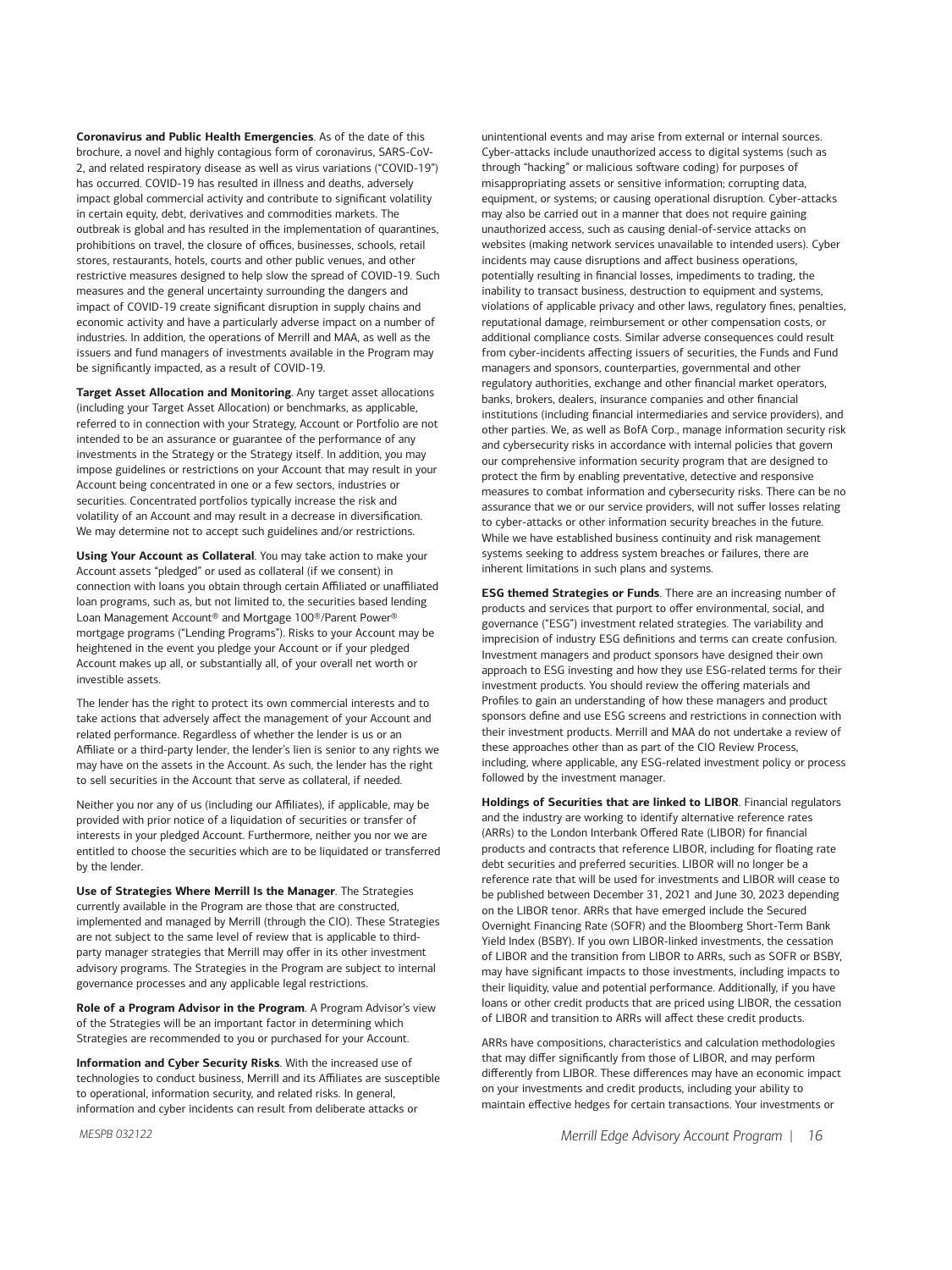credit documents may contain terms that address the transition process to ARRs; such terms may not adequately address the cessation of LIBOR and it may be difficult to determine a specific ARR based on such terms. It also may be challenging to modify these terms to provide for any particular ARR. Further, Merrill or its Affiliates may have a right to exercise discretion in selecting ARRs, and any ARRs selected may be inconsistent with, or contrary to, your interests or positions. There also may be a range of potential legal, financial, tax, accounting, regulatory, operational and/or other impacts that may be relevant depending on specific circumstances. We do not provide legal, tax or accounting advice. If you have LIBOR-linked investments or credit products, you should consult your legal, tax, financial and other professional advisors. You should review your investments' or credit products' particular terms, and specifically consider the impacts of the transition from LIBOR to ARRS. Additional information is available at ml com/articles/benchmark[interest-rate-reform.](https://www.ml.com/articles/benchmark-interest-rate-reform.html) We intend to update the website periodically with additional information when available.

#### **Particular Risks about Mutual Funds and Non-Traditional Funds**.

The Strategies you select may invest in shares of, or interests in, Funds. The CIO may determine to invest in shares of or interests in Nontraditional Funds ("NTFs"). NTFs are mutual funds and ETFs registered with the SEC that we classify as "Alternative Investments" as an asset class because their principal investment strategies utilize alternative investment strategies (including short selling, leverage and derivatives as principal investment strategies) or provide for alternative asset exposure as the means to meet their investment objectives. NTFs may not have the same type of non-market returns as other types of Alternative Investments since NTFs have a relatively liquid and accessible structure with daily pricing and liquidity, are subject to a more structured regulatory regime and offer lower initial and subsequent investment minimums.

**Particular Risks about ETFs**. The Strategies you select may invest in shares of, or interests in, ETFs. As an ETF shareholder, you, along with other shareholders of the ETF, will bear a proportionate share of the ETF's expenses, including, as permitted by applicable law, certain management and other fees, which may be payable to us or a Related Company. An ETF's prospectus contains a description of its fees and expenses. A copy of an ETF's prospectus is available from your Program Advisor upon your request. When you invest in an ETF, you will indirectly pay a proportionate share of the ETF's costs for services that may be similar to, or duplicative of, Services rendered as part of the Program and paid for directly through the Program Fees.

You may be able to purchase shares of the ETFs offered through the Program in the secondary market or from an ETF through an authorized participant (in creation unit aggregations only), or through us without enrolling in the Program. If you do so, you would not pay the Program Fee for such assets, however, you will not receive the investment advice and other Services offered through the Program.

Below is a summary of certain risks relating to investing in ETFs that may apply to all or certain types of ETFs offered through the Program. Please refer to the particular ETF prospectus for more information about the risks applicable for a particular ETF. If you would like a copy of a particular ETF prospectus, you may obtain one by contacting a Program Advisor who will arrange for it to be sent to you free of charge.

ETFs are subject to risks relating to market trading that include the potential lack of an active market for ETF shares and disruptions in the creation and redemption process. Although ETF shares are listed on a national securities exchange, it is possible that an active trading market in the shares of a particular ETF may not develop or be maintained, particularly during times of severe market disruption. If ETF shares need to be sold when trading markets are not properly functioning, the ETF shares may be sold at a significant discount to their Net Asset Value ("NAV"). In some cases, it may not be possible to sell ETF shares in the secondary market. For example, an unanticipated closing of the national securities exchange on which an ETF's shares are listed or one or more markets on which either the ETF's shares trade or the ETF's portfolio holdings trade or the inability of such markets to open for trading during normal business hours, such as in response to a natural disaster or other event causing severe market disruption, could result in the inability to buy or sell shares of the ETF and the ETF's inability to buy and sell exchange-traded portfolio securities during that period, or in a disruption of the ETF's creation and redemption process, and may make it difficult for the ETF to accurately price its investments, thereby potentially affecting the price at which ETF shares trade in the secondary market. All of these events could adversely affect the performance of the ETF.

Trading in ETF shares also may be halted by an exchange or other markets because of market conditions or other reasons. If a trading halt occurs, an investor may temporarily be unable to purchase or sell shares of the ETF. Similarly, an exchange or other markets may issue trading halts on specific securities or derivatives, which will affect the ability of the ETF to buy or sell certain securities or derivatives. In such circumstances, the ETF may be unable to rebalance its portfolio or accurately price its investments and may incur substantial trading losses.

ETF shares also may trade on an exchange or on other markets at prices below their NAV. The NAV of ETF shares will fluctuate with changes in the market value of the ETF's holdings and the exchange-traded prices of the ETF's shares may not reflect these market values.

Only an authorized participant may engage in creation or redemption transactions directly with an ETF. To the extent that these institutions exit the business or are unable to proceed with creation and/or redemption orders with respect to an ETF and no other authorized participant is able to step forward to create or redeem, ETF shares may trade at a discount to NAV and possibly face delisting. This risk is exacerbated if an ETF has a limited number of institutions that serve as authorized participants. Certain ETFs may effect creations and redemptions for cash, rather than in-kind. As a result, an investment in such an ETF may be less tax-efficient than an investment in a more conventional ETF. ETFs generally are able to make in-kind redemptions and avoid being taxed on gains on the distributed portfolio securities at the ETF level. An ETF that effects redemptions for cash, rather than inkind distributions, may be required to sell portfolio securities in order to obtain the cash needed to distribute redemption proceeds. If the ETF recognizes gains on these sales, this generally will cause the ETF to recognize gains it might not otherwise have recognized, or to recognize such gains sooner than would otherwise be required if it were to distribute portfolio securities in-kind. ETFs generally intend to distribute these gains to shareholders to avoid being taxed on the gain at the ETF level and otherwise comply with the special tax rules that apply to it. This strategy may cause shareholders to be subject to tax on gains they would not otherwise be subject to, or at an earlier date than, if they had made an investment in a different ETF. Moreover, cash transactions may have to be carried out over several days if the securities market is relatively illiquid and may involve considerable brokerage fees and taxes. These brokerage fees and taxes, which will be higher than if the ETF sold and redeemed its shares principally in-kind, will be passed on to purchasers and redeemers of creation units in the form of creation and redemption transaction fees. In addition, cash transactions may result in wider bid-ask spreads in shares trading in the secondary market as compared to ETFs that transact exclusively in-kind. ETFs that seek to track the performance of a specified underlying index ("Index ETFs") are not actively managed and the investment advisers of such ETFs do not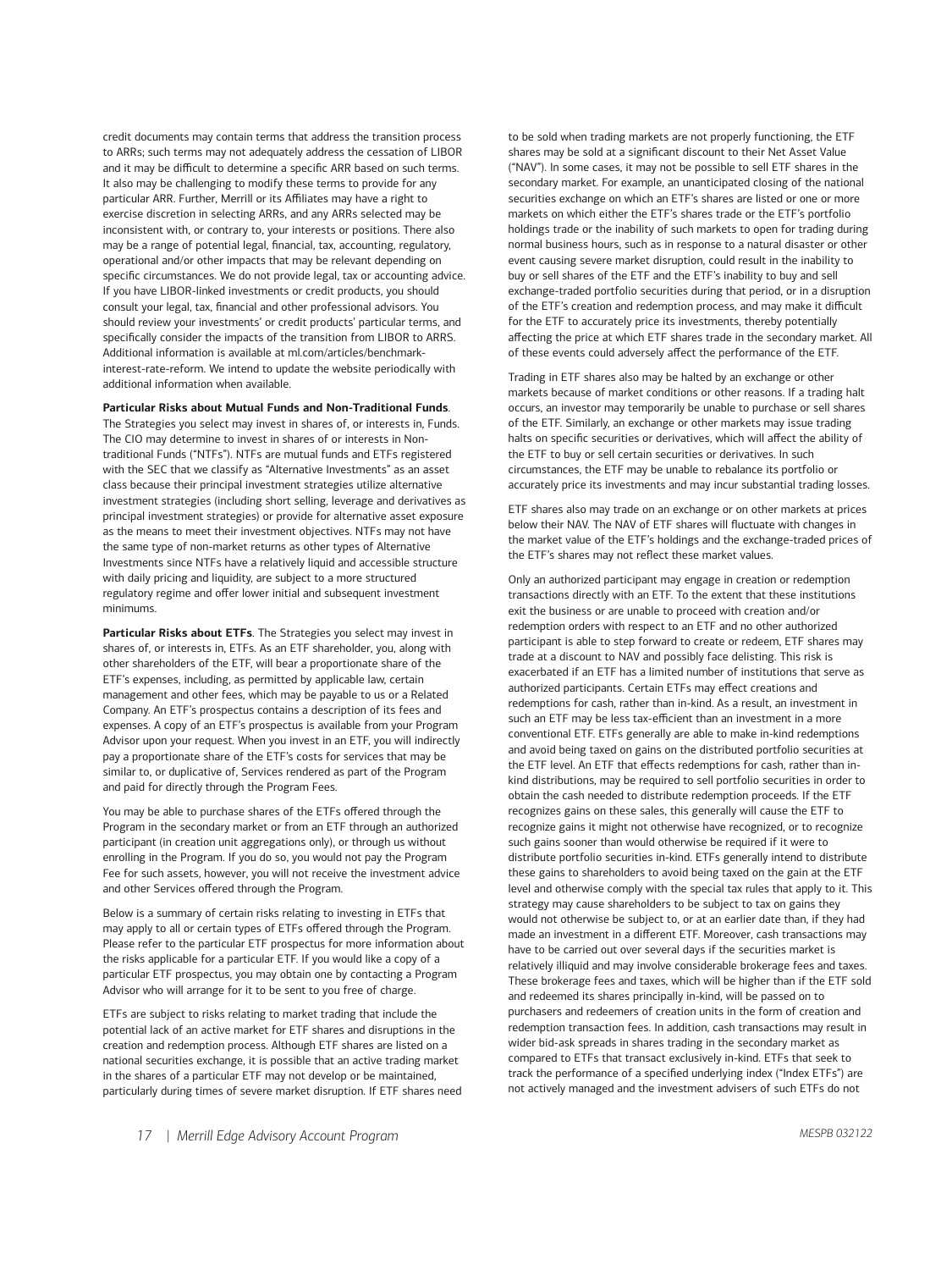attempt to take defensive positions in declining markets. Therefore, Index ETFs may be subject to greater losses in a declining market than a fund that is actively managed. A number of factors may affect an Index ETF's ability to achieve a high degree of correlation with its underlying index, and there can be no guarantee that an ETF will achieve a high degree of correlation with its underlying index either on a single trading day or for a longer time period. Factors such as ETF expenses, imperfect correlation between the ETF's investments and the components of the underlying index, rounding of share prices, changes to the composition of the underlying index, regulatory policies, a high portfolio turnover rate, and the use of leverage all contribute to tracking error and correlation risk. Failure to achieve a high degree of correlation may prevent an ETF from achieving its investment objective and cause the ETF's performance to be less than you expect.

Among other services provided, we or our Related Companies may effect transactions for any of the ETFs offered through the Program, and any compensation paid to us or our Related Companies by the ETF, or its Affiliates, is in addition to the Program Fee. Due to the additional economic benefit to us or our Related Companies when assets in your Account are invested in an ETF that pays compensation to us or our Related Companies, a conflict of interest exists. We attempt to address this conflict by selecting ETFs based on the investment merits of the particular investment products and not based on the compensation that we and our Related Companies earn and through the disclosure in this **Brochure** 

# Item 7. Client Information Provided to Portfolio Managers

As part of the enrollment process, we elicit information about your financial circumstances, investment objectives, risk tolerance and other relevant information relating to your Accounts and Portfolios. We do not generally provide this information to Funds.

In managing your Portfolio, we rely on information you provide and it is your responsibility to notify promptly your Program Advisor of any updates to such information.

# Item 8. Client Contact with Portfolio Managers

MAA has agreed to make one or more of its advisory or investment personnel reasonably available for consultation with Program Advisors and with you by request.

# Item 9. Additional Information

# **DISCIPLINARY INFORMATION**

The following is a summary of certain adverse legal and disciplinary events and regulatory settlements that may be material to your decision of whether to retain us for your investment advisory needs. You can find additional information regarding these settlements in Part 1 of Merrill Lynch's Form ADV at: [adviserinfo.sec.gov/IAPD.](https://adviserinfo.sec.gov)

On April 17, 2020, the SEC issued an administrative order in which it found that MLPF&S had willfully violated Section 206(2) of the Advisers Act. Specifically, the order found that from January 1, 2014 to May 31,

2018, it failed to disclose in its Form ADV or otherwise the conflicts of interest related to (1) its receipt of 12b-1 fees and/or (2) its selection of mutual fund share classes that pay such fees. During this period, MLPF&S received 12b-1 fees for advising clients to invest in or hold such mutual fund share classes. In determining to accept the offer of settlement, the SEC considered that MLPF&S self-reported to the SEC pursuant to the SEC's Share Class Selection Disclosure Initiative and had completed a number of the undertakings in the order prior to issuing the order. In the order, MLPF&S was censured and ordered to cease and desist from committing or causing any violations and any future violations of Section 206(2) of the Advisers Act. It was also ordered to make disgorgement payments of \$297,394 and prejudgment interest payments of \$27,982 to affected investors.

On August 20, 2018, the SEC announced that MLPF&S, without admitting or denying the findings, entered into a settlement related to willful violations of Sections 206(2) and 206(4) of the Advisers Act and Advisers Act Rule 206(4)-7. Specifically, the SEC's administrative order found: (1) a failure to disclose that the portfolio manager process employed in connection with a January 2013 termination recommendation was exposed to a conflict of interest (less than oneseventh (1/7) of 1% of total advisory accounts (approximately 1,500) were invested in the products subject to the termination recommendation); and (2) a failure to adopt and implement written policies and procedures reasonably designed to prevent violations of the Advisers Act. In determining the appropriate sanctions, the SEC considered Merrill Lynch's remedial acts promptly undertaken and cooperation afforded the SEC staff. Merrill Lynch consented to the imposition of a cease-and-desist order, a censure, and disgorgement and a financial penalty totaling approximately \$8.8 million.

On June 16, 2014, MLPF&S, without admitting or denying the findings, entered into a FINRA settlement relating to its failure to have an adequate supervisory system to ensure that certain clients received sales charge waivers for purchases of certain mutual funds' Class A shares, which affected certain retirement accounts and certain clients with a particular type of brokerage account. This settlement resulted from MLPF&S self-identifying certain of these issues. MLPF&S consented to the imposition of a censure and a fine of \$8 million and agreed to provide additional reimbursement to the agreed upon impacted clients. It has reimbursed all such impacted clients.

On June 21, 2012, MLPF&S, without admitting or denying the findings, entered into a FINRA settlement related to the following: (1) failure to have an adequate supervisory system around billing processes for certain investment advisory programs and, as a result, overcharging certain client accounts during the 2003-2011 time period (client accounts impacted were less than 5% of its total advisory accounts and the aggregate fee overcharge amount was less than one-half (½) of 1% (approximately \$32 million) of the total advisory fees billed during that period); (2) failure to send contemporaneous or periodic trade confirmations to certain client accounts for ten investment advisory programs; (3) having inaccurate or incomplete trade confirmations for certain mutual fund transactions by failing to state the trade capacity as agent or a principal on trade confirmations and account statements; (4) failure to deliver (directly or through a vendor) proxy materials to certain clients or to their designated investment advisers and failure to have an adequate supervisory system to detect this failure (clients impacted constituted less than 1% of its clients during the relevant period); and (5) failure to send margin risk disclosure statements and/or business continuity plans to certain clients upon the opening of their accounts (clients impacted were less than 1% of its clients during the relevant period). In determining the appropriate sanctions, FINRA considered MLPF&S' internal review through which it identified the violations, the remedial measures that it took to correct its systems and procedures,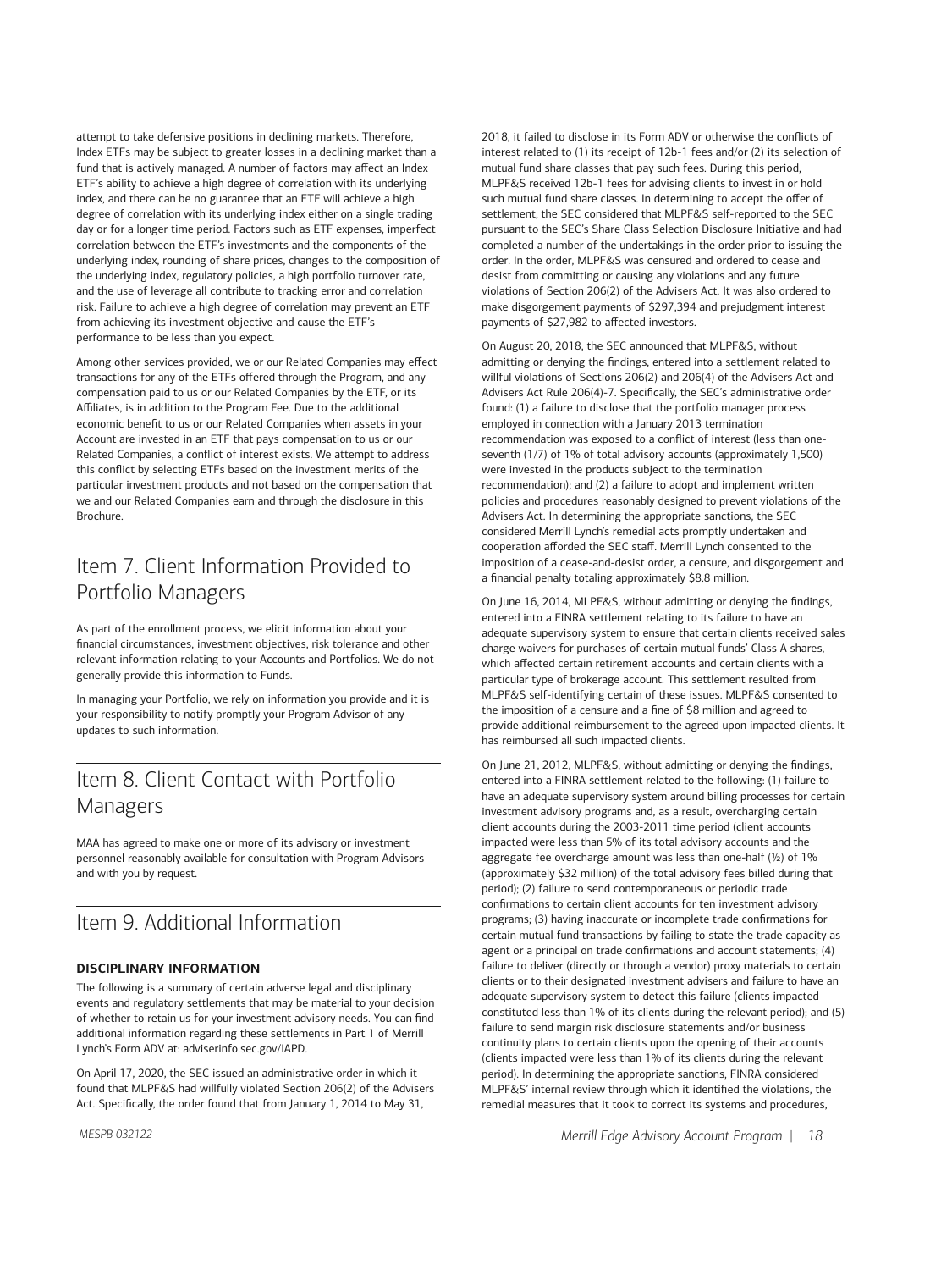and its efforts to provide remediation to affected clients. MLPF&S consented to the imposition of a censure and a fine of \$2.8 million. All overcharged accounts were reimbursed.

# **OTHER FINANCIAL INDUSTRY ACTIVITIES AND AFFILIATIONS**

Merrill, an indirect wholly-owned subsidiary of BofA Corp., is a leading global wealth management firm and a registered broker-dealer and investment adviser. In the United States, Merrill acts as a broker (*i.e.*, agent) for its corporate, institutional and private clients. Through its own arrangements and through BofAS, it has access to a dealer market in the purchase and sale of corporate securities, primarily equity and debt securities traded on exchanges or in the over-the-counter markets. We also act as a broker and/or a dealer in the purchase and sale of mutual funds, money market instruments, government securities, high-yield bonds, municipal securities, financial futures contracts, and options.

Merrill operates the firm's U.S. retail branch system, and also provides financing to clients, including margin lending and other extensions of credit as well as a wide variety of financial services, such as securities clearing, retirement services, and custodial services.

MAA, an indirect wholly-owned subsidiary of BofA Corp., is a registered investment adviser that provides investment advisory services to clients that establish accounts under the Program and other investment advisory programs, including IAP, MGI and MGI with Advisor. As registered investment advisers, MLPF&S and MAA complete Form ADVs, which contain additional information about those entities, BofA Corp. and their Affiliates. As registered investment advisers, MLPF&S and MAA complete Form ADVs, which they publicly file with the SEC (available at [adviserinfo.sec.gov/IAPD](https://adviserinfo.sec.gov)). For purposes of Form ADV Part 2, certain MLPF&S and/or MAA management persons are registered as registered representatives or associated persons of Merrill Lynch. In the future, certain MLPF&S and/or MAA personnel may be considered management persons and, as such, may be registered, or have applications pending to register, as registered representatives and associated persons of Merrill Lynch to the extent necessary or appropriate to perform their job responsibilities.

BofA Corp., through its subsidiaries and Affiliates, provides broker-dealer, investment banking, financing, wealth management, advisory, asset management, insurance, lending and related products and services on a global basis. These products and services include (1) securities brokerage, trading and underwriting; (2) investment banking, strategic advisory services (including mergers and acquisitions) and other corporate finance activities; (3) wealth management products and services including financial, retirement and generational planning; asset management and investment advisory and related record-keeping services; (4) origination, brokerage, dealer and related activities in swaps, options, forwards, exchange-traded futures, other derivatives, commodities and foreign exchange products; (5) securities clearance, settlement financing services and prime brokerage; (6) private equity and other principal investing activities; (7) proprietary trading of securities, derivatives and loans; (8) banking, trust and lending services, including deposit-taking, consumer and commercial lending, including mortgage loans, and related services; (9) insurance and annuities sales; and (10) research across the following disciplines: global equity strategy and economics, global fixed-income and equity-linked research, global fundamental equity research, and global wealth management strategy.

BofA Corp. is subject to the reporting requirements of the Exchange Act and additional information about BofA Corp. can be found in publicly available filings with the SEC.

**Conflicts of Interest and Information Walls**. Merrill, MAA and their parent company, BofA Corp., engage in a wide range of activities and businesses across a broad spectrum of clients. As a result, we recognize that actual, potential and perceived conflicts of interest develop in the normal course of operations in various parts of the BofA Corp. organization. To address these conflicts, information walls are in place which are designed to allow multiple businesses to engage with the same or related clients at the same time while mitigating any conflicts arising from such a situation. For example, information walls are designed to prevent the unauthorized disclosure of material nonpublic information and allow public side sales, trading and research activities to continue while other businesses within BofA Corp. possess material nonpublic information. Additionally, BofA Corp. maintains a Code of Conduct which provides guidelines for the business practices and personal conduct all associates and board members are expected to adopt and uphold.

*Managing conflicts of interest is an integral part of BofA Corp.'s risk management process. We believe that no organization can totally eliminate conflicts that exist explicitly or implicitly. Each of BofA Corp., BofAS, Merrill and MAA evaluates its business activities and the actual and possible conflicts that may emerge from its activities on an ongoing basis. To the extent that existing or new business activities raise an actual conflict of interest, or even the appearance of a conflict, we endeavor to provide you with full and clear disclosure or to take action to avoid or manage the conflict.* 

## **CODE OF ETHICS**

Each of MLPF&S and MAA has adopted an Investment Adviser Code of Ethics (the "Code of Ethics") covering our personnel who are involved in the operation and offering of investment advisory services. Each Code of Ethics is based on the principle that clients' interests come first, and it is intended to assist employees in meeting the high standards that each of MLPF&S and MAA follows in conducting our business with integrity and professionalism. Each Code of Ethics covers such topics as the requirement that all employees comply with all applicable securities and related laws and regulations; the reporting and/or clearance of employee personal trading; the prevention of misuse of material nonpublic information and the obligation to report possible violation of the Code of Ethics to management or other appropriate personnel. All covered personnel must certify to receipt of the Code of Ethics. We will provide a copy of each of the Code of Ethics to you upon request.

MLPF&S and MAA have each imposed policy restrictions on all personnel for transactions for their own accounts and accounts over which they have control or a beneficial interest. In addition, we have special policies requiring that certain personnel obtain specific approval of securities transactions and have implemented procedures for monitoring these transactions, as well as those of all our employees.

MLPF&S and MAA each acknowledge that it is: (1) subject to fiduciary responsibilities under the Advisers Act when it provides the investment advisory services pursuant to the Client Agreement; and (2) a fiduciary, as defined by ERISA, for a client that is an ERISA Plan, with respect to the investment advice it provides such plan.

# **COMPENSATION, CONFLICTS OF INTEREST AND MATERIAL RELATIONSHIPS**

#### **Benefits from Your Enrollment in the Program**

We (including our Affiliates), the Program Advisors that you interact with and other of our employees benefit from the fees and charges paid by you and other clients for the Services described in this Brochure. The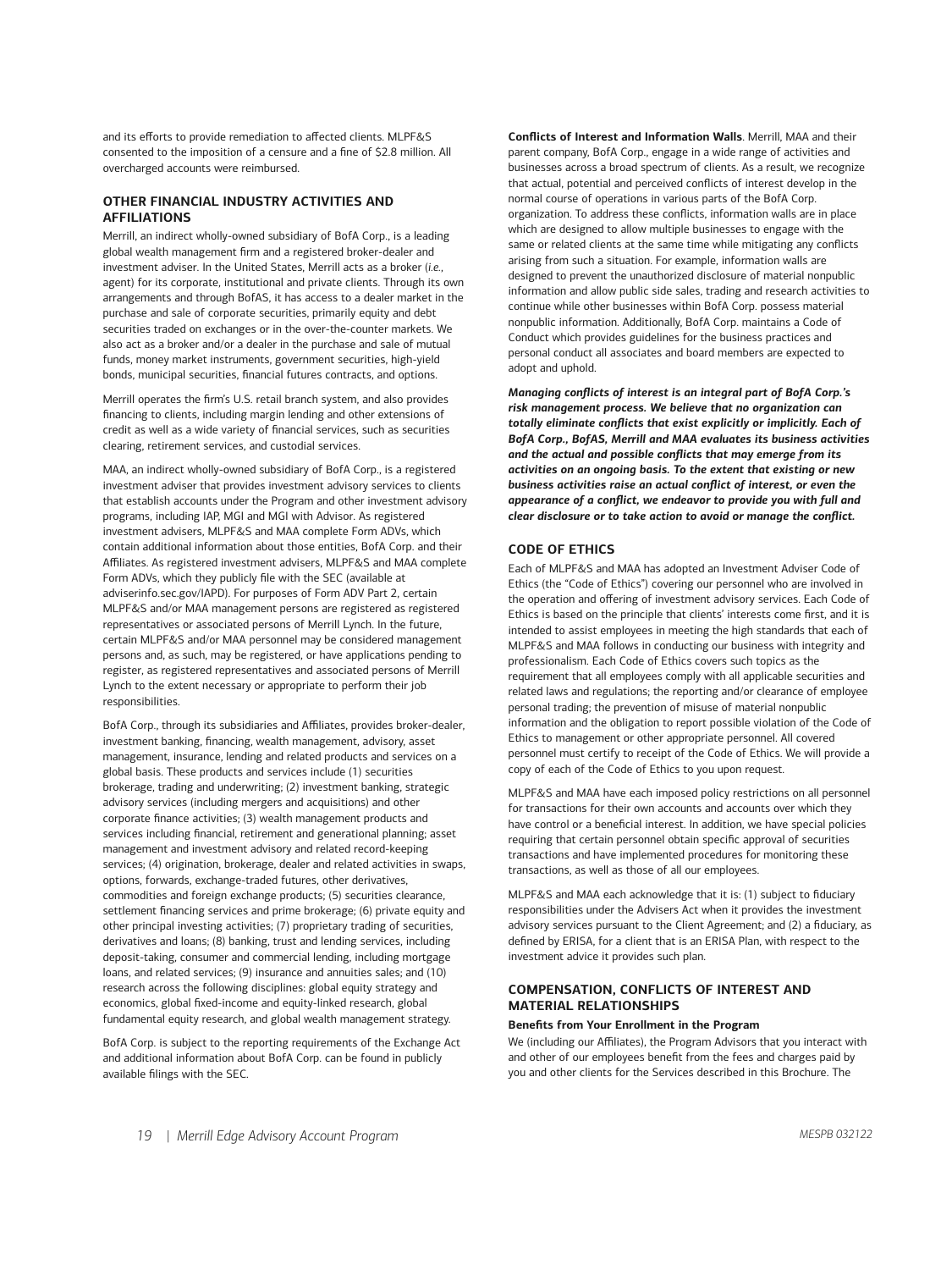amount of compensation we and your Program Advisor earns also varies depending on the type of investment advisory program, service or product offered. These differences create a conflict of interest in that there is a potential financial incentive for your Program Advisor to recommend or select certain investment advisory programs, services or products based on the nature of the compensation they will receive.

Program Advisors who recommend rolling over assets from an employersponsored retirement plan (such as a 401(k) plan) into an Individual Retirement Account (IRA) or other similar account (a "Plan Rollover") and enrolling that account into the Program receive compensation or benefit based on the amount of funds transferred. There is a financial incentive for a Program Advisor to recommend a Plan Rollover because the enrollment into the Program will generate compensation to Merrill and benefit the Program Advisor. While Program Advisors who recommend a Plan Rollover do not necessarily receive compensation based on the amount of funds transferred, they have financial incentive to recommend a Plan Rollover because the subsequent or related enrollment into the Program will increase the number of accounts serviced by the Program Advisor and help them achieve certain performance goals.

The amount of compensation we receive from your enrollment in the Program may also be more or less than the compensation that would be received if you had instead participated in other investment advisory programs offered by MLPF&S or its Affiliates or if you had engaged in the investment activities in a brokerage securities account. If there is higher compensation to us, a Program Advisor has a financial incentive to recommend this Program over other programs or other services offered by us (or our Affiliates).

We, through our Program Advisors, may suggest or recommend that you use our securities account, execution and custody or other services, or such services of an Affiliate. Similarly, our Program Advisors may suggest or recommend that you purchase our products or our Affiliates' products. When you engage in brokerage activities and/or you use or purchase Merrill Lynch's or our Affiliate's services or products, we and our Affiliates will receive fees and compensation. Our Program Advisors may, as permitted by applicable law, receive compensation (the amount of which may vary) in connection with these activities, products and services.

We address these conflicts from compensation described in this section and throughout the Brochure in a variety of ways, including, disclosure of various conflicts in this Brochure. Moreover, our Program Advisors are required to recommend investment advisory programs, investment products and securities that are suitable for, and in the best interest of, each client based upon the client's investment objectives, risk tolerance and financial situation and needs and considering cost. In addition, we have established a variety of restrictions, procedures and disclosures designed to address actual and potential conflicts of interest.

#### **Compensation Approach for FSAs and MFSAs**

FSAs receive compensation from MLPF&S in the form of a salary and certain incentive awards related to the amount invested in the Program and other of our Affiliated Programs. Program Advisors who introduce clients to the Program and provide on-going services to such clients receive compensation from us.

MFSAs receive compensation from us in the form of a base salary and certain performance based incentive payments. MFSAs are eligible to participate in incentive and recognition programs that are based on total production, total revenue, length of service, total assets in accounts that he or she services, and such other criteria as Merrill may establish from time to time. The relevant participation criteria are measured across multiple investment products and services offered by Merrill and have been designed and implemented to mitigate any incentive or conflict to

favor any one investment product or service. MFSAs meet certain performance goals when clients enroll in IAP and this may create a conflict when deciding to recommend IAP over this Program or other Programs.

MFSAs are not eligible to offer a full complement of brokerage products and solutions. MFSAs under current guidelines are not paid commissions or sales charges for any brokerage products or solutions that they are qualified to recommend or execute for their clients. Under our internal policies, MFSAs may also recommend and provide investment advisory services to their clients under IAP. As described in IAP's brochure, MFSAs are limited by Merrill policies to offering only certain investment strategies in IAP, including certain of the Strategies available in this Program, to their clients at a fee rate that is specified by our internal policies.

We address conflicts of interest related to Program Advisor compensation and other financial incentives described in this section and throughout the Brochure in a variety of ways, including the disclosure of the conflicts in this Brochure and the implementation of certain restrictions, procedures and disclosures designed to address these actual and potential conflicts of interest. Moreover, Program Advisors are required to recommend investment advisory programs, investment securities and services that are suitable for, and in the best interest of, each client based upon the client's investment objectives, risk tolerance and financial situation and needs and considering cost.

#### **Variable Compensation by Product and Service**

The indirect compensation we receive from the sale of an investment product or security, vary based on the investment product type and the investment product itself. Depending on the type of security or investment product, third-party product providers, including fund managers or sponsors, asset managers and insurance companies, pay us compensation for various services and support and these payments also vary depending on the type of security or investment product. While Program Advisors under the Program do not receive such indirect compensation, the variable nature of third-party payments create a conflict of interest because we may earn greater compensation from the sale of one type of investment product over another.

The variable nature of third-party payments creates a conflict of interest because we are incentivized to recommend products for which we earn greater compensation rather than other alternatives. In addition, we receive certain payments from mutual fund providers when a mutual fund is used to provide exposure to the investment strategy, like subaccounting fees. Not all securities and investment products make such payments to us or our Affiliates.

We attempt to address this conflict through the disclosure in this Brochure and by the CIO selecting investment products and Funds based on the investment merits of the particular investment products and not based on the compensation we receive in providing certain services or under certain arrangements with third-party product providers. We also determine the compensation paid to our Program Advisors on the same basis for all Program assets without regard to the amount of compensation we or our Affiliates receive. Program Advisors do not have an incentive to recommend certain Strategies over others because they do not receive additional compensation as a result of these types of arrangements. In addition, we select investment products and solutions that are available and offered through the Program as well as in our brokerage accounts and other investment advisory programs based on qualitative and quantitative evaluation of such factors as performance, risk management policies and procedures and on the consistency of the execution of their strategy.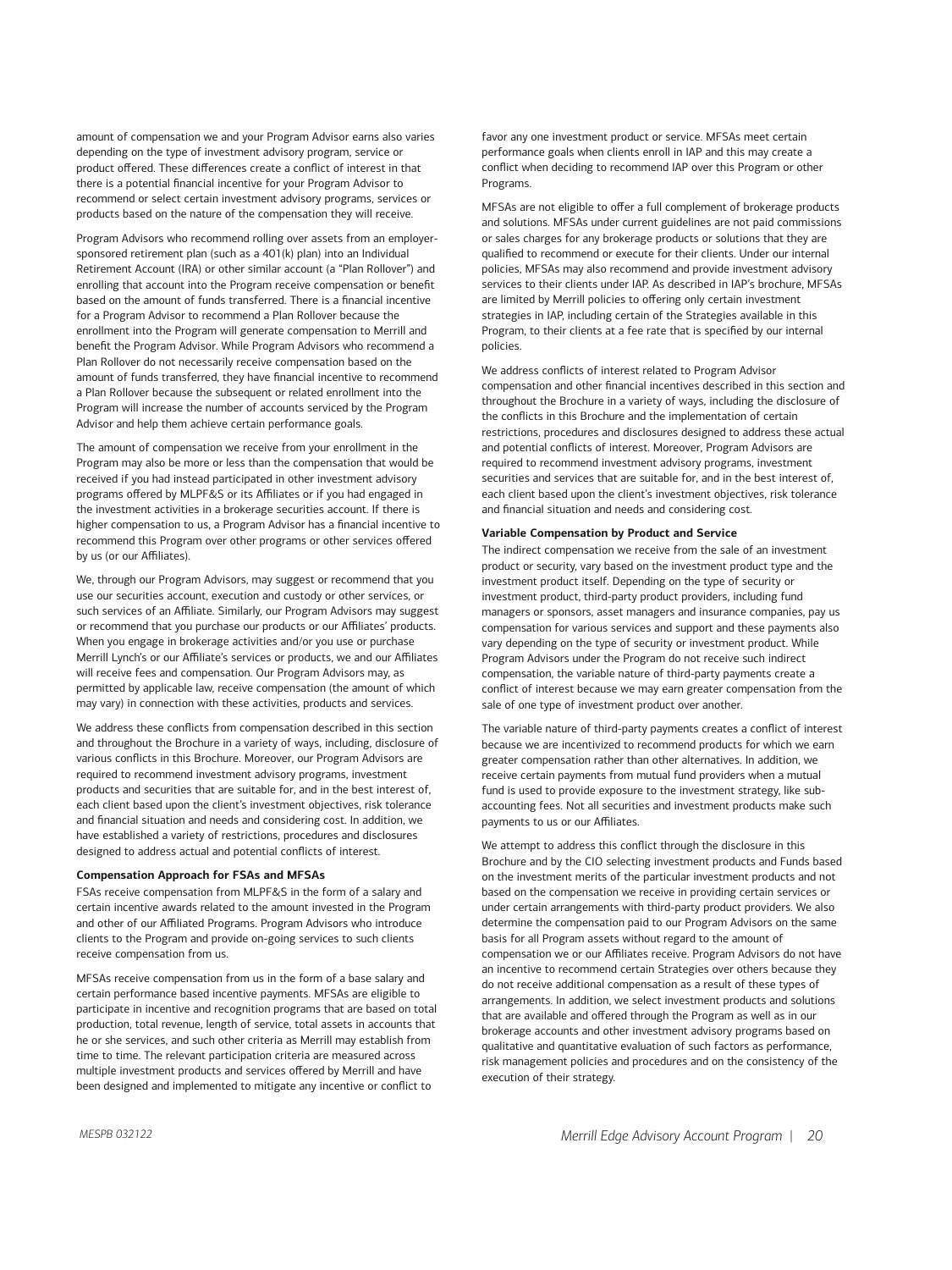For additional information, please review the "Sub-accounting Services and Affiliate Compensation," "Arrangements relating to Mutual Funds," and "Compensation Received by Us and Our Affiliates; Affiliated Products" in this section below.

#### **Sub-accounting Services and Affiliate Compensation**

We only make available as part of a Strategy those mutual funds and money market funds (each, a "fund") and share classes of funds that pay us to provide the required associated sub-accounting and other services. These sub-accounting and other services include aggregating and processing purchases, redemptions, exchanges, dividend reinvestment, consolidated account statements, tax reporting and other related processing and recordkeeping, services (together, "sub-accounting services").

Under agreements with each of these funds (or their respective principal underwriter or other agent), we provide daily sub-accounting services (either directly or through a subsidiary) to the holders of these funds maintaining shares in an Account as well as in other Merrill securities accounts and receives the agreed upon sub-accounting services fee. This cost is either borne by the fund (like other fund expenses) as part of its operating costs or by its adviser, principal underwriter or other agent.

These service arrangements and the amount of the compensation vary by fund types, fund and by share class. These fees and fee rates are subject to change from time to time and may be received individually or as part of a "bundled" arrangement that includes other types of fees, such as administration and distribution payments.

For U.S. mutual funds, depending on the specific arrangements, the subaccounting services fees are paid from or on behalf of the mutual fund. These fees are either an asset-based fee of up to 0.10% per annum or up to \$16 annually per client position in the mutual fund. For U.S. money market mutual funds, the sub-accounting services asset-based fee is generally 0.005% per annum. Money market funds available to certain accounts as an automatic cash sweep option also include a 0.40% assetbased administration fee per annum. Due to applicable regulation, we do not retain compensation for sub-accounting services for funds held in Retirement Accounts.

We have a conflict of interest in selecting certain fund products (or share classes) for inclusion as part of our product offering available to you.

Certain mutual funds or share classes that would otherwise meet our criteria for inclusion as part of our product menu but whose principal underwriters, agents or sponsors do not agree to pay the sub-accounting services fees that we charge will not be selected, thereby limiting the available universe of funds (and share classes) available to you. In addition, the amount of the sub-accounting services fees for these services varies among funds and, in certain instances, between share classes of individual funds. This results in a conflict of interest because it creates an incentive for us to recommend that you invest in funds and share classes that pay higher fees. We will receive higher sub-accounting fee payments from fund families that have higher fund assets held in our clients' accounts because the service fee calculation is based off of the level of the asset holdings. Additionally, there is a benefit to us because the aggregate amount of the sub-accounting fees exceed the costs to provide these services. We address these conflicts of interest in the following ways. We disclose the nature of our sub-accounting service arrangements. We also determine the compensation paid to our Program Advisors on the same basis for all Program assets without regard to the amount of compensation we or our Affiliates receive. Program Advisors do not have an incentive to recommend certain funds over others because they do not receive additional compensation as a result of these types of arrangements. In addition, we and our Affiliates select funds

that are available on our investment advisory platform and offered through the Program as well as in our brokerage offering based on qualitative and quantitative evaluation of such factors as performance, risk management policies and procedures and on the consistency of the execution of their strategy.

#### **Arrangements relating to Mutual Funds**

For the mutual funds that are part of a Strategy, your assets are generally invested in the lowest cost share class eligible for the Program. The Program-eligible mutual fund share classes vary depending on the mutual fund, its roster of share classes and our agreements with the funds. In general, the share classes that are eligible for the Program do not have annual asset based fees like Rule 12b-1 fees, although there are some mutual funds available in the Program that have such fees due to legacy positions that are pending conversion to an eligible share class.

Certain mutual funds offer a fund share class that does not include a subaccounting services fee. Accordingly, you should not assume that you will be invested in the share class with the lowest possible expense ratio that the mutual fund provider makes available to the investing public.

In addition, the share class of money market funds available as part of the cash sweep option for certain types of accounts will not necessarily be the lowest cost share class available from the money market fund. It is generally in your best interest to purchase lower-fee share classes because your returns are not reduced by additional fees and expenses. For clients in the Program, neither the CIO managing the Strategies nor a Program Advisor has an incentive to recommend or select share classes that have higher expense ratios because their respective compensation is not affected by the share class selected.

From time to time a fund may authorize us to make available to clients participating in the Program a class of shares of such fund with a lower fee structure that we believe is more beneficial to you than the class of shares previously made available in the Program. Where such exchange is available, under the authority provided to us under the Client Agreement, we will effectuate an exchange to the other class of shares of the same fund with the lower fee structure as promptly as practicable.

For additional information on mutual funds and money market funds you can review our "Mutual Fund Investing at Merrill Lynch" document available at [ml.com/funds](https://www.ml.com) and through a Program Advisor upon request.

#### **COMPENSATION RECEIVED BY US AND OUR AFFILIATES**

**Affiliated Products**. Separate and apart from the Program, Merrill, through its Program Advisors, may suggest or recommend that you use the Merrill securities account and our execution and custody or other services for other of your investment activity or use the services of our Affiliates. Similarly, Program Advisors may suggest or recommend that you purchase our products or those of our Affiliates.

Where you use or purchase our or our Affiliate's services or products, we and our Affiliates will receive fees and compensation. A Program Advisor will, as permitted by applicable law and our policies, receive compensation (the amount of which varies) in connection with these products and services.

**Principal Trading and Agency Cross Transactions**. Through its Affiliates (including BofAS), Merrill may execute certain transactions on a principal basis. Transactions that are considered principal transactions include all of our new issue equity and debt securities offerings (including MLI offerings) where we or our Affiliates act as an underwriter, selling group member or placement agent. We may execute secondary transactions in fixed income securities on a principal basis where we or our Affiliates act as a dealer. In addition, our Affiliates can act in a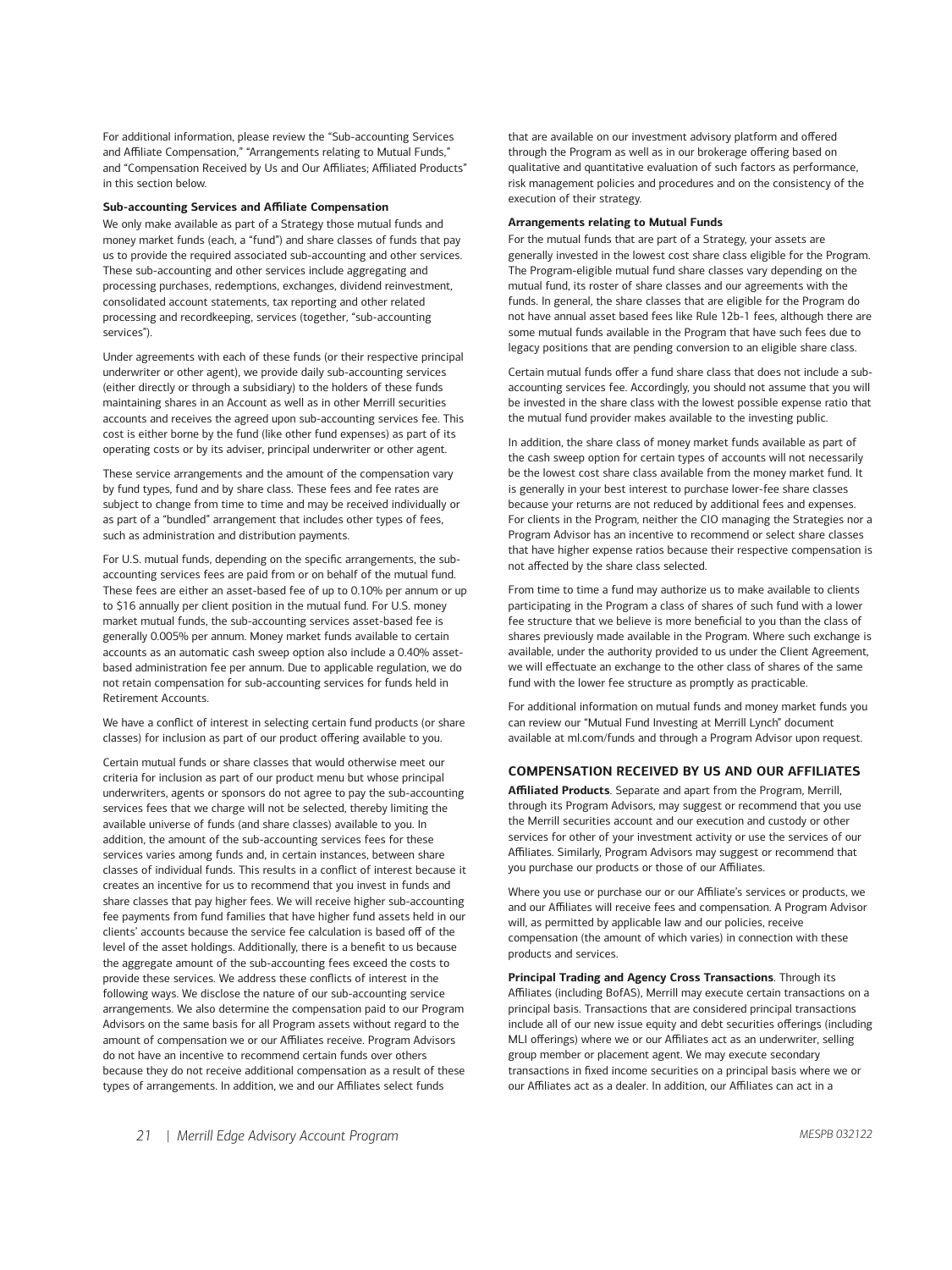principal capacity under certain circumstances when we execute transactions for your Account. In a trade executed in a principal capacity, our Affiliate can act as your trade counterparty and it can act as a market maker for, or have a proprietary position in, the securities that are the subject of the transaction. We and our Affiliates receive compensation in connection with principal transactions, including markups, markdowns, underwriting discounts, selling concessions and other compensation. We and our Affiliates can profit from transacting as your counterparty or having proprietary positions in the subject securities. Moreover, we have an incentive to recommend a transaction in a security that our Affiliate maintains in inventory that is otherwise difficult to sell.

Other than transactions in a Retirement Account, Merrill may engage in agency cross transactions when it acts as agent for both buyer and seller in a transaction. If this type of trading execution occurs, since Merrill generally receives compensation from each party to an agency cross transaction, there is a conflict of interest between our obligations to you and to the other party to the transaction.

**Cash Sweep Program**. If you hold cash balances in your Account, our Bank Affiliates benefit financially when your cash is held in its bank deposit accounts affiliated with the Cash Sweep Program because bank deposits are used to fund their lending, investment and other business activities. Their profitability is determined, in large part, by the difference between the interest paid on the bank deposit and the interest or other income earned on loans, investment and other assets which may be funded in part by bank deposits. In addition, the Bank Affiliates determine the interest rate paid to depositors in the Cash Sweep Program.

The greater the amount of the cash balance maintained in your Account (which is as a result of a recommendation from us as manager of a selected Strategy) that is swept into a Cash Sweep Program bank deposit account and the lower the interest rate paid on the related bank deposit, the more our Bank Affiliates benefit. The interest rate paid to you by our Bank Affiliates will likely be lower than the interest rates available on other deposit account types at the Bank Affiliates or on comparable deposit accounts at other banks. Generally, the rate you earn through the Cash Sweep Program will be lower than yields on other cash alternatives that are available for investment outside of the Cash Sweep Program, such as money market funds.

For Accounts that are eligible for and that elect a money market fund as its cash sweep option, we receive compensation for providing infrastructure, marketing support, sub-accounting or other services.

*If you choose the "No Sweep" option, we also benefit from the custody or use of uninvested cash balances in your Account. As a registered broker-dealer, Merrill also benefits from the possession or use of any free credit balances in your Accounts, subject to restrictions imposed by federal securities laws and regulations.* 

# **RELATIONSHIPS WITH ASSET MANAGERS AND SPONSORS**

**Third-Party Firm Business Relationships**. We and our Affiliates have business relationships with investment managers, including third-party managers of investment strategies offered in other of our investment advisory programs, Fund managers, distributors and sponsors, and insurance companies and other product providers ("Third-Party Firms").

We or our Affiliates may effect transactions in the ordinary course of business for a Fund offered through the Program and with Fund managers, sponsors and affiliated advisers. Any compensation paid to us or our Affiliates by the fund manager or sponsor or any of their affiliates, is additional compensation to us for services we and our Affiliates

provide to them. Third-Party Firms may direct their clients' transactions to us. We may also make available to them research, execution, custodial, pricing and other services in the normal course of business. Any compensation paid to us or our Affiliates is additional compensation to us for services we and our Affiliates provide to them.

Merrill has agreements with Third-Party Firms relating to the offering and distribution of Third-Party Firm investment products to our clients. Merrill works with Third-Party Firms to provide information to our registered representatives, including Program Advisors, about investment products of Third-Party Firms that are available in a securities brokerage account or through our investment advisory programs.

It is possible that these Third-Party Firm relationships create a conflict of interest and affect opportunities to negotiate more favorable financial terms for client investments in the products of the Third-Party Firms. We disclose the nature of our relationship in general with Third Party Firms. The compensation paid to Program Advisors is based on salary and not sales and thus they do not have an incentive to recommend certain Funds over others because they do not receive additional compensation as a result of these types of arrangements or compensation. Additionally, we and our Affiliates select Funds that are available through the Program as well as in our brokerage account program and other of our investment advisory programs based on qualitative and quantitative evaluation of such factors as performance, risk management policies and procedures and on the consistency of the execution of their strategy. We have adopted various policies and procedures reasonably designed to prevent the receipt of such compensation and other business arrangements from affecting the nature of the advice we provide, although such policies and procedures do not eliminate such conflicts of interest.

## **Third-Party Firms' Cost Sharing for Training Events and Other**

**Meetings**. Certain Third-Party Firms periodically participate in Merrillhosted or Affiliate-hosted internal training and education conferences for Merrill personnel as well as in conferences that Merrill or an Affiliate hosts for clients (each, a "Training Event"). Third-Party Firms electing to participate in a particular Training Event will generally share in the cost of the seminars. The amount that a Third-Party Firm will contribute towards the expenses of a Training Event will vary depending on, among other things, the number of events in which a Third-Party Firm participates. There is no requirement that Third-Party Firms provide any such support or payments in order for their investment products to be made available by us to our clients. For 2021, the total support received from participating Third-Party Firms for these Training Events was approximately \$100,000 in light of the restrictions relating to Covid-19.

In addition, certain Third-Party Firms periodically participate in meetings that provide our Program Advisors and certain personnel with information on their platform of products and services and with the opportunity to interact with their management and investment personnel. They also help to support client and prospect events, like seminars, trade shows and booth events and support charitable events through contributions. These meetings and events typically occur at a location determined by the Third-Party Firm or at our local branch offices. Certain Third-Party Firms share in the costs of these types of meetings and events, subject to a cost sharing cap. They are not permitted to pay for, or contribute to the cost of, travel, accommodation or continuing education administrative fees. For 2021, the total support from participating Third-Party Firms for these types of meetings and events was approximately \$640,000.

The participation of, and the cost sharing by, a Third-Party Firm in Training Events and other meetings and events present conflicts of interest because they create incentives for us to recommend products of these Third-Party Firms. The ability to participate and share in the costs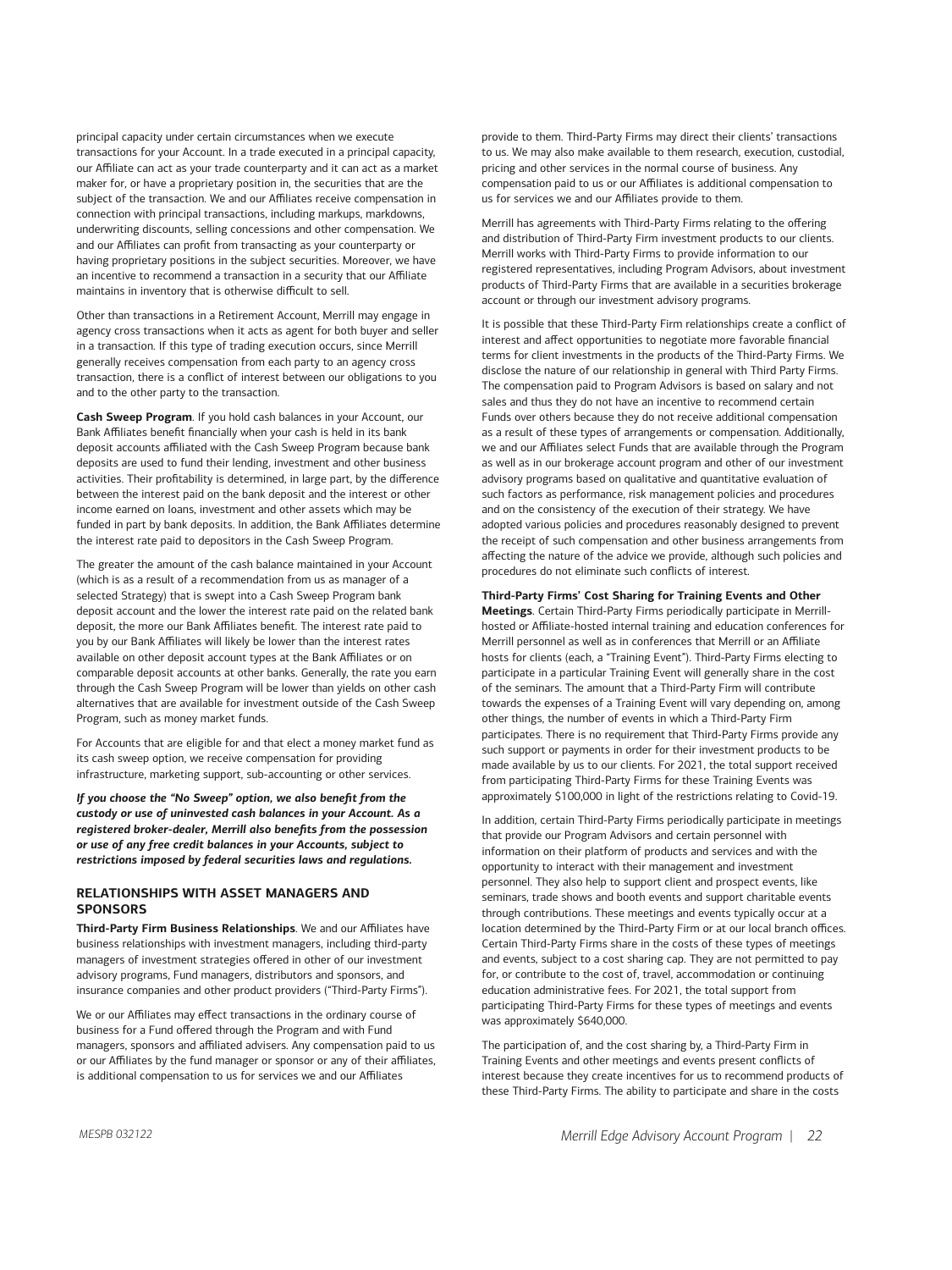of these events is not dependent or related to the amount of assets invested by you or any other of our clients in or with the products or services of the particular Third-Party Firm. Neither we nor our Affiliates incentivize Program Advisors to recommend the products or services of a Third-Party Firm that contributes to these Training Events and other meetings over those that do not. Further, Third-Party Firms are not permitted to condition their payment on any amount of sales of their products or services. However, those that participate in Training Events and other meetings have more opportunities to interact and build relationships with our Program Advisors and employees which creates a conflict of interest to the extent this leads our Program Advisors to recommend the products and services of these Third-Party Firms.

#### **Gifts, Meals & Entertainment; Third-Party Firm Office Access**. We

have adopted a policy that restricts Third-Party Firm representatives from providing, and Program Advisors and other employees from receiving, gifts, meals and entertainment, other than items of a promotional nature related to the Third-Party Firm (*i.e.*, logo items, like golf balls and hats). Representatives of Third-Party Firms will, from time to time, meet and work with Program Advisors and other of our representatives to provide information and support regarding their respective investment products. The Third-Party Firms are not permitted to condition their office visits or promotional gift on any amount of sales of their investment products and Merrill does not incentivize Program Advisors to recommend or select one investment product over another.

#### **Offering of Investments or Programs Managed by Us or Our**

**Affiliates**. Our Affiliates and related business divisions, such as BANA, offer their own managed products or wrap programs that are similar to this or other Merrill programs. Advice and/or recommendations provided to accounts in these programs will be different from, or even conflict with, the advice and guidance provided in connection with the Program, including as to recommendations and review determinations. This is due to, among other things, the differing nature of the Affiliate's investment advisory services and differing processes and criteria upon which determinations are made.

Further, although the CIO releases information and analyses about a Strategy or a Fund to all Affiliates simultaneously and BofA Global Research may make its research opinions and research reports available regarding securities and research strategies at the same time, it is possible that such Affiliates will act on that information before Merrill or MAA have had the chance to evaluate and act on those changes.

Accounts participating in a Merrill program that commences trading after those of other Affiliates may be subject to price movements, particularly with large orders or where securities are thinly traded, that would cause them to receive prices that are less favorable than those obtained by Affiliates. We do not currently offer any Related Funds. We may, however, include Related Funds as an investment product available in the Program in the future. If offered as an eligible investment in the Program, we would benefit from our economic interest in such entities or their Affiliates when they receive compensation for providing investment advisory, administrative or other services to any such Related Funds. We would address these conflicts by disclosing them in this Brochure.

#### **Provision of Diversified Financial Services by Us and our Affiliates**.

BofA Corp. is a diversified financial services company that generally provides, through us and our Affiliates, a wide range of services to retail and institutional clients for which it receives compensation. As a result, we, BofA Corp. and our Affiliates, can be expected to pursue additional business opportunities with the entities whose Funds we make available through the Program. Consistent with industry regulations, these

services that we and our Affiliates provide include (but are not limited to): banking and lending services, sponsorship of deferred compensation and retirement plans, recordkeeping services, investment banking, securities research, institutional trading and prime brokerage services, custody services, investment advisory services, licensing arrangements involving indices and effecting portfolio securities transactions for Funds and other clients.

In addition, from time to time, BofAS and other of our Affiliates may acquire equity stakes in market centers (e.g., national securities exchanges or alternative trading systems) as part of a strategic investment and therefore stand to participate as a shareholder and investor in the profits that each market center realizes in part from the execution of securities transactions, including transactions for your Account. Additional information regarding these relationships are publicly available in Regulation NMS Rule 606 reports we file with the SEC.

#### **PARTICIPATION OR INTEREST IN CLIENT TRANSACTIONS AND CONFLICTS OF INTEREST**

There are various ways that we can be viewed as participating or having an interest in client transactions. These situations and any conflicts of interest arising from such activities, execution approach or other capabilities we offer in the Program are discussed in this section and throughout the Brochure.

#### **Cash Balances and Cash Sweep Program**

As further described in "Funding and Operation of Accounts—Cash Balances and the Cash Sweep Feature" in item 4, cash balances may be held in your Account for a number of different reasons, including as part of a Strategy's asset allocation to cash. To the extent Merrill through its CIO does not select a cash alternative vehicle for your Account's cash allocation, there is a conflict of interest between you and us because the cash allocation will be maintained in your Account as a cash balance. For most clients, cash balances will be swept to bank deposit accounts at a Bank Affiliate through the Cash Sweep Program.

Bank Affiliates use bank deposits to fund their lending, investment and other business activities. Their profitability is determined, in large part, by the difference between the interest paid on the bank deposit and the interest or other income earned on loans, investment and other assets which may be funded in part by bank deposits. In addition, Bank Affiliates determine the interest rate paid to depositors in their deposit accounts. See "Compensation Received by Us and Our Affiliates—Cash Sweep Program" above.

Unless you have certain types of Retirement Accounts enrolled in the Program, the only sweep vehicle currently available to you is a bank deposit account at a Bank Affiliate. The greater the amount of the cash balance maintained in your Account (which will be based on a recommendation from us through the CIO) that is then swept to a bank deposit account at a Bank Affiliate and the lower the interest rate paid on the related bank deposit, the more our Affiliates will benefit.

The interest rate paid to you by our Bank Affiliates will likely be lower than the interest rates available on other deposit accounts at the Bank Affiliate or on comparable deposit accounts at other banks. Generally, the rate you will earn on a deposit account at a Bank Affiliate through the Cash Sweep Program will be lower than yields on cash alternatives, such as money market funds that are available to you for investment through the Program. When selecting a Strategy for your Account, you should speak with a Program Advisor regarding cash balances and the management of cash allocations in your Account. For additional information, please see Item 4 at the section "Funding and Operation of Accounts—Cash Balances and the Cash Sweep Feature."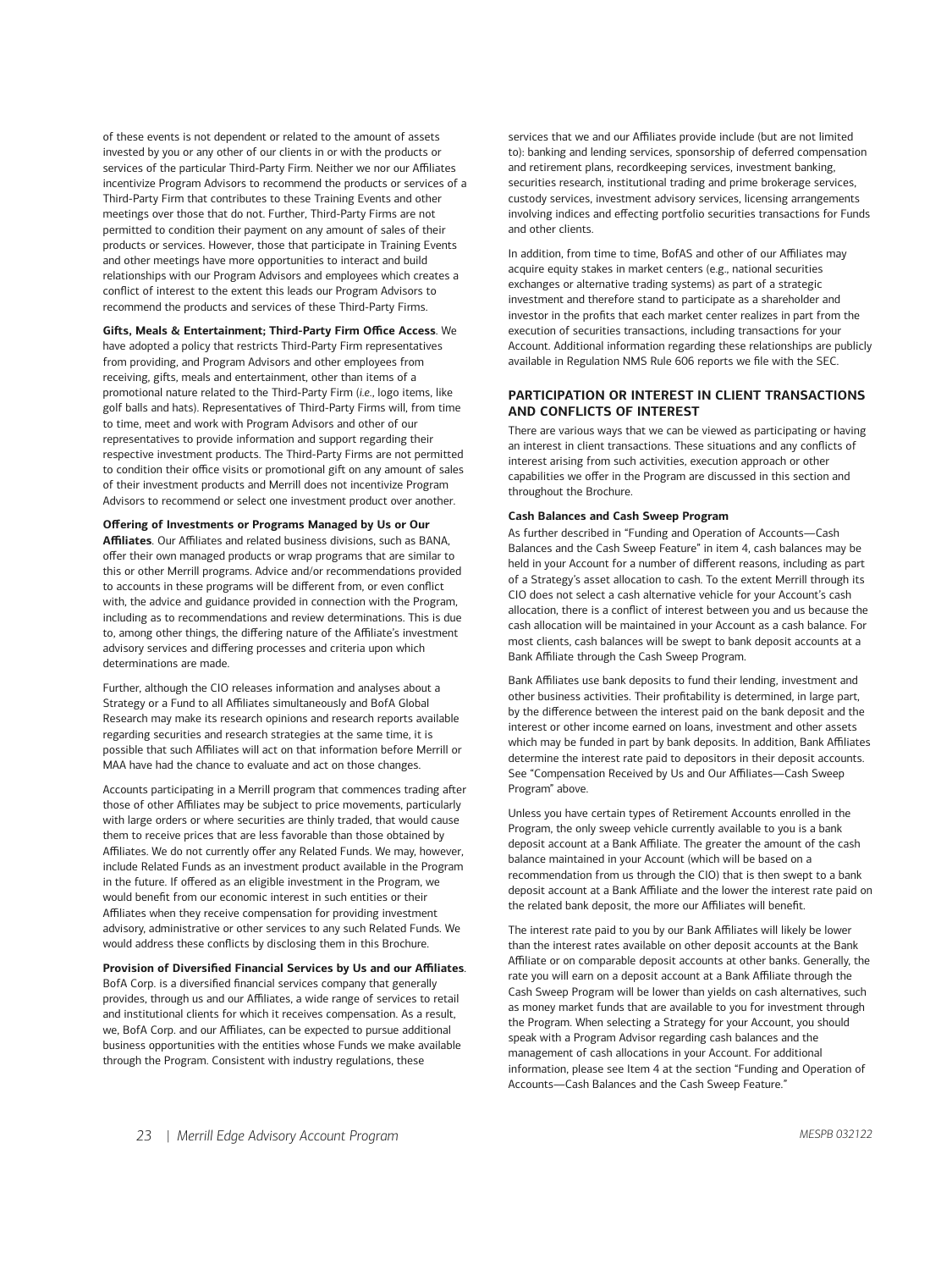We address the conflicts of interest associated with the Cash Sweep Program and the Bank Affiliate deposit accounts in a variety of ways, including through disclosure in this Brochure. We also calculate the compensation paid to our Program Advisors on the same basis for all Program assets without regard to the amount of cash balance we or our Affiliates receive. We have adopted various policies and procedures reasonably designed to prevent the cash sweep arrangement compensation and other business arrangements from affecting the nature of the advice we and our Program Advisors provide, although such policies and procedures do not eliminate such conflicts of interest.

As a registered broker-dealer, Merrill also benefits from the possession or use of any free credit balances in your Accounts, subject to restrictions imposed by Rule 15c3-3 under the Exchange Act.

#### **Participation in Affiliate Lending Programs and Margin**

There are conflicts of interest when you use a loan from Merrill or one of its Affiliates secured by your Account assets as collateral. These conflicts exist with a margin loan from Merrill or with any of our Affiliate lending programs that may be available to you from an Affiliate lender.

Specifically, in the case of a margin loan, we receive interest payments on the margin loan, and a Program Advisor receives incentive compensation. Likewise, in the case of a loan from an Affiliate, including but not limited to the Loan Management Account® product ("LMA® account"), the Affiliate lender intends to derive a profit as lender based on interest and/or fees, if any, charged on the loan.

The lender, whether it be Merrill or its Affiliate, has a lien on your Account assets that are used as collateral for the loan. The lender will act to protect itself as lender in connection with the loan, and this may be contrary to your interests and/or investment objectives. This lien also creates a conflict of interest with respect to the recommendations we make to you. For example, your Program Advisor may recommend that you allocate your investments to your Account that has an Affiliate lender's lien rather than to another Account without such lien. Another example is that your Program Advisor may recommend a less risky investment in order to minimize the risk of loss with respect to the Affiliate lender's collateral. Furthermore, a Program Advisor is compensated based on the loan referral and this means he or she can benefit from your borrowing under the lending program, rather than liquidating assets held in the Account. Please refer to Item 6 at the section "Investment Strategies and Risk of Loss" for additional information.

#### **Activity by Merrill, its Personnel and Affiliates**

We and our Affiliates act in a variety of capacities to a wide range of clients. From time to time in the course of those duties, confidential information will be acquired that cannot be divulged or acted upon for advisory or other clients. Similarly, we may give advice or take action with regard to certain clients, including clients in the Program, which differs from that given or taken with regard to other clients. This includes the advice given or actions taken for certain securities, Funds or investment managers. In some instances, the actions taken by Affiliates for similar services and programs will conflict with the actions taken by us. This is due to, among other things, the differing nature of the Affiliate's investment advisory service and differing processes and criteria upon which determinations are made.

From time to time, a shareholder of BofA Corp. may acquire a sufficiently large interest in BofA Corp. that the holding triggers statutory or regulatory obligations or restrictions. In such event, our ability to take certain actions or make recommendations within your Account, such as buying or selling securities issued by the shareholder or its affiliates, will be limited.

We and our Affiliates provide some or all of the same services offered in the Program through other financial firms, affiliated or unaffiliated with us, which offer programs similar to the Program at fee rates that differ from the Program Fee. We or one of our Affiliates may have a position in or enter into "proprietary" transactions in securities purchased or sold for clients, including clients participating in the Program. We or our Affiliates may benefit from such securities positions or transactions.

From time to time, however, a Fund selected for a Strategy may invest in securities issued by BofA Corp. or its Affiliates to achieve its investment objective. Any such investments by a Fund are required to comply with the applicable provisions of the Investment Company Act of 1940, as amended (the "Investment Company Act"), including limitations on investments in securities-related businesses, and will not be influenced by MLPF&S or MAA.

Our employees, including Program Advisors, may refer clients to BANA, BofAS and other Affiliates for financial services that they provide, including transaction execution and investment banking services and products (including banking products). Similarly, employees of BANA and its Affiliates may refer clients to us for brokerage and investment advisory services. These referrals may involve the payment of referral fees between us and BANA or its Affiliates. As permitted by applicable law, Program Advisors receive compensation for referring clients to our Affiliates, the amount of which varies by service and product and can be significant. This results in a conflict of interest because we are incentivized to introduce services that provide us or our Affiliates additional compensation.

We address these conflicts in a variety of ways, including through disclosure in this Brochure. In addition, our Program Advisors are required to recommend investment advisory programs, investment products and securities that are suitable for each client based upon investment objectives, risk tolerance and financial situation and needs. We also have a variety of restrictions, procedures and disclosures designed to address potential conflicts of interest – both those arising between and among Accounts as well as between Accounts and our business (e.g., personal trading preapprovals, self-reporting, restrictions on our personnel detailed in our policies and procedures and Code of Ethics). We have also adopted various policies and procedures reasonably designed to prevent the receipt of any referral compensation and other business arrangements from affecting the nature of the advice we and our Program Advisors provide, although such policies and procedures do not eliminate such conflicts of interest.

#### **TRADE EXECUTION**

**Principal Trading**. We or an Affiliate may execute transactions in your Account on a principal basis (that is, when we or an Affiliate sell a security to you, or buy a security from you, for our own account) as permitted by law, and upon your consent (when required by applicable regulations). Principal transactions may give you access to investment opportunities or trade executions that might not otherwise be available to you, such as trading of fractional shares within your Account. Principal transactions may not be effected for Retirement Accounts, except in accordance with applicable law.

There are conflicts of interest present when we execute transactions in your Account on a principal basis. If Merrill effects a principal transaction for your Account, then in addition to the Program Fee, we receive a commission, markup or markdown, underwriting fee or selling concession, or other compensation with respect to the transaction, which would result in additional compensation or other benefit to us or our Affiliate. We also benefit from the "spread" or the difference between the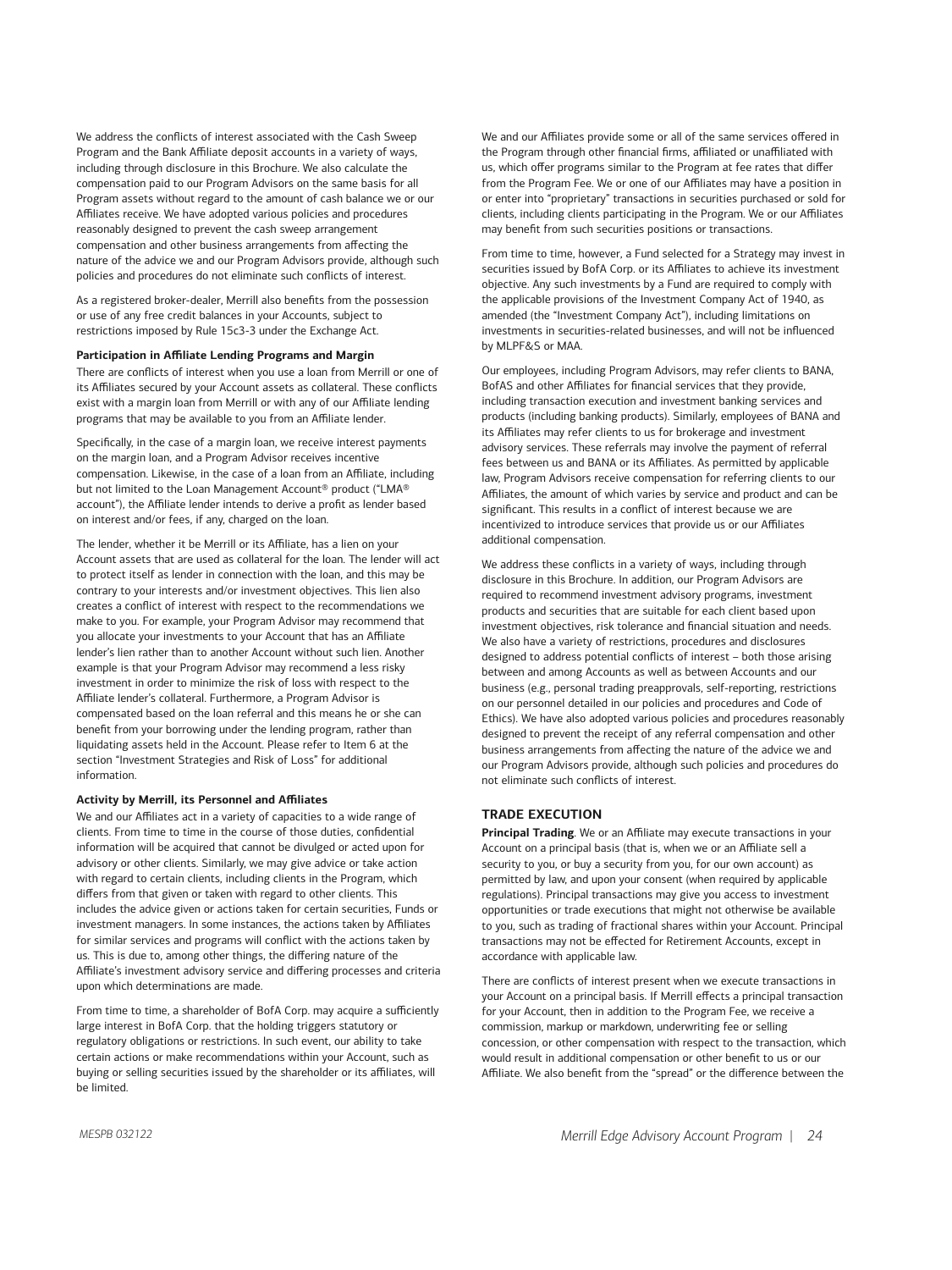price we pay for a security and the price at which we sell it to you, or between the price we may pay for a security that we may buy from you and the price for which we may later sell it. In addition, we have an incentive to recommend a transaction in a security that we maintain in our inventory that is otherwise difficult for us to sell. The receipt of additional compensation and an incentive to recommend a transaction involving our inventory present conflicts between our interest and yours. The types of securities that may be purchased or sold on a principal basis in your Account pursuant to the terms of your Client Agreement may change in the future and could become more limited.

**Agency-Cross and Other Cross Transactions**. We may, at times, have the opportunity to act as agent for both buyer and seller in a transaction for your Account. This is called an agency-cross transaction. Since we generally will receive compensation from each party to an agency-cross transaction, there is a potential conflict between our responsibilities and loyalties to you and to the other party to the transaction. Any compensation we receive will be in addition to the Program Fee. The Client Agreement generally gives us permission to engage in agencycross transactions for your Account, except where prohibited by law. You may revoke your consent at any time by notifying us in writing.

At times, we may consider a security being sold by one investment advisory client to be appropriate for purchase by another investment advisory client account. In such cases, we may arrange to transfer or "cross" the security directly between the affected accounts. Any cross transactions in your Account would be effected in accordance with applicable law and your Client Agreement. Cross transactions generally will be effected at an independently determined market price and will not result in any additional compensation to us.

For a Retirement Account that is subject to ERISA or the Code's prohibited transaction rules, transactions, including agency-cross transactions, will be effected by or through Merrill or our Affiliates in compliance with ERISA Section 408(b)(19), U.S. Department of Labor Prohibited Transaction Exemption 86-128, or otherwise in a manner that is not prohibited by ERISA or the Code.

**Order Flow, Order Routing and Rebates**. We do not receive payment for order flow from liquidity providers to which we route our customer orders in equity securities. We directly or indirectly (through our Affiliates) receive rebates from, and pay fees to, certain registered securities exchanges for providing or taking liquidity on those exchanges, according to those exchanges' published fee schedules filed with the SEC. In some cases, the rebates received by us from an exchange will, over a period of time, exceed the fees paid to the exchange. The rebates and payments from these third parties vary depending on the order and the exchange to which orders are directed and create a conflict of interest because we are incentivized to recommend transactions that provide us with greater rebates or payments from these exchanges.

#### **Covered Entities under the Volcker Rule**

We may provide certain entity clients that qualify as "family wealth management vehicles," or FWMV clients, with both the Program Services as well as lending services and to engage, where permitted, in principal transactions. In doing so, we rely on the exception under the Volcker Rule implementing regulations that is available for FWMV clients and have provided FWMV clients with key disclosures that relate to qualifying for this exception in the Client Agreement. For certain entity clients that are deemed "covered fund" clients under the Volcker Rule, we are not permitted to offer both Program Services and the availability of margin, lending or other extensions of credit from us or any of our Affiliates, including BANA, or engage in certain principal transactions. Certain other transactions between BANA or its Affiliates and the entity client will also be prohibited.

# **ACCOUNT REVIEWS AND REPORTING**

An important part of the Program relationship involves providing you with the opportunity to engage in periodic reviews with a Program Advisor or a designated member of the team servicing the Account. These reviews provide updates on the progress of your Portfolios and Accounts towards your goals and other important information about your investments. Because these reviews provide you with important and necessary information relating to your Accounts, you are strongly encouraged to take advantage of these opportunities to participate in these Account reviews. If you do not participate in your Account review, we may, in our discretion, terminate your Account.

We will periodically communicate to you important information about how we are managing your assets in the Program. The primary means through which we will communicate with you and memorialize the important terms, conditions and information about your Portfolios, Accounts and Strategies, is through a Program Report (also known as a Portfolio Summary). You will receive your first Program Report from us after we accept your enrollment in the Program and each time you make changes to certain of the Services you elect, including, but not limited to, when you add Portfolios or Accounts, add or change Strategies in each Portfolio and change your Target Asset Allocation.

The information set forth in the initial and each subsequent Program Report is how we reflect the Services that we will provide to you with respect to the assets in your Accounts and pursuant to the Client Agreement. You should review each Program Report we send to you carefully to ensure that the information reflected therein is accurate and you should contact a Program Advisor if you believe any of the information is, or becomes, inaccurate.

We will send you periodic updates that contain information about your Portfolios and Accounts, including trade confirmation information and account statements. We will also provide you with periodic performance reports to help you monitor and assess the performance of your Portfolios, Accounts and the Strategies you select. These reports contain information regarding investment return, risk and selected benchmark comparisons for your assets in each Strategy you select. You should review all such materials carefully and promptly report any discrepancies to a Program Advisor.

#### **CLIENT REFERRALS AND OTHER ARRANGEMENTS**

We enter into marketing arrangements with third parties who, for compensation, provide consulting or other services to us in connection with the marketing of our various advisory programs, or otherwise refer prospective clients to us. Each such marketing arrangement is governed by a written agreement between us, as applicable, and the third party, and will be disclosed to you, as required by law.

Our employees may refer advisory clients to BANA, including its private bank, Bank of America N.A., and other Affiliates for products and services. Similarly, employees of BANA and its Affiliates may refer clients to us for brokerage or advisory services. These referrals may involve the payment of referral fees between us and BANA or its Affiliates.

# **FINANCIAL INFORMATION**

Not Applicable

#### **GLOSSARY**

"**Account**" means each of the securities accounts to which the Client Agreement applies and that are enrolled in the Program, and as set forth in the Program Report.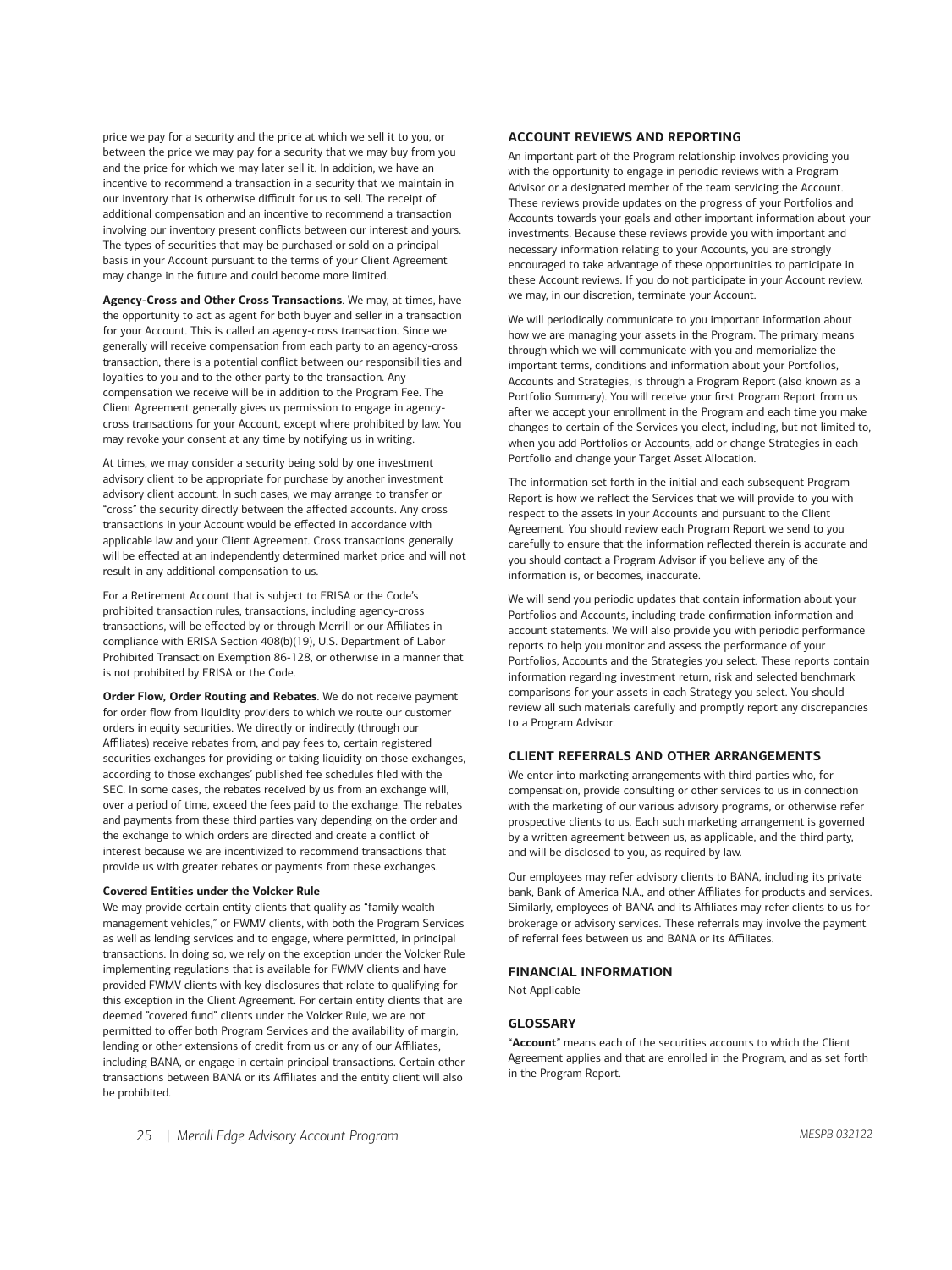"**Affiliate**" means a company that is controlled by, in control of, or under common control with another company.

"**Alternative Investments**" means such investments as we designate from time-to-time in our sole discretion whose risk and return characteristics generally are not correlated with more traditional investments (*i.e.*, equities, fixed income and cash). This term includes non-traditional mutual funds.

"**Annual asset based fees**" means those fees imposed by mutual funds on an annual basis, like service fees and Rule 12b-1 fees.

"**Authority**" means the authority to make certain investment and trading decisions with respect to the assets in an Account as described in Item 4 in the section "Investment Strategy Services."

"**BofAS**" means BofA Securities, Inc., an Affiliate of Merrill.

"**Cash Sweep Program**" means the program associated with your securities account whereby cash balances in your Account are automatically swept into a cash sweep vehicle in accordance with the terms of your Account type.

"**CIO**" means the Chief Investment Office. The CIO is a Merrill business group providing investment solutions, portfolio construction advice and wealth management guidance to MLPF&S financial representatives and clients.

"**Client Agreement**" means the investment advisory agreement relating to the Program among the Client, MAA and MLPF&S, as it may be amended from time to time.

"**Exchange Act**" means the Securities Exchange Act of 1934, as amended.

"**FINRA**" means the Financial Industry Regulatory Authority, Inc.

"**Fund**" means registered investment companies, including mutual funds and ETFs.

"**NTF**" means a nontraditional mutual fund or ETF registered with the SEC that is classified as an Alternative Investment by us because its principal investment strategies utilize alternative investment strategies or provide for alternative asset exposure as the means to meet its investment objectives.

"**Offering Materials**" means the prospectus or other offering and disclosure documents relating to a Fund.

"**Program**" means the Merrill Edge Advisory Account Program.

"**Program Advisor**" means a Merrill Lynch representative with the title or designation of "Financial Solutions Advisor" or "Merrill Financial Solutions Advisor."

"**Reasonable Investment Restrictions**" means one or more reasonable investment restrictions accepted by us that you would like to impose for any Account, such as identifying a security that should not be purchased.

"**Registered Fund**" means any Fund that is registered under the Investment Company Act, including mutual funds, closed-end funds, ETFs and money market funds.

"**Related Company**" means a company that is an Affiliate of BANA or in which BANA or an Affiliate of BANA or of BofA Corp. has a material ownership interest.

"**Related Fund**" means any Fund sponsored, managed, or advised by us, a Related Entity or any of our Affiliates

"**Retirement Account**" means an ERISA Plan, a U.S. tax-qualified plan of self-employed persons, a U.S. individual retirement account, or any other plan, arrangement or entity subject to Section 4975 of the U.S. Internal Revenue Code of 1986, as amended.

"**Rule 12b-1 Fees**" means fees paid for the distribution of mutual funds pursuant to a plan made under Rule 12b-1 under the Investment Company Act.

"**SEC**" means the United States Securities and Exchange Commission.

"**Services**" means the services provided in the Program and described in this Brochure.

"**Strategy**" means an investment strategy developed by the CIO to align to a particular Target Asset Allocation.

"**Target Asset Allocation**" means a recommended allocation of assets in a portfolio across one or more asset classes. The Target Asset Allocation categories used in this Program are:

- Conservative primary focus is on portfolio stability and preservation of capital with the achievement of low or negative investment returns in exchange for reduced risk of loss of principal and liquidity.
- Moderately Conservative primary focus is to achieve a modest level of portfolio appreciation with minimal principal loss and volatility.
- Moderate primary emphasis is to strike a balance between portfolio stability and portfolio appreciation with the assumption of moderate level of risk and level of volatility and principal loss.
- Moderately Aggressive primary emphasis is on achieving portfolio appreciation over time with the assumption of a fair amount of risk, and high level of volatility and risk of principal loss.
- Aggressive primary emphasis is on achieving above-average portfolio appreciation over time with the assumption of substantial risk and a significant level of portfolio volatility.

"**Unaffiliated Investment Firm**" means a bank, broker or dealer other than an Affiliate of Merrill.

# L-03-22

Unless otherwise noted, registered service marks and service marks are the property of Bank of America Corporation.

©2022 Merrill Lynch, Pierce, Fenner & Smith Incorporated. All rights reserved. Printed in the U.S.A.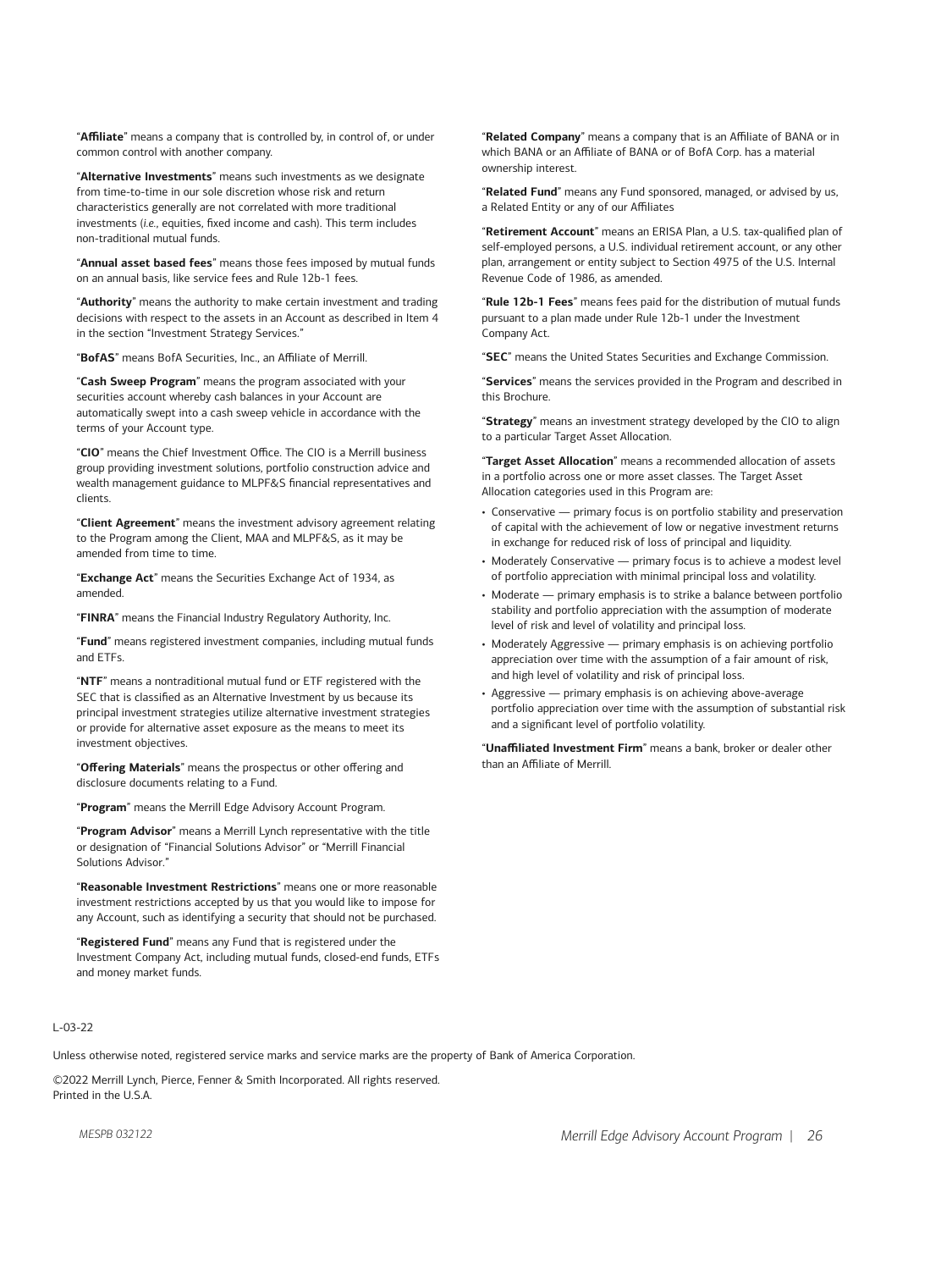# **Review and Retain - Retirement Account Addendum** This notice provides ERISA-covered employee benefit plan fiduciaries with disclosures relating to ERISA section 408(b)(2).

This Fee Disclosure includes a description of the services we are offering to your Employee Retirement Income Security Act of 1974, as amended, ("ERISA") governed employee benefit plan or account (the "Plan") with respect to the Merrill Lynch Merrill Edge Advisory Account Program (the "Program") and the compensation that we and our affiliates expect to receive in connection with these services. This Fee Disclosure is being provided to the "responsible plan fiduciary" to the Plan in compliance with Department of Labor Regulation 29 C.F.R. 2550.408b-2. This Fee Disclosure is intended to be read in conjunction with the Program Brochure, as it may be amended or supplemented from time to time (the "Brochure"), your Program Client Agreement, as it may be amended or supplemented from time to time (the "Client Agreement") and other documents referenced in this Fee Disclosure. You may obtain a copy of the Brochure at [http://www.adviserinfo.sec.gov/IAPD/Content/Search/iapd\\_Search.aspx](http://www.adviserinfo.sec.gov/IAPD/Content/Search/iapd_Search.aspx), or by contacting your Financial Advisor. To obtain a copy of the Client Agreement and other documents related to the Program, please contact your Financial Advisor.

We, or our affiliates, may provide other services to the Plan that are not covered by this Fee Disclosure. Under such circumstances, this Fee Disclosure should be read in conjunction with the fee disclosures that you may receive from us or our affiliates with respect to such other services.

The Fee Disclosure is not intended as, and does not constitute, an agreement for services with Merrill Lynch (as defined in the Client Agreement) ("Merrill Lynch") (or its affiliates), and it does not create a contractual relationship or provide any type of guarantee with respect to the pricing of any services. Any services provided to the Plan would be governed by the written terms of the Plan's Client Agreement with Merrill Lynch.

# **Description of Services**

The Program is an investment advisory program offered by Merrill Lynch. For a description of the services provided to Program accounts, please refer to the sections entitled "Description of MEAP" and "Funding and Operation of MEAP Accounts" in the Brochure, and the sections entitled "About the Merrill Edge Advisory Account," "Your Accounts and Investment Objectives," "Your Investment Selections," and "Services" in the Client Agreement.

# **Fiduciary/Adviser Status**

For a description of the status of Merrill Lynch, Pierce, Fenner & Smith Incorporated ("MLPF&S") and Managed Account Advisors LLC ("MAA") under the Investment Advisers Act of 1940 and of MAA under ERISA, please refer to the subsection entitled "Code of Ethics" in the Brochure and the section entitled "Merrill Lynch Acknowledgements" in the Client Agreement.

# **Fees and Other Compensation**

# **Account Fees**

For a description of the fees applicable to your Program account, please refer to the section entitled "Account Fees" and "Other Fees and Expenses" in the Brochure and the sections entitled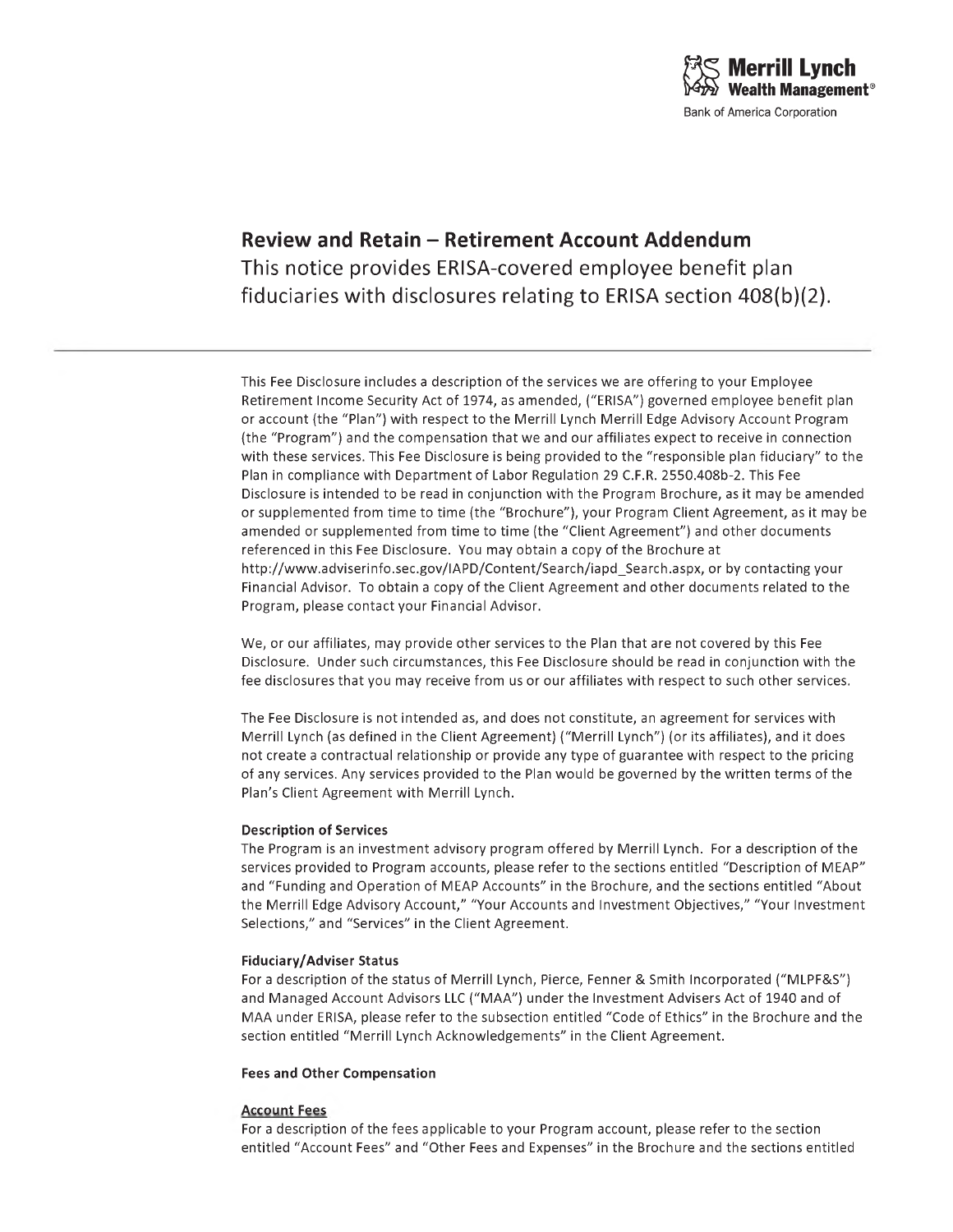"Execution Services" and "Your Account Fees" in the Client Agreement, as may be amended and supplemented from time to time.

# **Mutual Fund 12b-l Fees and Investments in Funds Related to Merrill Lynch (Including Related Money Market Funds)**

For a description of certain credits that the Plan may be eligible for in connection with investments in mutual funds that pay Merrill Lynch fees under Rule 12b-1 of the Investment Company Act of 1940 or other types of compensation, please see the subsections entitled "Funds and Related Investing" and "Retirement Accounts" in the Brochure, and the sections entitled "Funds and Related Investing" and "Retirement Accounts" in the Client Agreement.

#### **Bank Deposits**

If the Plan participates in Merrill Lynch's Basic Retirement Program and the Plan elected to participate in the Retirement Asset Savings Program thereunder, then assets of the Plan may be deposited in Merrill Lynch affiliated banks. For more information about this service and benefits that we (and our affiliates) may receive in connection with such deposits, please see the "Retirement Asset Savings Program Fact Sheet" included with the Basic Retirement Program documentation.

If the Plan elects to participate in the Insured Savings Account<sup>sm</sup>, then assets of the Plan may be deposited in Merrill Lynch affiliated banks and certain other participating banks. For more information about this service and benefits that we (and our affiliates) may receive in connection with such deposits, please see the "Insured Savings Account" documentation.

# **Additional Service Fees**

We may charge an electronic fund transfer fee on transfers from your Program account, including transfers to another broker-dealer. The fee for this service ranges between \$15 and \$40 per transfer.

#### **Event Payments from Third-Party Vendors**

Some third-party vendors will periodically participate in Merrill Lynch hosted internal training and education conferences, as well as conferences that Merrill Lynch may host for clients. The amount paid for participation is used to offset the expenses incurred for these events. For conferences hosted by the Merrill Lynch Retirement Services Group, sponsorship amounts generally do not vary by vendor and cannot be reasonably allocated to any particular Plan client. For example, over the past three years the amount that each participating vendor has contributed to sponsoring a Merrill Lynch Retirement Services Group internal training or education event has generally ranged between \$5,000 and \$60,000, and Merrill Lynch generally hosts approximately 5 to 10 of these Retirement Services Group internal training or education events per year. Additionally, the amount that each participating vendor has contributed toward sponsoring the Retirement Services Group annual conference has averaged approximately \$75,000. Sponsorship payments for internal training, education and client events hosted by Merrill Lynch that are not directly connected to Retirement Services Group business, but which may include clients of, or vendors to, our retirement plan business, are similarly used to offset the costs of the events and cannot be reasonably allocated to any particular Plan client.

#### **Gifts and other Non-Monetary Compensation**

From time to time, third-party vendors may provide Merrill Lynch with non-monetary gifts and gratuities, such as promotional items (e.g., coffee mugs, calendars or gift baskets), meals and access to certain industry related conferences (collectively, "gifts"). Merrill Lynch has implemented policies and procedures intended to identify, quantify and track gifts that Merrill